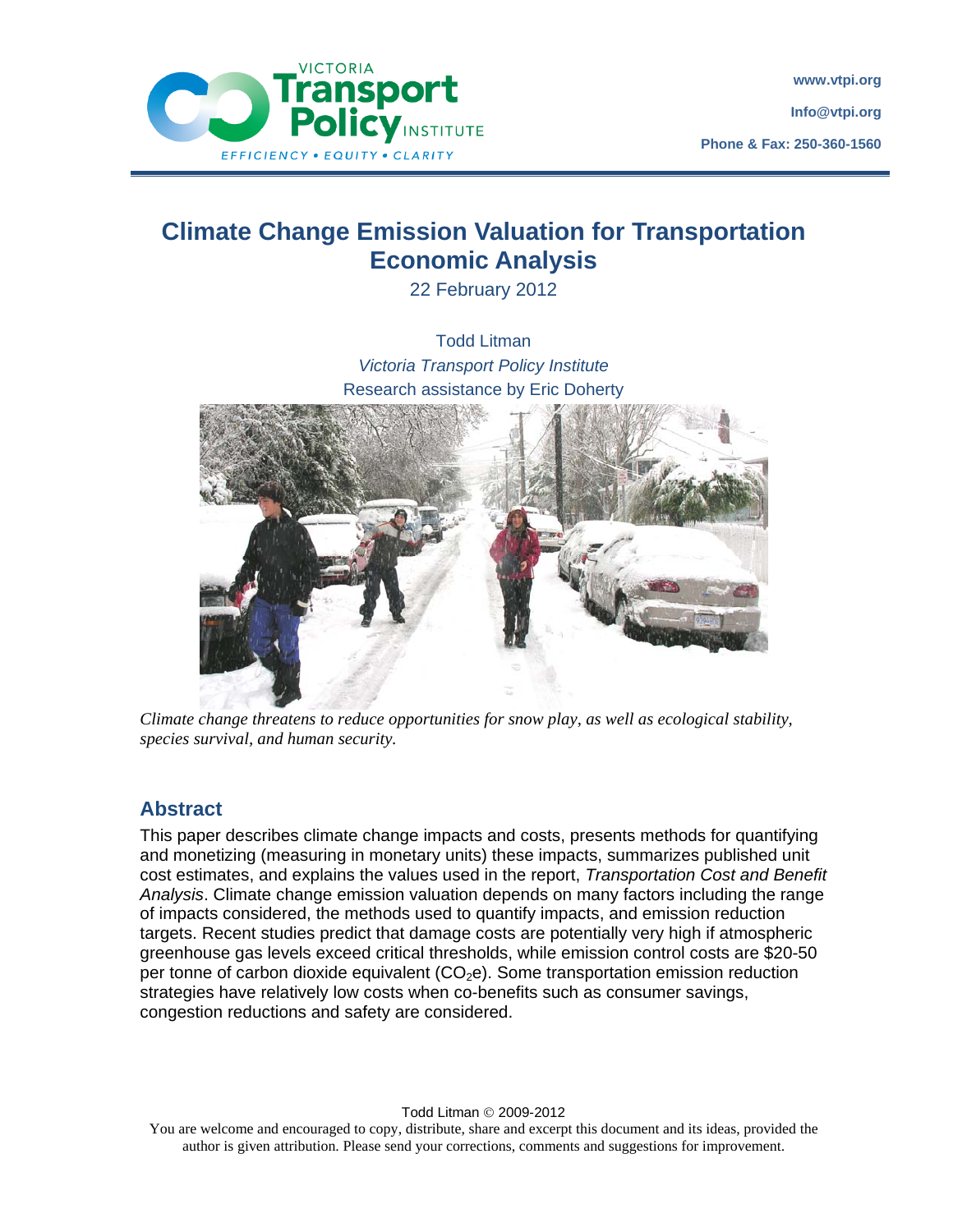## **Contents**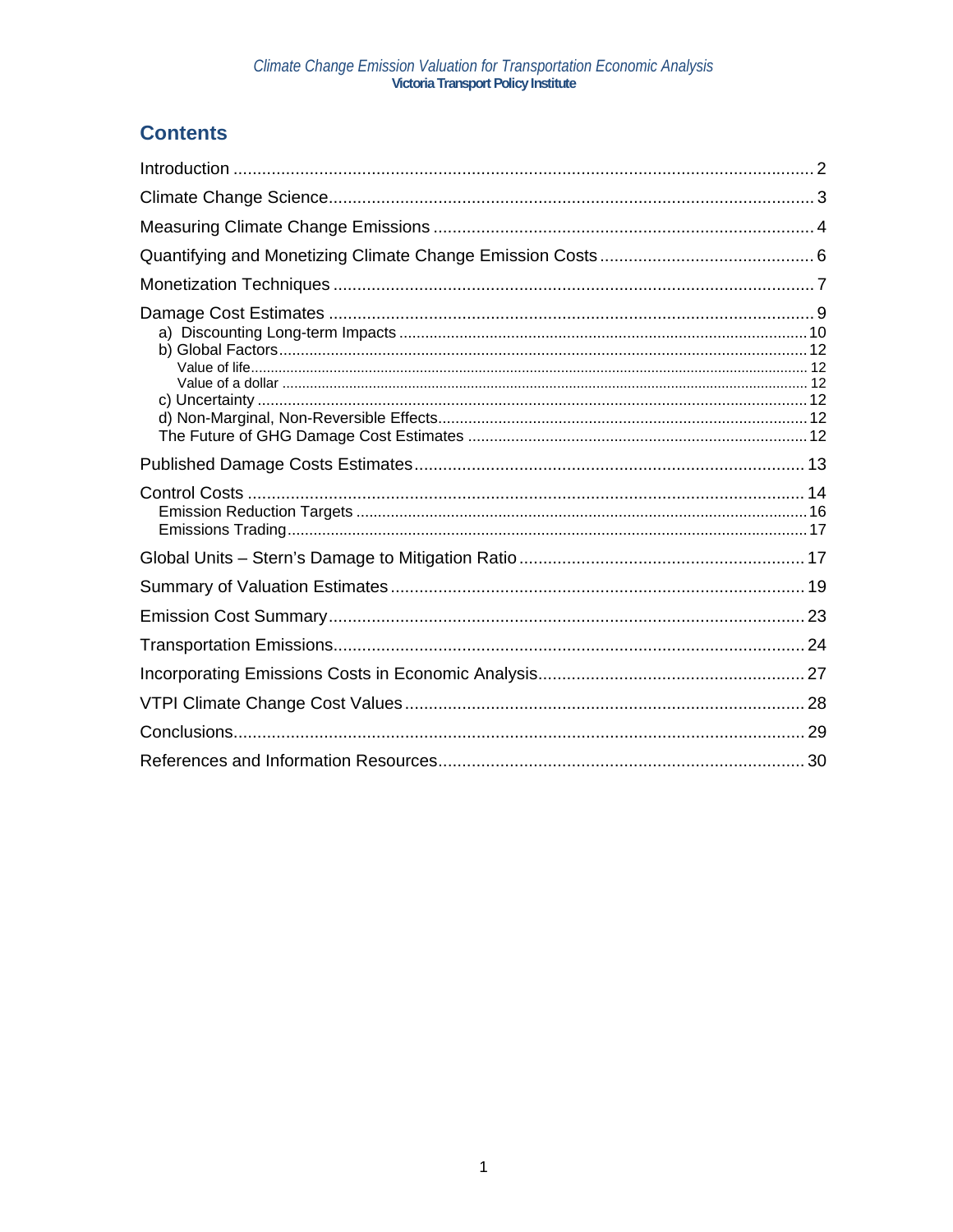### **Introduction**

*Climate change* (also called *global warming* and *the greenhouse effect*) refers to Earth climate changes caused by emission of gases (called *greenhouse gases* or *GHGs*) that increase atmospheric solar heat gain. Climate change gasses such as carbon dioxide  $(CO<sub>2</sub>)$ are like salt in a soup: a certain amount is desirable but too much is unpleasant and harmful. Many experts believe that anthropogenic (human caused) increases in atmospheric greenhouse gasses pose significant *costs* (damages) and *risks* (possible future damages). In response, many jurisdictions, industries and consumers are committed to reducing their emissions. These often involve economic trade-offs, such as higher prices for more efficient equipment, or reduced consumption of energy-intensive goods such as air travel.

To *optimize* such decisions it is useful to establish *monetized* (measured in monetary units) climate change emissions, assigning cost values such as cents-per-gram or dollars-pertonne. These are useful for decisions such as evaluating specific strategies, determining optimal emission reduction policies, and for setting appropriate emission prices and taxes (Litman 2008). This is important for transportation economics because transport activities are a major and growing source of climate change emissions, and transport system changes can involve various costs and benefits, as described in *Transportation Cost and Benefit Analysis*. 1

Transportation professionals often classify difficult-to-quantify impacts as *intangibles* (impacts that cannot be perceived by the senses) and exclud them from quantitative analysis. As a result, easy-to-measure impacts (such as project costs, vehicle operating expenses, and travel time savings) often receive more consideration than relatively difficult-to-measure social and environmental impacts, and concentrated, short-term impacts receive more consideration than dispersed, long-term impacts. This biases decision-making in various ways. For example, it tends to favor economic objectives (because they involve market resources) over social and environmental objectives; industries (which have more financial transactions) over communities (which involve more non-market transactions); wealthier people (because they purchase more market goods) over poorer people; and the current generation over future generations.

This paper provides an overview of these issues and describes the climate change emission values used in the 2009 update of *Transportation Cost and Benefit Analysis* (Litman 2009). It summarizes information on climate change *costs* and *risks*, discusses methodologies for quantifying and monetizing these impacts, and reviews current climate change emission unit cost values.

<sup>1</sup> <sup>1</sup> Todd Litman (2009), *Transportation Cost and Benefit Analysis: Techniques, Estimates and Implications,* Victoria Transport Policy Institute (www.vtpi.org/tca).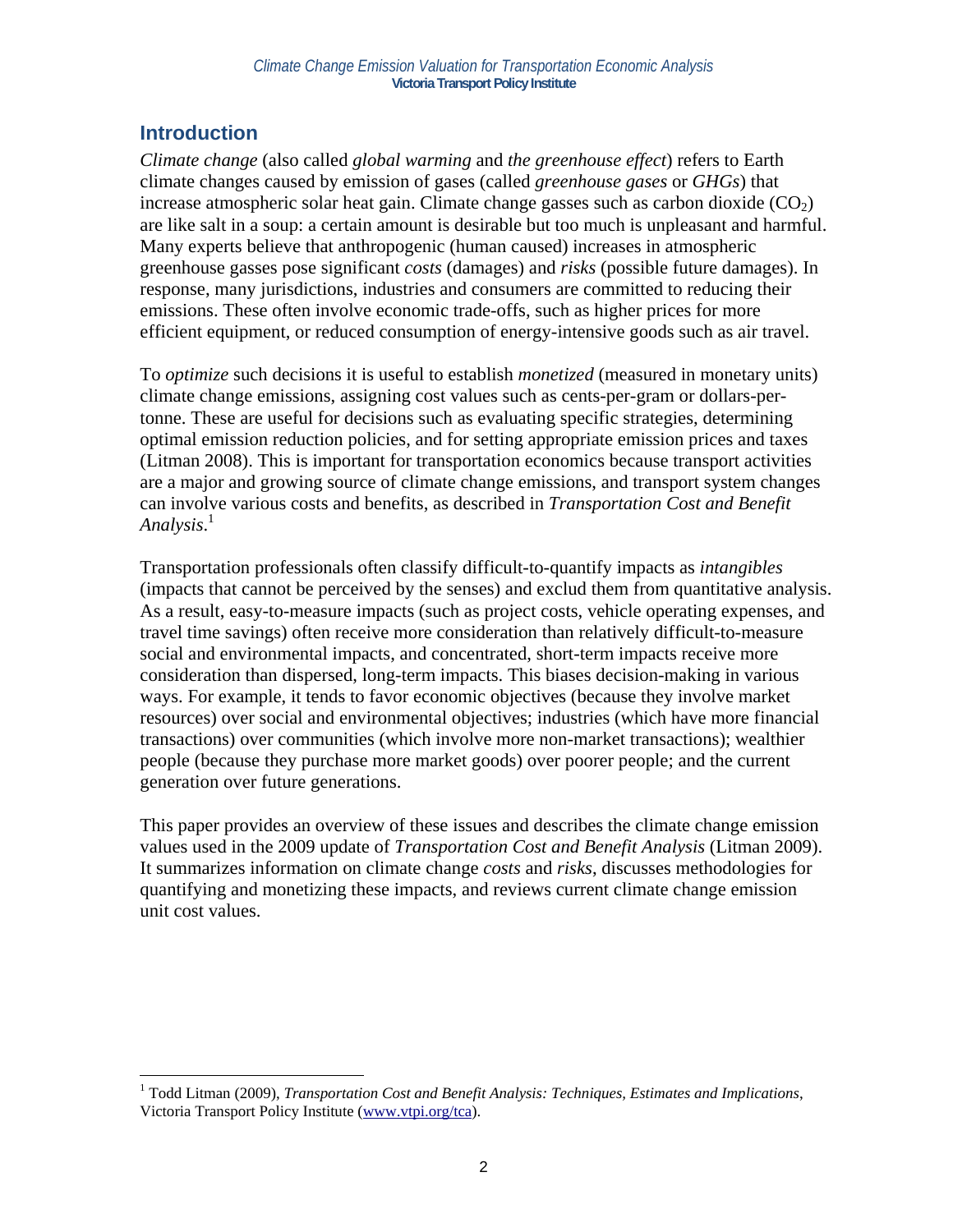## **Climate Change Science**

Atmospheric concentrations of climate change gasses such as carbon dioxide  $(CO<sub>2</sub>)$  are increasing rapidly. Prior to the industrial revolution,  $CO<sub>2</sub>$  levels were  $260 - 280$  parts per million by volume (ppmv). During the last century they have increased to about 36% to 380 ppmv and are projected to continue rising due to human activity, particularly fossil fuel consumption.

A growing body of scientific evidence has indicated that climate change imposes significant costs and risks. Although scientists tend to be cautious, among related disciplines (climatology, geology, ecology, etc.) there is virtual consensus that anthropogenic climate change is occurring and imposes significant environmental, social and economic costs and risks (Pew Center on Global Climate Change 2006). For example, the *Intergovernmental Panel on Climate Change* (IPCC 2007a), which consists of hundreds of scientists, concluded, "Warming of the climate system is unequivocal, as is now evident from observations of increases in global average air and ocean temperatures, widespread melting of snow and ice and rising global average sea level." The United Nations Environmental Program's *2007 Global Environment Outlook* emphasizes the need for action to reduce these risks (UNEP 2007). Although some organizations argue the evidence is inconclusive or that climate change provides as many benefits as costs (e.g. Center for the Study of Carbon Dioxide and Global Change), such groups generally have little climatic or ecological expertise, and often represent industries that benefit from continued climate change emissions (Sourcewatch 2008).

As experts gain more understanding of climate change impacts they have become more concerned about its costs and risks, including possible catastrophic damages due to thresholds and positive feedback loops. For example, a detailed study lead by respected economist Sir Nicholas Stern called attention to the threat of permanent "disruption to economic and social activity, later in this century and in the next, on a scale similar to those associated with the great wars and the economic depression of the first half of the 20th century" (Stern et al. 2006). In 2008 Stern stated that his earlier evaluation, mainly based on the IPCC's 2001 report, underestimated potential damages:

*"Emissions are growing much faster than we'd thought, the absorptive capacity of the planet is less than we'd thought, the risks of greenhouse gases are potentially bigger than more cautious estimates and the speed of climate change seems to be faster." (Adam 2008)* 

The Australian Government's Garnault Climate Change Review, released in late 2008, provides an updated review of climate science and economics. It indicates that current emission trends have almost 50% chance of increasing global temperatures 6 degrees Centigrade by 2100, much higher than the 3% risk estimate made in 2007 (Garnault et al. 2008). A 2008 study by some of the world's leading climate scientists argues that deep and rapid emission reductions are needed to avoid catastrophic damage:

*"If humanity wishes to preserve a planet similar to that on which civilization developed and to which life on Earth is adapted, paleoclimate evidence and ongoing climate change suggest that CO2 will need to be reduced from its current 385 ppm to at most 350 ppm . . . If the present overshoot of this target CO2 is not brief, there is a possibility of seeding irreversible catastrophic effects."* (Hansen et al. 2008)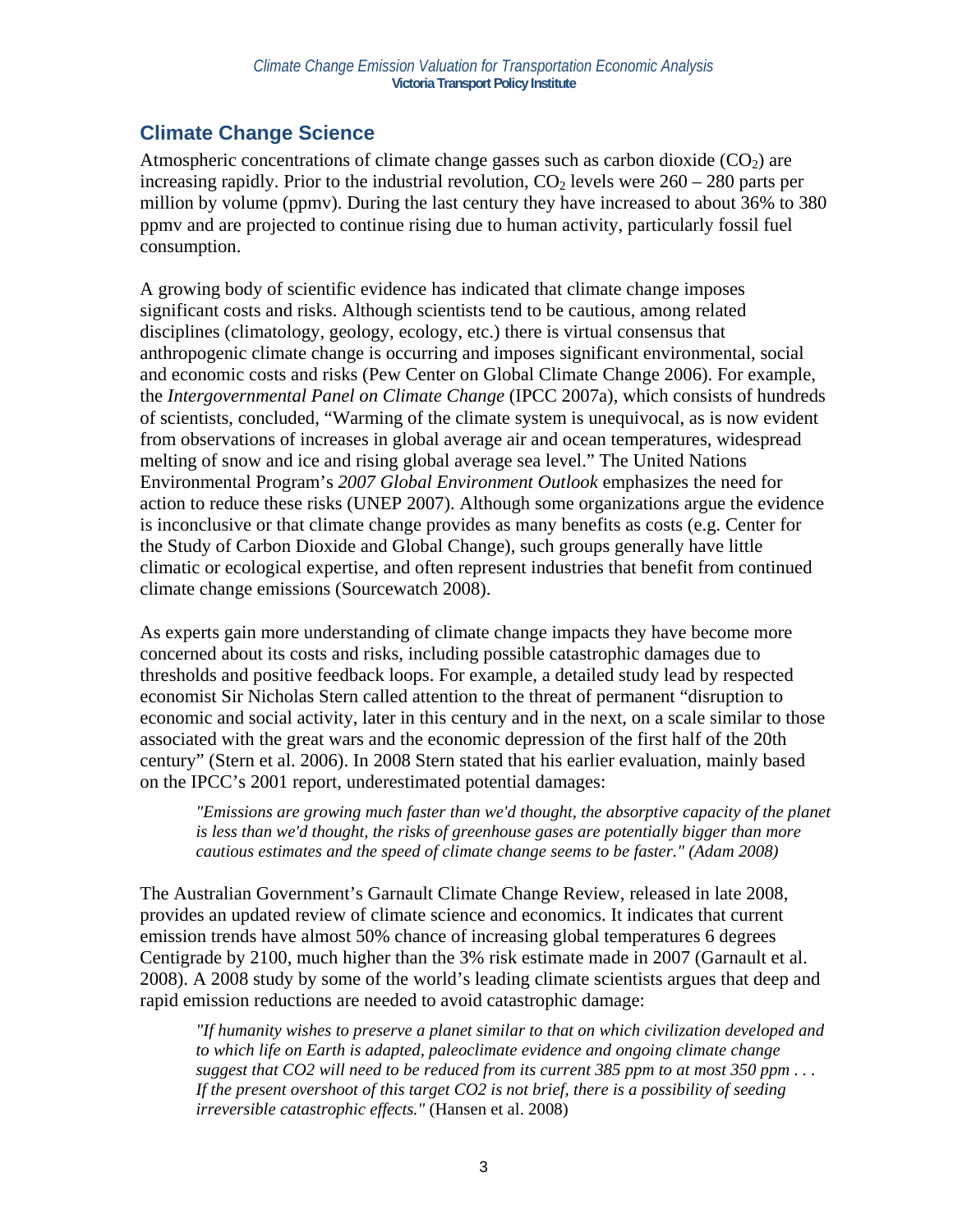### **Measuring Climate Change Emissions**

Climate change emission analysis can be challenging. Emissions are measured in various units, including grams, pounds, kilograms, tons, and metric tonnes. This report generally uses *metric tonnes of carbon dioxide equivalent* (tonnes CO2e). A frequent source of confusion is the distinction between *carbon* (an element) and *carbon dioxide* (CO2, a gas consisting of one carbon and two oxygen atoms). A unit of carbon equals 3.67 units of carbon dioxide. Table 1 shows greenhouse impact equivalency factors of various gases.

| Table 1        | Greenhouse Gas Carbon Dioxide Equivalencies (CO2 Equivalent) <sup>2</sup> |                 |          |                                 |           |  |  |
|----------------|---------------------------------------------------------------------------|-----------------|----------|---------------------------------|-----------|--|--|
| <b>Name</b>    | <b>Chemical</b>                                                           | <b>Lifetime</b> |          | <b>Global Warming Potential</b> |           |  |  |
|                | <b>Formula</b>                                                            | (years)         | 20 years | 100 years                       | 500 years |  |  |
| Carbon dioxide | CO <sub>2</sub>                                                           | Variable        |          |                                 |           |  |  |
| Methane        | CH <sub>4</sub>                                                           | 12              | 72       | 25                              | 7.6       |  |  |
| Nitrous oxide  | N <sub>2</sub> O                                                          | 114             | 289      | 298                             | 153       |  |  |
| $CFC-12$       | CC12F2                                                                    | 100             | 11.000   | 10.900                          | 5,200     |  |  |
| HFC-134a       | CH <sub>2</sub> FCF <sub>3</sub>                                          | 14              | 3,830    | 1,430                           | 435       |  |  |
| HCFC-22        | CHClF2                                                                    | 12              | 5,160    | 1,810                           | 549       |  |  |

*This table indicates the climate change impacts of various gases.* 

Table 2 indicates the total climate change emission impacts of various fuels, including carbon dioxide and other greenhouse gas emissions (total  $CO<sub>2</sub>$  equivalent values).

| <b>Table 2</b>   |                 |       |     | Tailpipe Carbon Dioxide Equivalencies (Grams Per Liter) $3$ |
|------------------|-----------------|-------|-----|-------------------------------------------------------------|
| <b>Fuel Type</b> | CO <sub>2</sub> | 7 CH. | N-O | <b>Total CO<sub>2</sub></b> Equivale                        |

| <b>Fuel Type</b>                  | CO <sub>2</sub> | CH <sub>4</sub> | N <sub>2</sub> O | <b>Total CO<sub>2</sub></b> Equivalent |                            |  |
|-----------------------------------|-----------------|-----------------|------------------|----------------------------------------|----------------------------|--|
| CO <sub>2</sub> Equivalent Factor |                 | 21              | 310              | Grams Per Liter                        | <b>Grams Per US Gallon</b> |  |
| Gasoline                          | 2.360           | 0.2273          | 0.3358           | 2,469                                  | 9,345                      |  |
| Diesel                            | 2.730           | 0.0605          | 0.2              | 2.793                                  | 10,572                     |  |
| Ethanol 10                        | 2.124           | 0.2273          | 0.3358           | 2,233                                  | 8,452                      |  |
| Ethanol 85                        | 531             | 0.2273          | 0.358            | 640                                    | 2,422                      |  |
| <b>Conventional Aircraft Fuel</b> | 2,330           | 2.19            | 0.23             | 2,447                                  | 9,262                      |  |
| Jet Fuel                          | 2.550           | 0.08            | 0.25             | 2,629                                  | 9.951                      |  |

*This table indicates the climate change impacts of various transportation fuels.* 

In addition, transport activities have these climate change impacts (IPCC WG III 2007b):

- Vehicle air conditioning refrigerants cause about 4.9% of transport climate change emissions.
- Nitrous oxide (N<sub>2</sub>O) cause 2.0 to 2.8% of transport emissions.
- Methane (CH4) emissions cause 0.1 to 0.3% of transport emissions.
- High altitude jet emissions have much greater impact than the same gases emitted at ground level.

<sup>&</sup>lt;sup>2</sup> IPCC Working Group I, 2007, p 212; at http://ipcc-wg1.ucar.edu/wg1/Report/AR4WG1\_Print\_Ch02.pdf.<br><sup>3</sup> EUIO (2003), *Creaphouse Cas Table of Convenion, Easters*, Conede Eederal House in Order Office.

FHIO (2003), *Greenhouse Gas Table of Conversion Factors*, Canada Federal House in Order Office.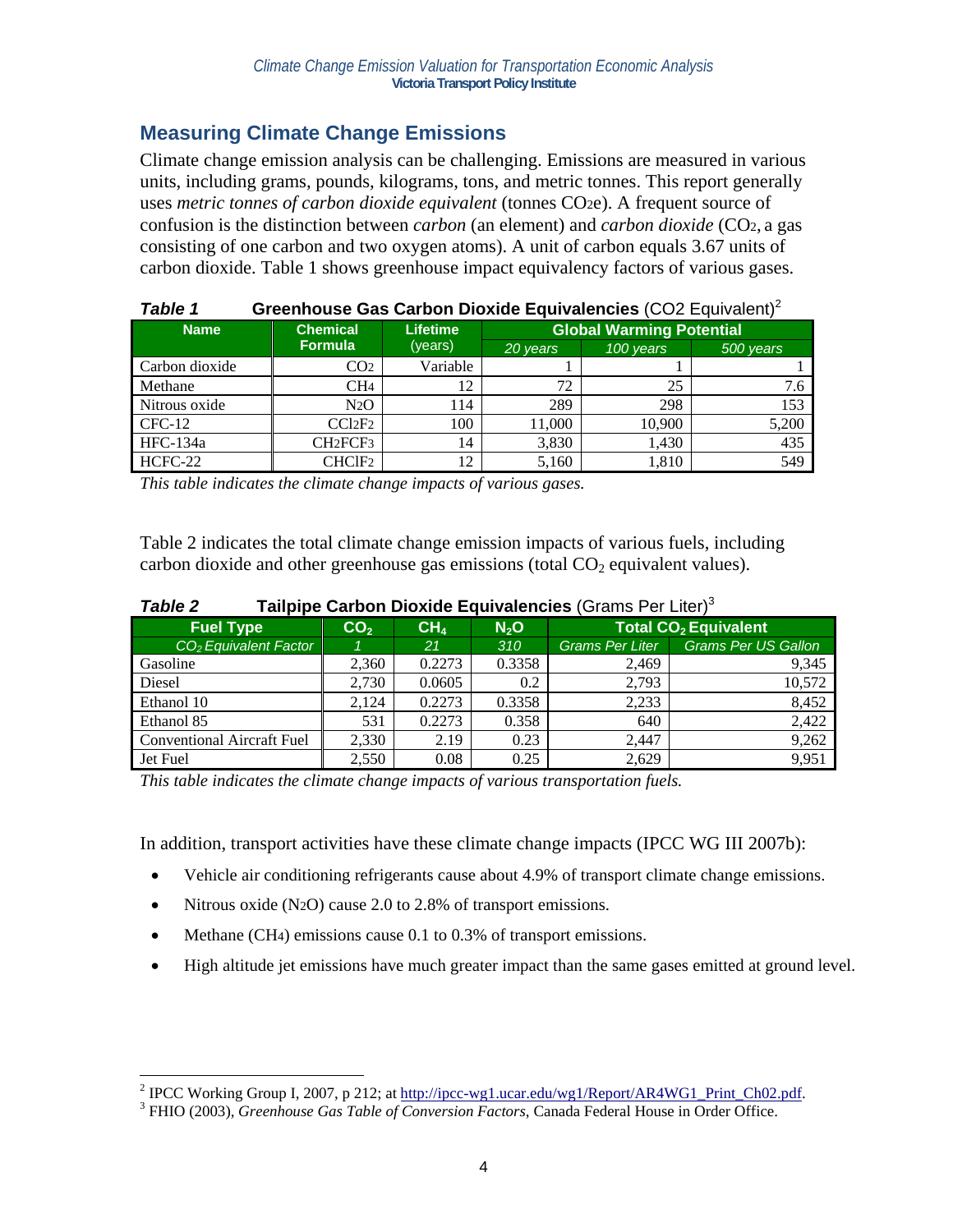|        | Table 3 indicates conversion factors for calculating transportation emissions and unit costs. |
|--------|-----------------------------------------------------------------------------------------------|
| エっトレック | Conversion Easters (http://on.wikipedia.org/wiki/Carbon.tax)                                  |

| i anie s    | <b>CONVEISION FACTOLS</b> (Http://en.wikipedia.org/wiki/Calboll_tax) |                        |                                           |           |  |  |  |
|-------------|----------------------------------------------------------------------|------------------------|-------------------------------------------|-----------|--|--|--|
| <b>Fuel</b> | CO <sub>2</sub> Emissions                                            |                        | Cost Per \$10 per ton of CO <sub>2e</sub> |           |  |  |  |
|             | Pounds Per Gallon                                                    | <b>Grams Per Liter</b> | Per Gallon                                | Per Liter |  |  |  |
| Gasoline    | 19.564                                                               | 2344.3                 | \$0.0978                                  | \$0.0258  |  |  |  |
| Diesel      | 22.384                                                               | 2682.2                 | \$0.1119                                  | \$0.0296  |  |  |  |
| Jet fuel    | 21.095                                                               | 2527.7                 | \$0.1055                                  | \$0.0279  |  |  |  |

*This table indicates the quantity of*  $CO<sub>2</sub>$  *produced and the climate change emission costs per gallon and per liter for various fuels. For example, if climate change emissions are valued at \$50 per tonne of CO2e, emission costs per gallon of gasoline are 5 x \$0.0978 = 49¢ per gallon, or about 2.4¢ per mile for 20 mile-per-gallon vehicles.* 

Analysis should generally reflect lifecycle emissions. Emissions occur *upstream*, during fuel extraction and processing, vehicle manufacturing, facility construction (particularly cement production), as well as tailpipe emissions. Table 4 shows lifecycle emissions for various transport modes calculated by Chester and Horvath (2008). This indicates that tailpipe emissions represent only about 64% of lifecycle emissions for typical automobiles and 75% for typical bus transport. Gagnon (2006) found similar results, estimating that tailpipe emissions represent about 60% of total emissions.

| <b>Vehicle Type</b> | <b>Sedan</b>   |            | -<br><b>SUV</b> |            |            | <b>Pickup</b> |            | <b>Bus-Average</b> |            | <b>Bus-Peak</b> |
|---------------------|----------------|------------|-----------------|------------|------------|---------------|------------|--------------------|------------|-----------------|
| Avg. Occupancy      | 1.58           |            | 1.74            |            |            | 1.46          |            | 10.5               |            | 40              |
|                     | <b>VMT</b>     | <b>PMT</b> | <b>VMT</b>      | <b>PMT</b> | <b>VMT</b> | <b>PMT</b>    | <b>VMT</b> | <b>PMT</b>         | <b>VMT</b> | <b>PMT</b>      |
| Operations          | 370            | 230        | 480             | 280        | 480        | 330           | 2,400      | 230                | 2,400      | 59              |
| Manufacture         | 45             | 29         | 71              | 41         | 48         | 33            | 320        | 31                 | 320        | 8.1             |
| Idling              | $\overline{0}$ | 0          | $\Omega$        | $\theta$   | $\Omega$   | $\Omega$      | 80         | 7.6                | 80         | $\overline{2}$  |
| Tire production     | 7.2            | 4.5        | 7.2             | 4.1        | 7.2        | 4.9           | 2.5        | 0.24               | 2.5        | 0.064           |
| Maintenance         | 17             | 11         | 19              | 11         | 19         | 13            | 45         | 4.2                | 45         | 1.1             |
| <b>Fixed Costs</b>  | 5.6            | 3.6        | 5.7             | 3.3        | 5.8        | 4.0           | 14         | 1.4                | 14         | 0.35            |
| Roadway const.      | 52             | 33         | 52              | 30         | 52         | 36            | 52         | 4.9                | 52         | 1.3             |
| Roadway maint.      | $\theta$       | 0          | $\Omega$        | $\theta$   | $\Omega$   | $\theta$      | 210        | 20                 | 11         | 0.27            |
| Herbicides/Salting  | 0.37           | 0.24       | 0.41            | 0.23       | 0.41       | 0.28          | 0.37       | 0.036              | 0.37       | 0.0094          |
| Roadway lighting    | 13             | 8.5        | 14              | 7.8        | 14         | 9.4           | 4.9        | 0.47               | 4.9        | 0.012           |
| Parking             | 8.5            | 54         | 8.5             | 49         | 8.5        | 58            | $\theta$   | $\Omega$           | $\Omega$   | 0               |
| Fuel production     | 59             | 38         | 98              | 56         | 100        | 71            | 260        | 24                 | 260        | 6.4             |
| Totals              | 578            | 412        | 756             | 482        | 735        | 560           | 3,389      | 324                | 3,190      | 79              |
| Operations/Total    | 0.64           | 0.63       | 0.63            | 0.65       | 0.65       | 0.65          | 0.75       | 0.76               | 0.75       | 0.75            |

**Table 4 Lifecycle Climate Change Emissions** (Grams of Greenhouse Gas Equivalent)<sup>4</sup>

*VMT = Vehicle Miles Traveled; PMT = Passenger Miles Traveled; Operations = tailpipe emissions* 

 $\overline{a}$ 4 Mikhail Chester and Arpad Horvath (2008), *Environmental Life-cycle Assessment of Passenger Transportation: A Detailed Methodology for Energy, Greenhouse Gas and Criteria Pollutant Inventories of Automobiles, Buses, Light Rail, Heavy Rail and Air v.2*, UC Berkeley Center for Future Urban Transport, (www.its.berkeley.edu/volvocenter/), Paper vwp-2008-2; at www.sustainable-transportation.com.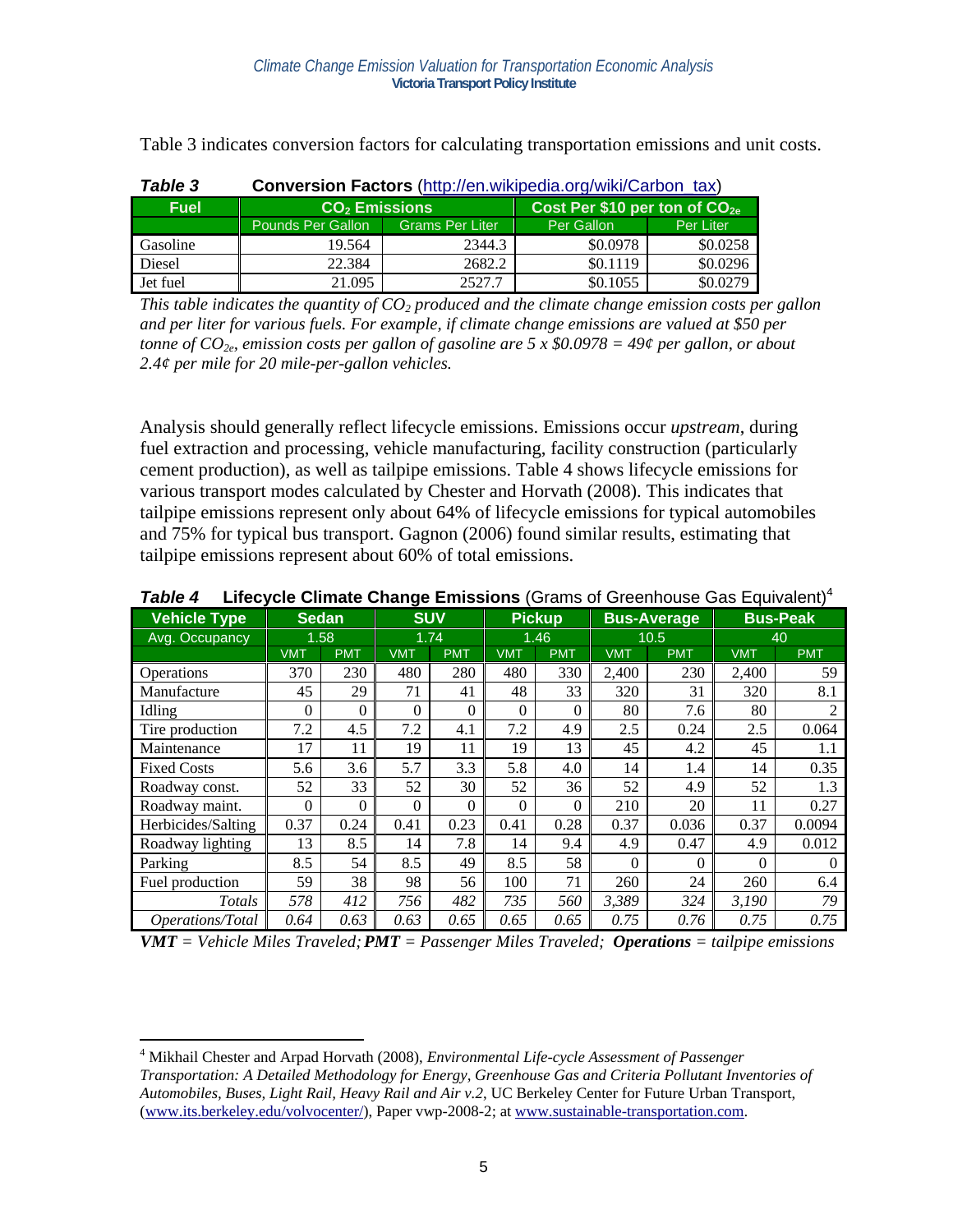## **Quantifying and Monetizing Climate Change Emission Costs**

Although most experts agree that climate change imposes significant costs and risks, these impacts are difficult to *quantify* (measure in physical units) and *monetize* (measure in monetary units) for various reasons discussed below.

Climate change impacts are *indirect* (there are several steps between the release of a gas and its ultimate climatic effects), *long-term* (climatic impacts may take decades or centuries to fully occur) and *uncertain* (current models cannot predict with certainty the magnitude of all possible future effects). Climate change imposes a wide range of damages and risks, including ecological damages, species extinctions, increased storm severity, seawater rise, increased tropical diseases, drought, reduced agricultural productivity, higher air conditioning costs, and population displacements. Many impacts are *non-market* (involving goods not commonly traded in a competitive market so their monetary value must be determined indirectly). In addition, there are likely to be some *benefits*, including reduced heating costs and increased productivity for some agriculture. Both ecological and human systems may respond in ways that reduce some costs.

Climate change impacts are not necessarily linear, there may be thresholds beyond which impacts and resulting damages become catastrophic (Hansen 2008). A 2008 European Commission report notes that some studies have particularly high upper-bound damage cost estimates "in the light of possible non-linear dramatic events" (Maibach, et al. 2008, p. 267). Some damages, such as increased diseases and reduced agricultural productivity, may have multiple causes so it is difficult to determine the share of costs caused by climate change emissions. Because much of the damages involve ecological resource and will occur generations into the future, their valuation must reflect assumptions about factors such as *existence value* (the inherent value of a person or ecological resource), *legacy value* (the value of providing resources to future generations) and *intergenerational equity* (fair treatment of future generation) that are based on ethical judgments.

For this type of analysis it is useful to categorize costs and risks according to their ease of quantification and monetization. For example, the Australian Government's Garnault Climate Change Review divides impacts into four categories (Garnault et al. 2008, 1.3):

- Currently measurable market impacts.
- Market impacts that could not be quantified in time for the review, but which are theoretically amenable to monetization.
- The insurance value of mitigation against extreme events, based in part on expert judgment since probabilities cannot be known from past experience.
- Non market impacts based on the values people place on factors such as environmental amenity, and their willingness to forego some consumption to preserve these amenities.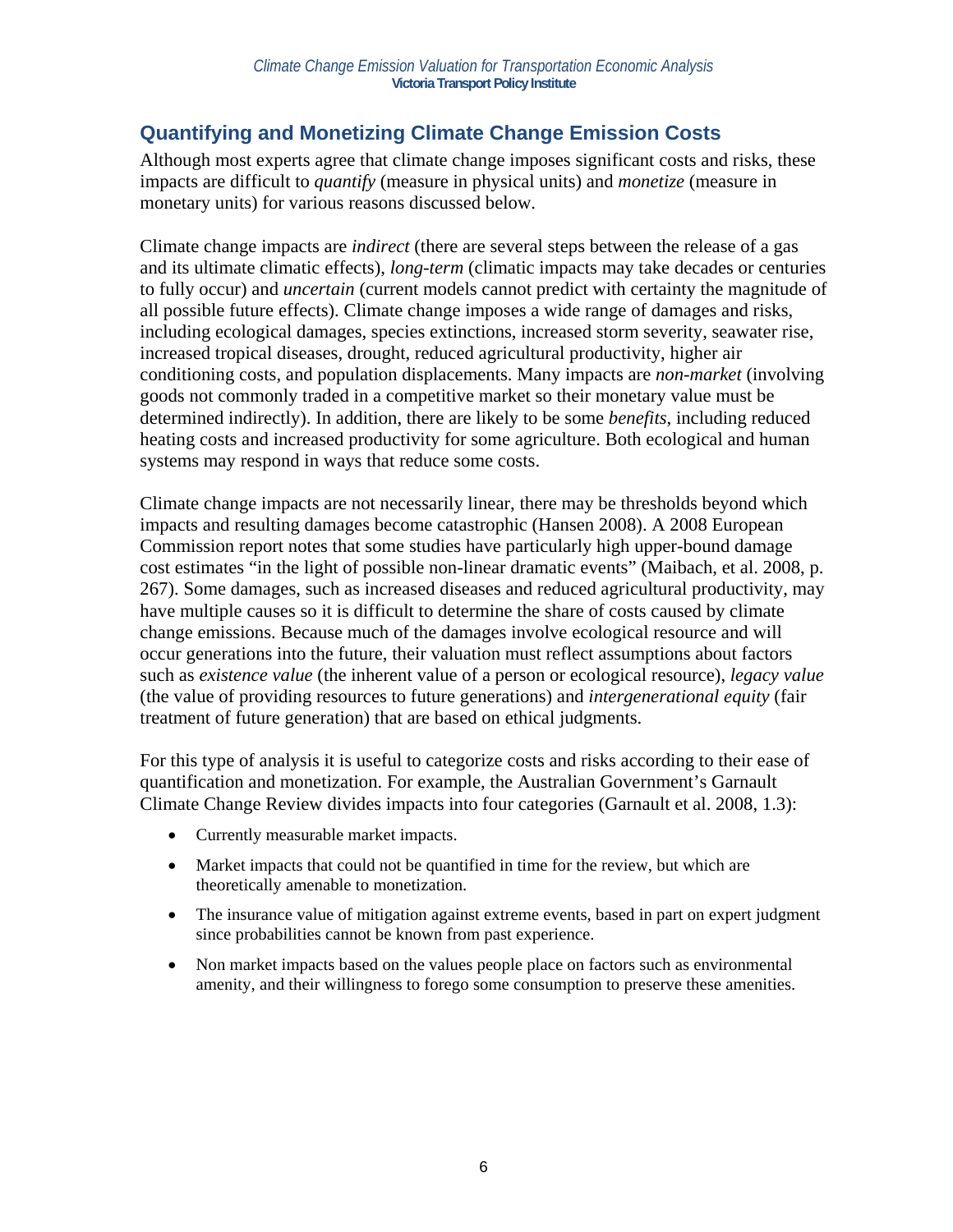### **Monetization Techniques**

Various techniques can be used to monetize non-market values (Litman 2009, Chapter 4; EC 2005; Zhang, et al 2005). Transportation economists use these techniques to monetize accident costs, travel time and air pollution damages. Similar techniques can be used to monetize climate change emissions. Two basic approaches are used:

- *Damage costs* refers to the value of resources damaged or lost, such as land (due to sea level rise), agricultural productivity (due to hydrologic changes), hurricane damages, and lost species (due to habitat loss).
- *Control costs* (also called *avoidance* or *mitigation costs*) refers to the costs of avoiding a particular damaging impact, such as the costs of reducing emissions, protection against threats such as sea level rise, carbon sequestration (storage), or the cost of compensating people harmed by impacts such as sea level rise and additional hurricane damages.

Economic valuation should generally reflect the lower of these two approaches since it would be irrational to spend more on control costs than the value of avoided damages, nor accept damages if control costs are cheaper. If climate change damages are considered small and emission reductions are costly it is best to accept risks so valuation would be based on damage costs, but if climate change damage costs are considered high and control costs relatively cheap, it is rational to reduce risk, so valuation is based on control costs. However, damage costs can be used to reflect higher-bound costs for sensitivity analysis.

Economic valuation should generally reflect marginal impacts, that is, the costs or benefits of the next unit of consumption. Marginal damage costs tend to increase as atmospheric concentrations of climate change gases rise, and are not necessarily linear since damage costs and risks may increase exponentially due to threshold and positive feedback effects.

Marginal control costs tend to increase with increased emission reductions, since it is rational to implement the most cost effective (considering all costs and benefits) strategies first, requiring higher unit cost strategies to be implemented to achieve larger reductions. For example, some low cost (or even negative cost, that is, they provide net benefits) emission reduction strategies probably exist, such as cost effective vehicle fuel efficiency technologies, and transportation policy reforms that provide co-benefits such as congestion and accident reductions (Litman 2007). However, once all lower-cost strategies are implemented, more costly strategies must be deployed to further reduce emissions.

Control cost estimates should reflect *net costs*, that is, all costs minus all benefits, including indirect and non-market impacts. Many transportation emission reductions strategies provide significant co-benefits, such as consumer savings, local air pollutant reductions, and economic benefits from reduced fuel imports. Emission reduction strategies that reduce total vehicle travel tend to provide additional benefits such as congestion reductions and improved mobility options for non-drivers. Costs may include the incremental costs of additional equipment or infrastructure (such as more efficient vehicles or building insulation), and reduced consumer value (such as reduced mobility, smaller and less powerful vehicles, cooler buildings during winter and warmer buildings during summer).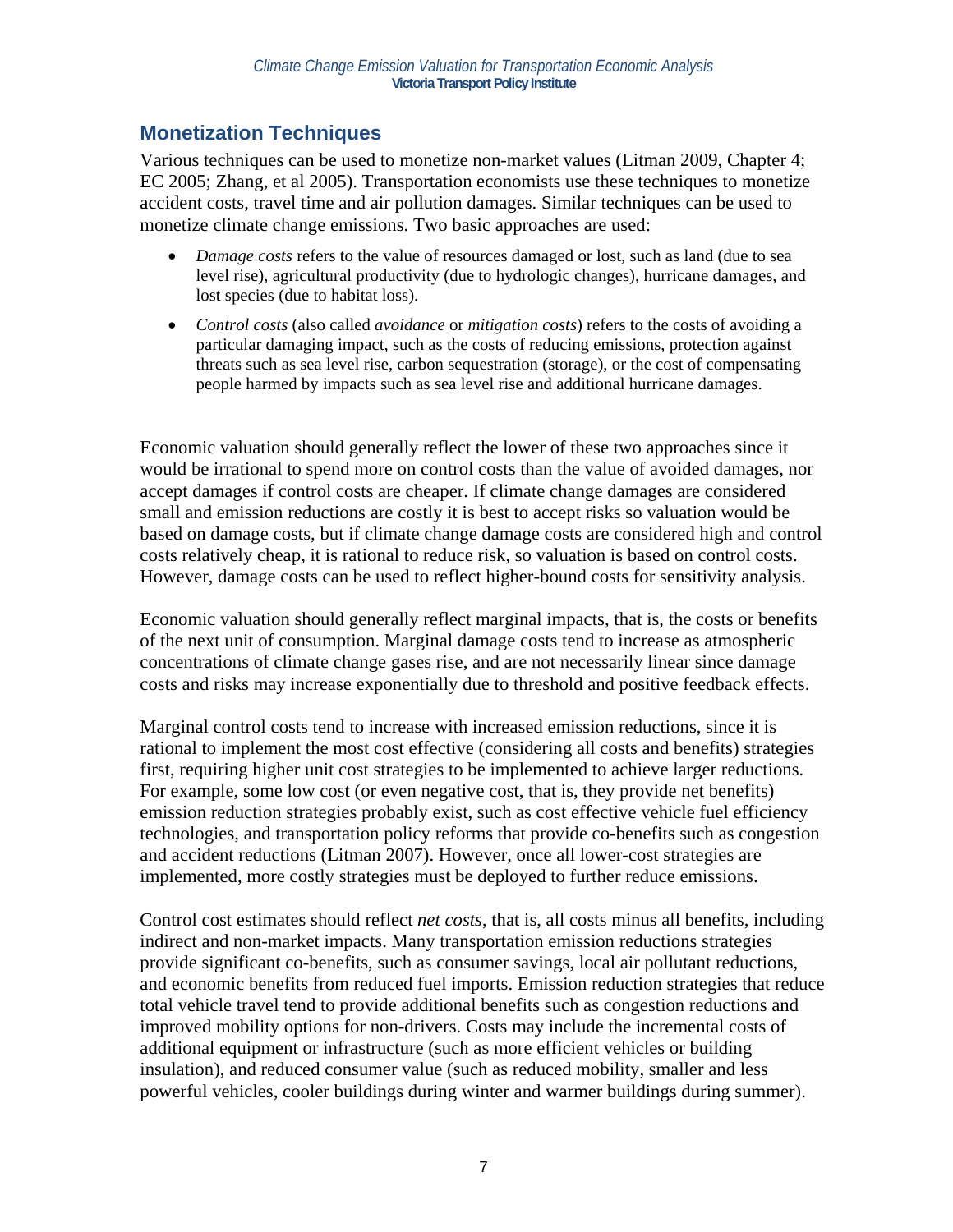| Table 5         | Range of Impacts (Costs and Benefits)                                                                                                                                                                           |                                                                                                                                                                                                                                         |  |  |  |  |  |
|-----------------|-----------------------------------------------------------------------------------------------------------------------------------------------------------------------------------------------------------------|-----------------------------------------------------------------------------------------------------------------------------------------------------------------------------------------------------------------------------------------|--|--|--|--|--|
|                 | <b>Costs</b>                                                                                                                                                                                                    | <b>Benefits</b>                                                                                                                                                                                                                         |  |  |  |  |  |
| <b>Direct</b>   | Implementation costs<br>Reduced consumer value<br>Transition costs (costs of<br>change)<br>Transaction costs (costs of<br>collecting and paying fees).                                                          | User financial savings (such as fuel cost<br>savings)<br>Additional user benefits (such as<br>improved convenience, comfort and<br>reliability)<br>Transport system efficiency (reduced<br>congestion, parking costs, accidents)        |  |  |  |  |  |
| <b>Indirect</b> | Industrial transition costs (such)<br>as contraction of domestic<br>vehicle production).<br>Less agricultural productivity<br>that would occur if ambient<br>temperatures and $CO2$<br>concentrations increase. | Reductions in other pollutants (local air<br>pollution, noise, etc.)<br>Economic benefits of reduced energy<br>imports<br>Environmental benefits from reduced<br>energy production (such as avoided strip<br>mines and petroleum leaks) |  |  |  |  |  |

### *Table 5* **Range of Impacts (Costs and Benefits)**

*Control costs should reflect net costs, which are all cost minus all benefits. Emission control strategies often involve various costs and benefits, including many indirect impacts.* 

Transportation energy conservation programs are sometimes criticized as being economically harmful, particularly if they involve higher fuel taxes or reductions in automobile purchases, but these are really economic transfers (costs to one part of the economy and benefits to others). For example, higher fuel taxes provide revenues that can be used to reduce other taxes or provide additional investments, while reductions in automobile purchases leave consumers with more money to spend on other goods, increasing employment in other industries. Improved energy efficient and reduced petroleum imports tend to support economic development overall ("Economic Development Impacts," VTPI 2008), although media coverage tends to exaggerate the costs and underestimate the benefits of efficient emission reduction strategies such as carbon pricing (Pooley 2009).

Some monetization debates involve *burden of proof* issues. For example, decision-makers can either assume that climate change damages can be ignored unless demonstrated beyond a doubt, or that climate change risks are significant unless demonstrated otherwise. Increasingly, the *precautionary principle* is applied to such issues, which assumes that a reasonable effort should be made to mitigate (prevent or offset) uncertain risks, particularly if damages are potentially catastrophic.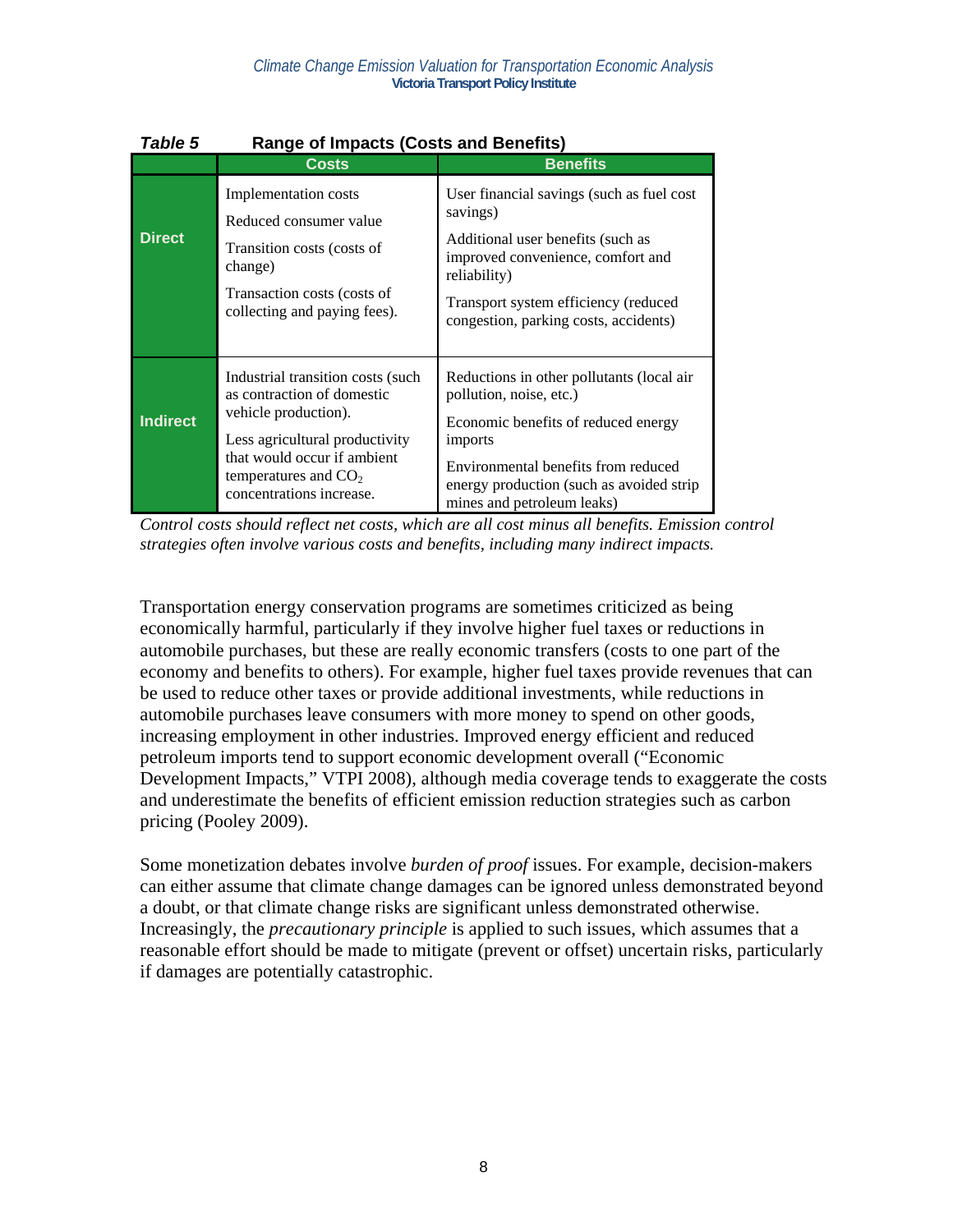## **Damage Cost Estimates**

As discussed earlier, climate change damage cost analysis is challenging due to the diversity of damages and risks, the numerous steps between an emission and its ultimate damages, the global nature of impacts, and the large range of values different people place on these damages (Stern 2006, p. 23). Some published climate change emission valuations lack detailed explanation of the assumptions used (Hohmeyer 2006).

Table 6 summarizes various climate change impacts. Economic analysis often focuses on anthropocentric impacts (effects on humans) such as increased cooling costs, hurricane damage, sea level rise, reduced agricultural productivity and lost recreation opportunities. Climate change cost estimates tend to increase when ecological values are added, such as the inherent value of maintaining ecological systems and species, either for their own sake (existence value) or because of often unappreciated service they provide people, now and in the future, such as production of clean air and water, and as a bank for potentially valuable genes. Because climate change threatens a large number of species and ecological systems, damage costs are potentially very large. For example, applying even a modest value of a few million dollars to each threatened species' existence-year could result in huge costs to activities that stimulate extinctions.

| <b>Direct Effects</b>                              | <b>Secondary impacts</b>                                                     |
|----------------------------------------------------|------------------------------------------------------------------------------|
| Higher ambient temperatures<br>and more heat waves | Discomfort, illnesses and deaths, increased cooling costs.                   |
|                                                    |                                                                              |
| Ecosystem disruption and                           | Loss of productive habitats (clean air and water, fish and game), genetic    |
| species extinction                                 | resources (for pharmaceuticals and agricultural products), recreation        |
|                                                    | opportunities (bird watching), aesthetic values (beautiful landscapes and    |
|                                                    | plants) traditional lifestyles and traditions (hunting and gathering).       |
| Sea level rise                                     | Lost land, habitat and farmland productivity, and protection costs. Refugees |
|                                                    | from disrupted areas.                                                        |
| Hydrologic change (droughts,                       | Increased water supply costs, reduced agricultural productivity, reduced     |
| flooding, reduced snowpack,                        | hydroelectric production.                                                    |
| reduced river flows)                               |                                                                              |
| More tropical diseases                             | Human illnesses and deaths. Threats to agricultural productivity.            |
| Reduced snow and ice                               | Lost recreation activities, cultural traditions and lifestyles.              |

*Table 6* **Climate Change Impacts**

*This table summarizes climate change impacts.* 

It is possible that climate change may cause catastrophic events. For example, positive feedback cycles could lead to very high atmospheric and ocean temperatures, causing large changes in weather patterns, resulting in large reductions in food production, massive extinctions, spread of disease, huge loss of human life, greatly reduced economic productivity and degraded quality of life for most people. As a result, a reasonable upperbound damage estimate is essentially infinite: too large to be worth counting, just as most rational people would consider their own lives and the lives of their family and friends to have infinite value, not for sale at any price.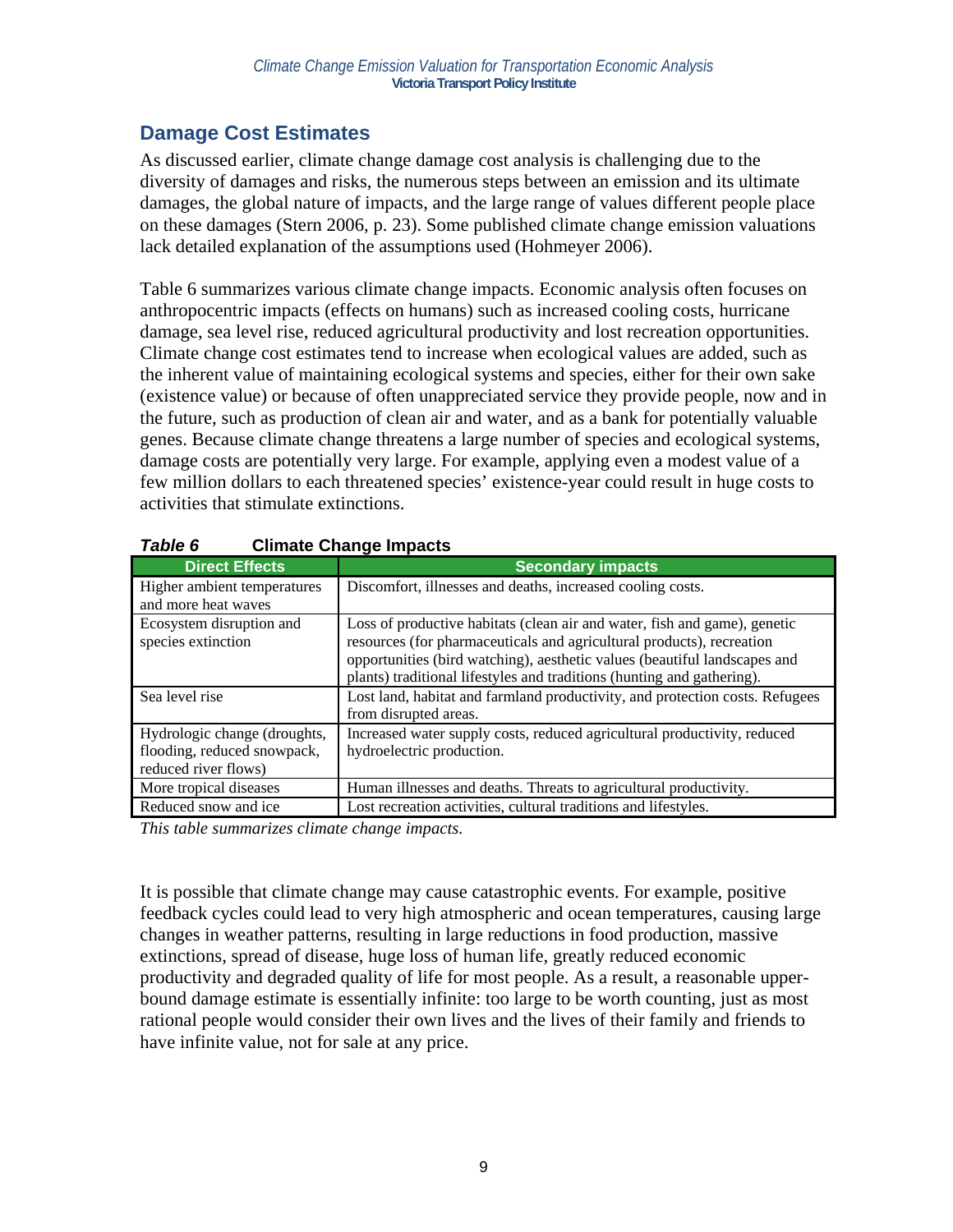Climate change valuation is sensitive to assumptions used in monetization. To illustrate this, Hohmeyer (2006) uses the example of the loss of 200 kg of crop productivity in Niger, which could be valued at the \$80 market price, or based on the value of a human life lost. If this occurs 50 years in the future this loss could be valued as low as \$0.70 (\$80 discounted at 10% annually over 50 years), or as much as \$3.3 million (a life lost without discounting), or any value in between. Which value is considered correct depends on assumptions and judgments made in the analysis.

Specific factors that affect damage cost valuation are discussed below.

### *a) Discounting Long-term Impacts*

The effects of present day emissions will persist for centuries (Stern 2006). Although global warming is already causing impacts, such as reduced snow pack and rainfall shifts, the most serious damages and costs are not expected until after 2050. Conventional economic analysis discounts future damage costs, which reduces the value of current emission reductions. This reflects the assumption that economic resources have investment value (their consumption can create economic resources that build value over time), and that future generations will be wealthier than current generations.

Discounting can significantly affect long-term analysis. For example, if a statistical life is valued at \$1 million, the present value of a death a century in the future discounted at 8% is just \$455, indicating what the current economy should rationally pay to reduce that risk. High discount rates can result in low costs for even catastrophic damages to future generations. Even a 0.5% discount rate has a large effect over two centuries as shown below.

| .                           |                    |           |                            |  |  |  |  |
|-----------------------------|--------------------|-----------|----------------------------|--|--|--|--|
| <b>Annual Discount Rate</b> | 50 years in future | 100 years | $\sqrt{200 \text{ years}}$ |  |  |  |  |
| $0.1\%$                     | \$951,000          | \$905,000 | \$819,000                  |  |  |  |  |
| $0.5\%$                     | \$779,000          | \$607,000 | \$369,000                  |  |  |  |  |
| 1.0%                        | \$608,000          | \$370,000 | \$137,000                  |  |  |  |  |
| 3.0%                        | \$228,000          | \$52,000  | \$2,700                    |  |  |  |  |
| 8.0%                        | \$21,300           | \$455     | \$0.21                     |  |  |  |  |

*Table 7* **Net Present Value of \$1 million at Different Real Discount Rates5**

*As discount rates increase the value assigned future impacts declines.* 

Most long-term economic analyses apply a *social discount rate*, which is calculated by adding the pure time preference discount rate and a forecast of future economic growth. For example, the Stern Review projections assume average world income will increase from about \$7,000 in 2006 to about \$100,000 in 2100; therefore "*a sacrifice of \$70 per person (1 per cent of income) today would be justified if (and only if) it increased the income of our great-grandchildren in 2100 by at least \$1,000*." (Quiggin 2006). However, many economists consider the assumption of continued exponential economic growth and increased wealth for centuries into the future uncertain and overly optimistic (Nordhaus, 1997). Daly and Cobb (1994, p 154) say such discounting is often used "to convert a 'very large number' into a very small number under the cover of numerological darkness."

 $\overline{a}$ 5 Formularium (2008), *Discount: Net PresentValue* (www.formularium.org).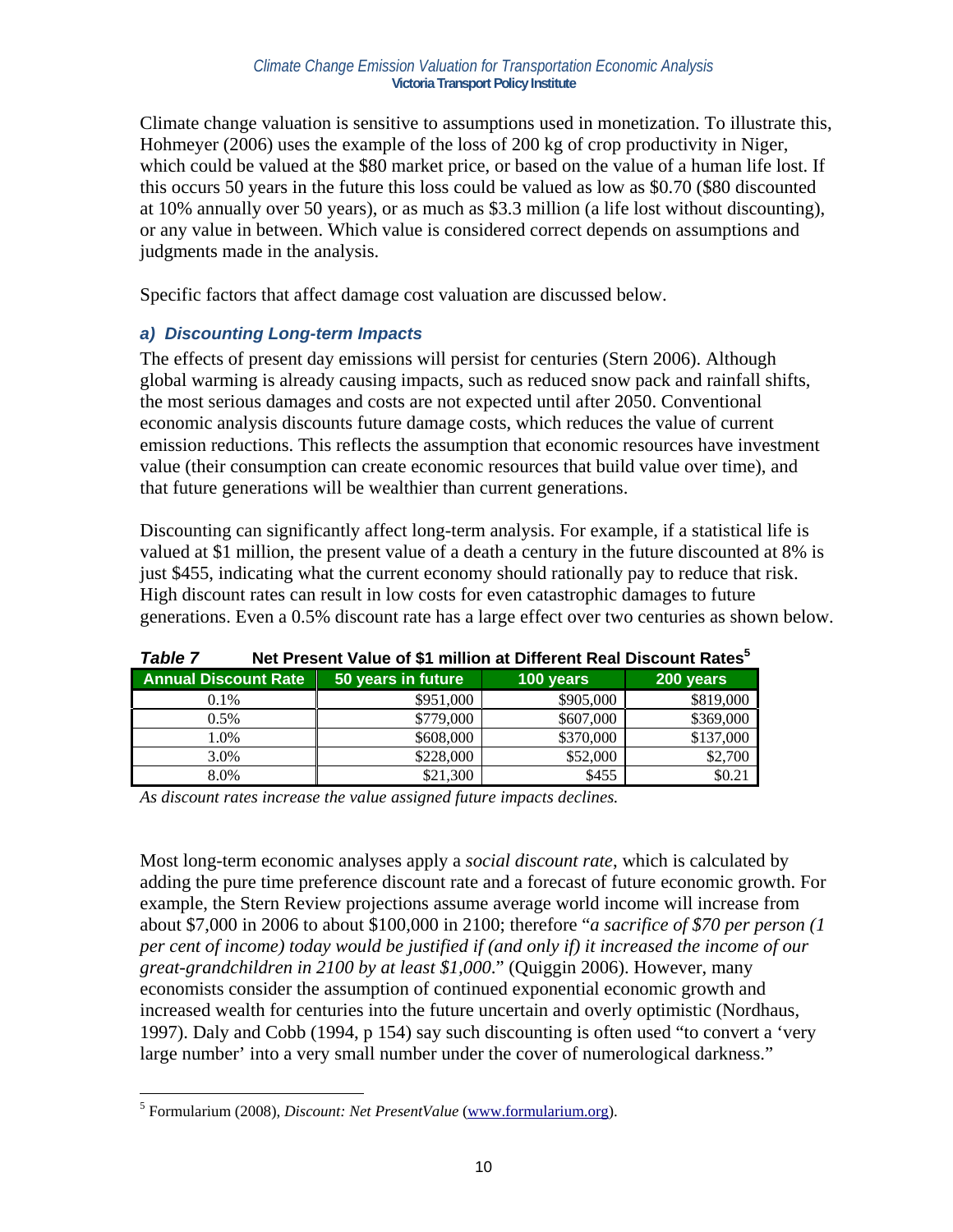It is possible that future generations may value ecological integrity more than increased material wealth, or resource depletion and environmental degradation may reduce economic growth and future wealth (UNEP 2007; Hirsch, Bezdek and Wendling 2005; Diamond 2005). Conventional discounting of ecological values reflects *weak sustainability*, which considers market goods substitutes for ecological goods, but many experts advocate *strong sustainability*, which considers market goods poor substitutes for ecological goods and therefore demands their preservation (Ayres, van den Bergh, and Gowdy, 1998). For example, weak sustainability would allow depletion of wild fish stocks provided that fish farming can produce equal economic value, but strong sustainability rejects this, assuming that wild fish stocks have unique ecological values that cannot be replaced by industrial production and so should be protected. These issues of uncertainty, or a demand for strong sustainability supports use of low or zero social discount rates for ecological and human health impacts, at least for sensitivity analysis (to define upper-bound values).

According to Quiggin (2006, p. 14), a discount rate of three percent or higher "…is tantamount to saying that the future (certainly anyone more than two generations away from us) can go to hell for all we care, since the welfare of our greatgrandchildren has about a tenth the weight we accord the current generation," although most people demonstrate a desire to provide a positive legacy to their descendants and future generations in general. U.S. government agencies frequently use 3% to 7% social discount rates. Some models use *parabolic discounting* (discount rates start high and decline over time) but this makes little practical difference if a high discount value is used for the initial period since "…all far-future costs and benefits [have been] discounted away to insignificance" (Ackerman and Finlayson 2006).

The Stern and Garnault studies both used discounting while acknowledging its problems and expressing reservations. Some critics consider Stern's social discount rate of about  $1.4\%$ , too low. $\frac{6}{5}$  Despite acknowledging that future generations might be no wealthier than present generations, the Garnault Review uses real discount rates of 1.35% and 2.65%.

In cost benefit analysis, higher discount rates can lead to conclusions that many people would reject on ethical or common sense grounds: that the current generation cares little about their descendants and future ecological conditions. Studies that discount long-term impacts should be used transparently, acknowledging the normative value judgements and economic assumptions behind the calculations.

 $\overline{a}$ 

 $6$  This is equivalent to a discount rate of about 1.3% plus pure time preference of 0.1% for a social discount rate of 1.4% (Ackerman 2007). Early reports that Stern used a 0.1% discount rate were erroneous, based on only the pure time preference component of the social discount rate. Stern used various growth values in model runs to account for the possibility that climate change could reduce future economic growth.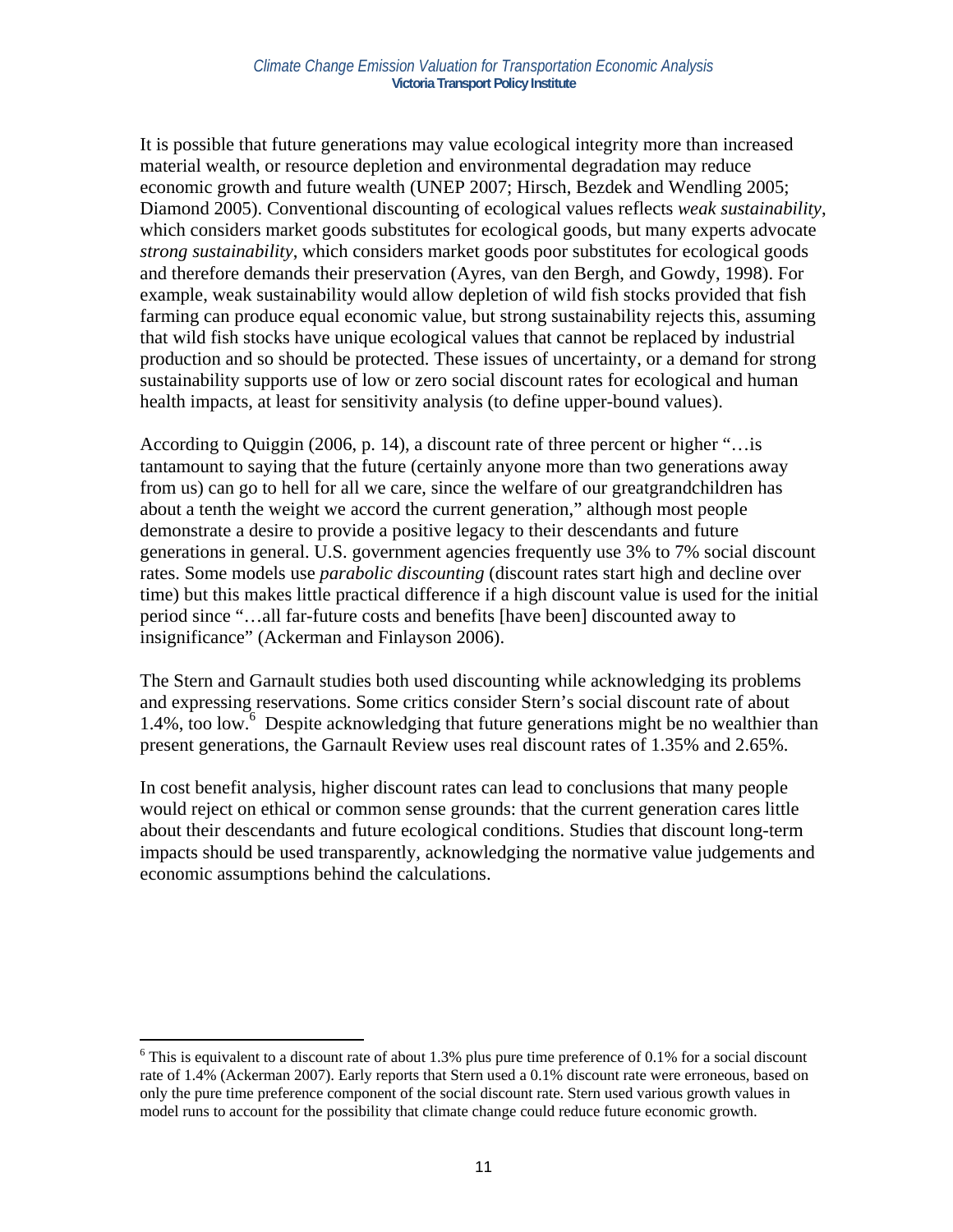### *b) Global Factors*

Unlike local and regional impacts, which is largely borne by the population of one country, global warming is a global problem. Both the causes and consequences are unevenly distributed, with the greatest per capita emissions in wealthy countries and the greatest vulnerabilities in less wealthy countries. A full discussion of these issues is beyond the scope of this paper, but two items warrant brief examination:

#### **Value of life**

Premature loss of life is one of the largest elements of future GHG damage cost estimates, and the preservation of life is one of the largest benefits of mitigation. Lives lost, or years of life lost can be valued in many different ways. Since global warming impacts are expected to harm many lower-income regions, emission cost values will be lower if lives are valued using wealth-dependant indicators such as willingness to pay, and higher if a standard value of life is applied to everybody...

#### **Value of a dollar**

Assumptions used to incorporate economic growth into the valuation of future climate change impacts also apply to the geographic distribution of wealth. If a dollar is only worth half as much to a future person who is twice as wealthy, a dollar should also have a higher value in the hands of a low income person in our current time period. Stern (2006, p. 159) notes that regional economic analysis, which considers differences in the social welfare value provided by a given amount of money in different regions, would increase climate change damage costs, but due to time constraints ignored this factor, biasing the damage cost values downward.

### *c) Uncertainty*

The uncertainties inherent in climate change science and economics pose particular challenges for economic analysis. Using a single cost value may give decision-makers a false sense of certainty. The *Stern Review* (p. 143) emphasizes the importance of revisiting past estimates and creating models that can deal with the possibility of much higher damages than covered by most previous studies. Further discussion of uncertainty and risk in climate change economics can be found in section 1.2 of the *Garnault Review*.

### *d) Non-Marginal, Non-Reversible Effects*

Economic analysis of GHG emission damage costs must question common assumptions, such as that impacts are linear and economic growth will continue exponentially. Beyond a certain threshold, climate change emissions may create positive feedbacks with catastrophic results, leading to huge damage costs and reduced economic growth. These non marginal effects are not likely to be reversible as discussed in the *Stern Review*.

### *The Future of GHG Damage Cost Estimates*

Recent scientific findings using increasingly sophisticated analysis that can account for more factors will likely "…increase cost estimates, and probably strongly." (Stern, p. 149). This is likely to increase climate change emission unit costs. However, for the reasons discussed above, the range of estimates is likely to remain wide.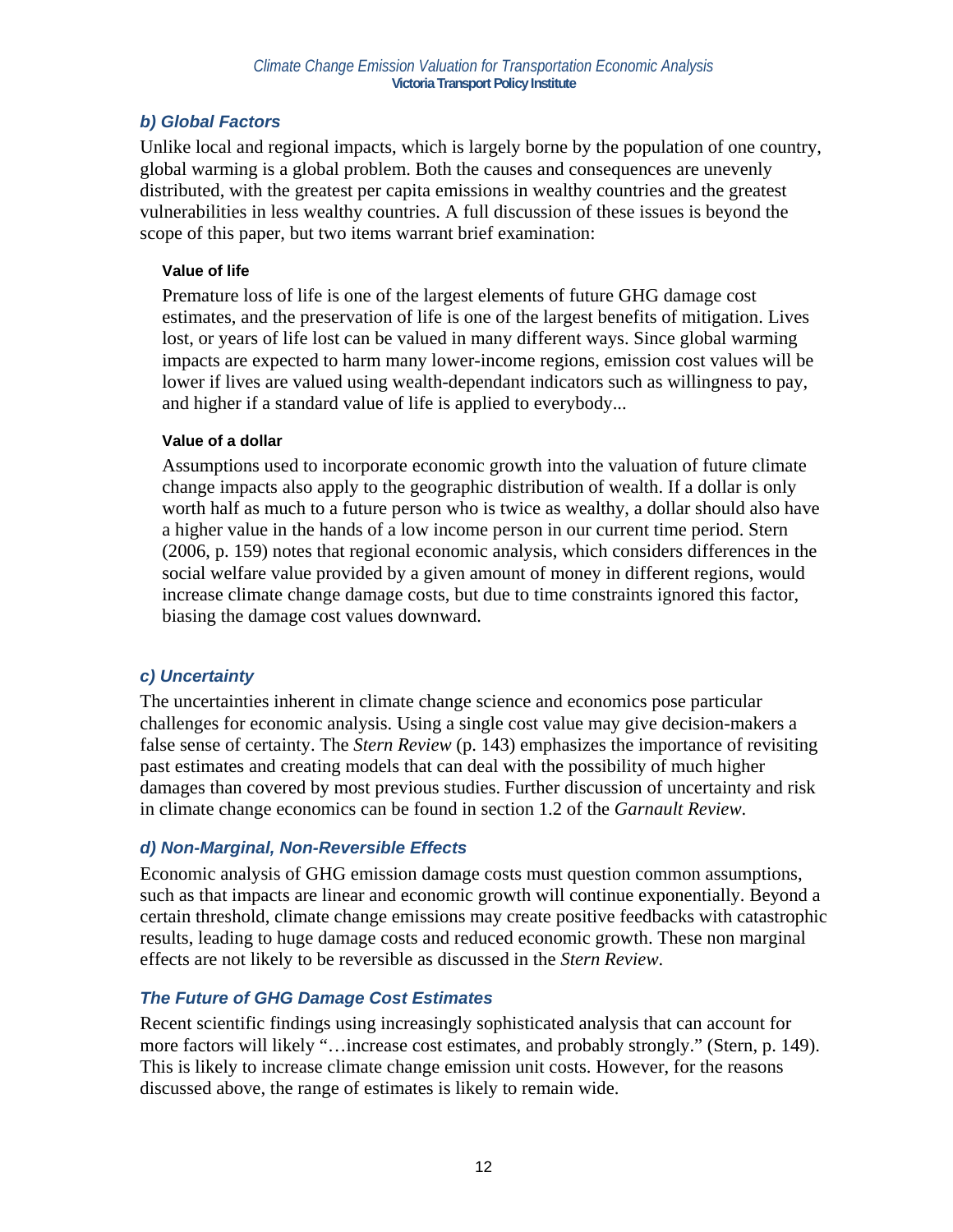## **Published Damage Costs Estimates**

Table 8 summarizes several published estimates of climate change damage costs.

| <b>Publication</b>           | <b>Description</b> | <b>Cost Value/tonne CO2</b> | 2007 USD/t CO <sub>2</sub> |  |  |  |  |
|------------------------------|--------------------|-----------------------------|----------------------------|--|--|--|--|
| Tol $(2005)$ **              | Minimum            | $-4$ Euro $(2000)$          | $$-4.43$                   |  |  |  |  |
|                              | Central            | 11                          | \$12                       |  |  |  |  |
|                              | Maximum            | 53                          | \$59                       |  |  |  |  |
| DLR $(2006)$ **              | Minimum            | 15 Euro (2000)              | \$17                       |  |  |  |  |
|                              | Central            | 70                          | \$78                       |  |  |  |  |
|                              | Maximum            | 280                         | \$310                      |  |  |  |  |
| Jakob, Craig & Fisher (2005) | Damage             | NZ \$270 (2003)             | \$178                      |  |  |  |  |
| Hohmeyer & Gartner (1992)    | Damage             | $$220*$                     | \$326                      |  |  |  |  |
| Bein (1997)                  | Recommended        | \$1,000 Canadian*           | \$917                      |  |  |  |  |
|                              | Maximum            | \$4,264                     | \$3,910                    |  |  |  |  |

#### *Table 8* **Monetized Damage Estimates**

*Central or recommended values are italicized. 2007 Values were converted to USD in the base year then adjusted for inflation by Consumer Price Index.<sup>7</sup>*

\* Assumes the currency year is the same as the publication year. \*\* From Maibach et al. (CE Delft) 2008.

These estimates vary widely due to factors such as the scope of impacts considered, discount rates and economic growth assumptions used in the analysis. They span more than three orders of magnitude, from slightly below zero (assuming net benefits) to more than £1000 per tonne of  $CO_{2e}$  (Ackerman and Finlayson 2006; Watkiss and Downing 2008). Studies that account for uncertainty produce positively skewed distribution of damages; that is, "…there is a higher probability of an extremely disastrous outcome than of a much more minor one" (Clarkson and Deyes 2002). Many damage cost estimates are skewed toward the lower end of possible damages because they:

- Only consider a limited portion of all costs and risks, and ignore the possibility of catastrophic damage.
- Apply discounting to non-economic impacts that should not be discounted.
- Assume that economic growth will continue exponentially.

 $\overline{a}$ 

Base cases (often called *business as usual* or *BAU*) should account for population and economic growth, which increases total future emissions and human costs. Estimated unit costs have tended to increase over time as scientists and economists learned more about damage costs and risks, and are often forecast to increase in real terms if atmospheric GHGs concentrations rise. For example, Stern estimates a range of damage unit costs that increase as atmospheric carbon dioxide rise (Maibach, et al. 2008, Table 130).<sup>8</sup>

<sup>7</sup> For more inflation adjustment methodologies see: Samuel H. Williamson (2008), *Six Ways to Compute the Relative Value of a U.S. Dollar Amount, 1790 to Present*, MeasuringWorth (www.measuringworth.com). The report *Estimating the Social Cost of Carbon Emissions*, raises the value "£1/tC per year in real terms for each subsequent year to account for the increasing damage costs over time" (Clarkson and Deyes 2002).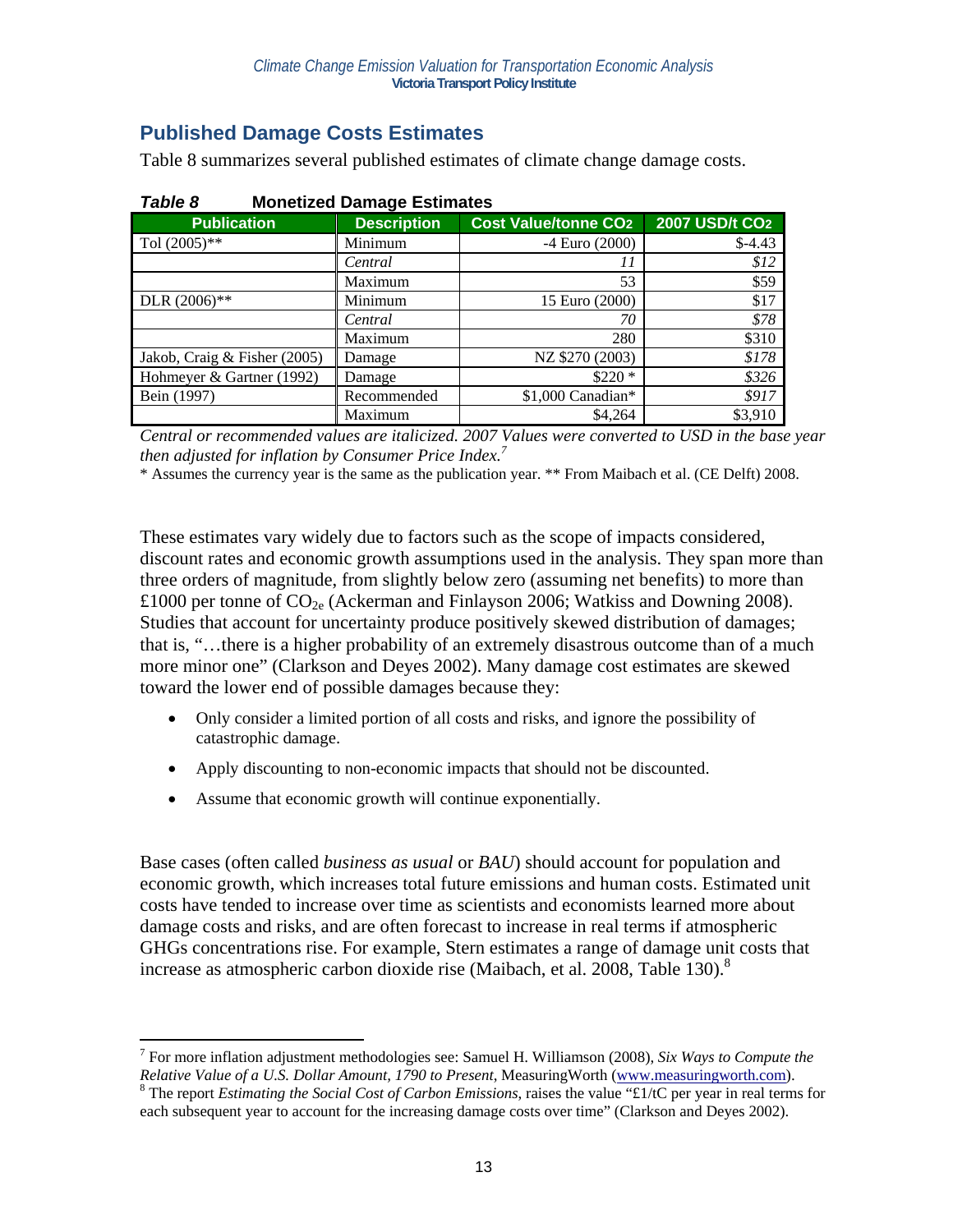## **Control Costs**

Unit emission costs can be calculated based on *control costs* (also called *mitigation* or *avoidance costs*), that is, the cost of reducing GHG emissions or removing GHGs from the atmosphere through carbon dioxide sequestration, and therefore reducing future climate change damages. Table 9 summarizes various estimates of these cost values.

| <b>Publication</b>    | <b>Cost Values</b>                    | <b>Cost Value/tonne</b><br>CO <sub>2</sub> | 2007<br><b>USD/tonne</b> |  |  |  |  |  |
|-----------------------|---------------------------------------|--------------------------------------------|--------------------------|--|--|--|--|--|
| <b>BTCE</b> (1996)    | Social Cost of                        | Includes measures with                     | Includes less than       |  |  |  |  |  |
|                       | <b>Transportation Measures</b>        | less than zero social cost                 | zero                     |  |  |  |  |  |
| Bloomberg News (2007) | 2008 EU CO <sub>2</sub> permit prices | $\bigoplus$ 1.45                           | \$29                     |  |  |  |  |  |
| SEC (2008)**          | 2010                                  | $\bigoplus$ 4                              | \$16                     |  |  |  |  |  |
|                       | 2020                                  | $\bigoplus$                                | \$42                     |  |  |  |  |  |
|                       | 2030                                  | $\bigoplus$ 4                              | \$71                     |  |  |  |  |  |
|                       | 2050                                  | $\triangleleft$ 20                         | \$133                    |  |  |  |  |  |
| Stern $(2006)$ **     | 2015                                  | €32 $-65(2000)$                            | $\$35 - 72$              |  |  |  |  |  |
|                       | 2025                                  | $\epsilon$ 16 – 45                         | $$18 - 50$               |  |  |  |  |  |
|                       | 2050                                  | $-641 - 81$                                | $\$ -45 - 90$            |  |  |  |  |  |
| Maibach et al (2000)  |                                       | $\bigoplus$ 35                             | \$150                    |  |  |  |  |  |

| Table 9 | <b>Mitigation Cost Estimates - Selected Studies</b> |
|---------|-----------------------------------------------------|
|---------|-----------------------------------------------------|

*Mitigation cost estimates vary considerably, but less than damage costs.* 

\* Assumes the currency year is the same as the publication year. \*\* From Maibach et al. (CE Delft) 2008.

Unit costs vary depending on the size of emission reductions. Many emission reduction strategies individually experience economies of scale (unit costs decline as they expand), but eventually achieve an optimal size beyond which unit costs increase. For example, expanding commute trip reduction programs may be cost effective, but once they achieve their potential further expansion is inefficient, increasing costs but providing little additional emission reductions. Once the most cost effective strategies are implemented, more costly strategies must be deployed to achieve additional reductions. Emission control valuation therefore depends on the amount of emissions to be reduced, with higher unit costs for larger reduction targets. The most costly of the strategies implemented represents marginal emission reduction control costs.

Emission reduction valuation is sensitive to how indirect impacts are considered. This is particularly true of transportation emission reduction strategies since transport activity has so many indirect and non-market impacts (Litman 2007). Energy conservation and some alternative fuels provide consumer savings, and often reduce other pollutant emissions. Petroleum conservation reduces oil import economic costs. Mobility management strategies that reduce vehicle travel (such as improvements to alternative modes, pricing reforms, and smart growth land use policies) can provide additional co-benefits including congestion reductions, road and parking facility cost savings, accident reductions, improved mobility for non-drivers, and increased public fitness and health. On the other hand, strategies that increase vehicle fuel efficiency (such as fuel efficiency standards) stimulate additional vehicle travel, exacerbating transportation problems (Litman 2005). Table 10 compares the impacts of various transportation emission reduction strategies.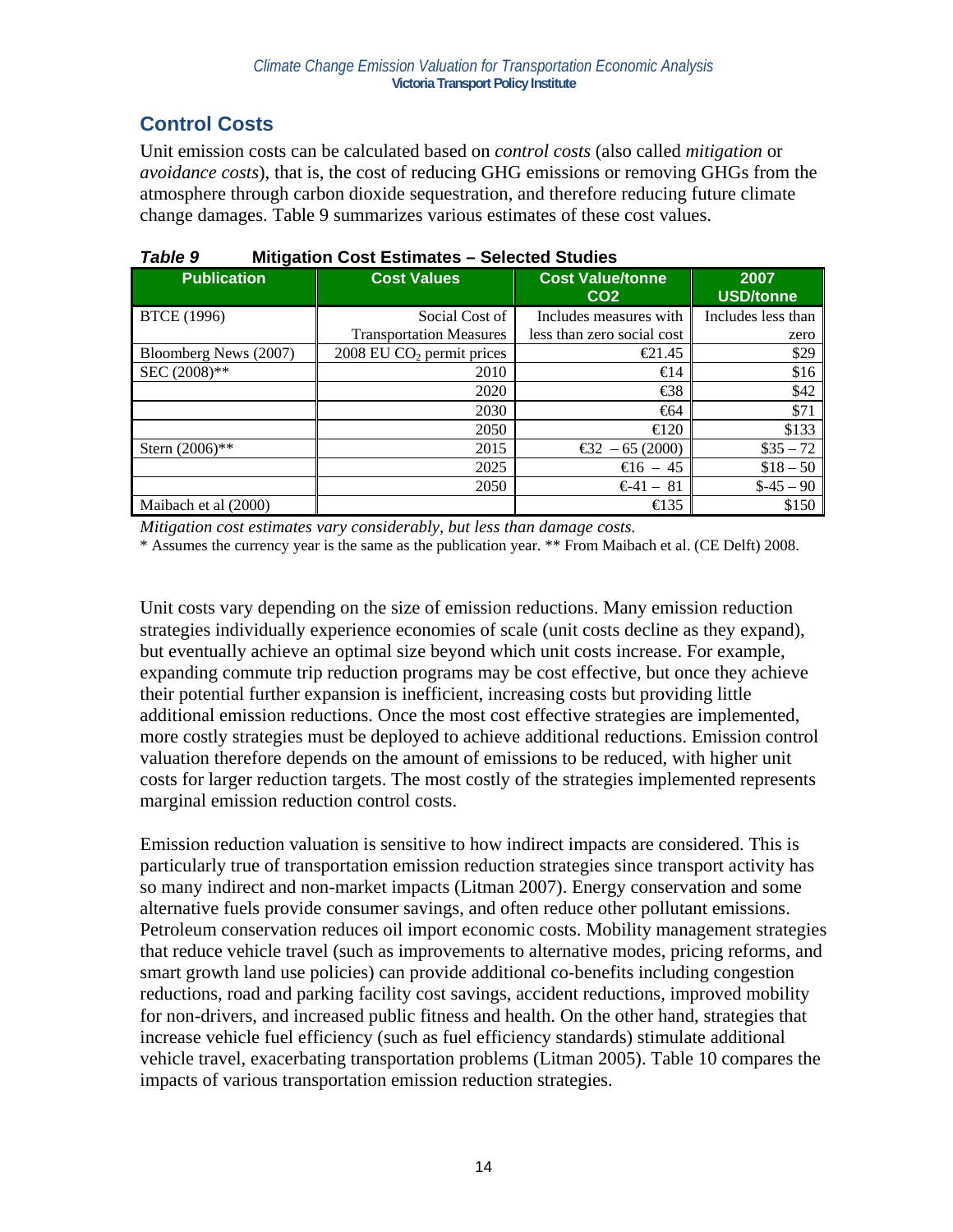| $\frac{1}{2}$ . $\frac{1}{2}$ (Eighter Eggs) |                                    |                                          |                                            |  |  |
|----------------------------------------------|------------------------------------|------------------------------------------|--------------------------------------------|--|--|
| <b>Planning</b><br><b>Objective</b>          | <b>Alternative</b><br><b>Fuels</b> | <b>Fuel Efficient</b><br><b>Vehicles</b> | <b>Vehicle Travel</b><br><b>Reductions</b> |  |  |
| Consumer cost savings                        |                                    |                                          |                                            |  |  |
| Other pollution reduction                    |                                    |                                          |                                            |  |  |
| Reduced oil import costs                     |                                    |                                          |                                            |  |  |
| Congestion reduction                         |                                    | $\mathbf x$                              |                                            |  |  |
| Road and parking cost savings                |                                    | $\mathbf x$                              |                                            |  |  |
| Reduced traffic accidents                    |                                    | $\mathbf x$                              |                                            |  |  |
| Improved mobility options                    |                                    | $\mathbf x$                              |                                            |  |  |
| Land Use Objectives                          |                                    | ×                                        |                                            |  |  |
| Physical Fitness & Health                    |                                    |                                          |                                            |  |  |

*Table 10* **Comparing Strategies** (Litman 2007)

 $\vec{v}$  = helps achieve that objective.  $\vec{x}$  = contradicts that objective. **?** = impacts are variable. *Shifting to alternative fuels provides relatively few benefits. Increasing vehicle fuel efficiency provides energy conservation benefits, but by reducing vehicle operating costs tends to stimulate more driving, exacerbating other transportation problems such as congestion, accidents and sprawl. Strategies that reduce total vehicle travel (such as improving travel options, pricing reforms, smart growth land use policies) provide a wider range of benefits.* 

Many current emission reduction planning efforts ignore many indirect impacts (Gallagher, et al. 2007) or only mention them incidentally (McKinsey 2007). Most only consider a limited set of co-benefits, such as pollution reduction health benefits and economic benefits of reduced oil imports, but ignore other significant benefits such as congestion reductions, roadway cost savings, and accident reductions. This exaggerates emission reduction costs and undervalues strategies that provide multiple benefits such as mobility management and smart growth. Some studies do assume that low-cost and negative cost (they provide net benefits) emission reduction strategies exist (Mees 2000; Litman 2007). The Stern Review estimates of 2050 GHG mitigation costs includes positive as well as negative values, implying that some emission reduction strategies provide net social benefits.

Emission control costs also depend on fuel prices. The Garnault Review (2008, p. 6) suggests that rising oil prices should reduce mitigation costs; the "higher the market prices of petroleum, coal and natural gas, the lower the costs of mitigation." Including resource external costs, such as oil import economic costs and coal mining environmental costs, also increases energy conservation values ("Resource Externalities," Litman 2009).

Most forecasts predict that mitigation unit costs will increase over time as more costly strategies are implemented to achieve larger emission reduction targets. Some estimates assume that there is an upper limit to mitigation prices based on alternative fuels and carbon sequestration. For example, the Garnault Review includes a 'technological backstop' for carbon prices at \$250 Australian dollars (about \$200 US), which creates a plateau shown in the figure below. Garnault (2008, p. 526) suggests that faster technological innovation and rational government policies (such as shifting spending to public transit, automobile pricing reforms and smart growth land use policies) could reduce mitigation costs, illustrated with arrows on the graph below.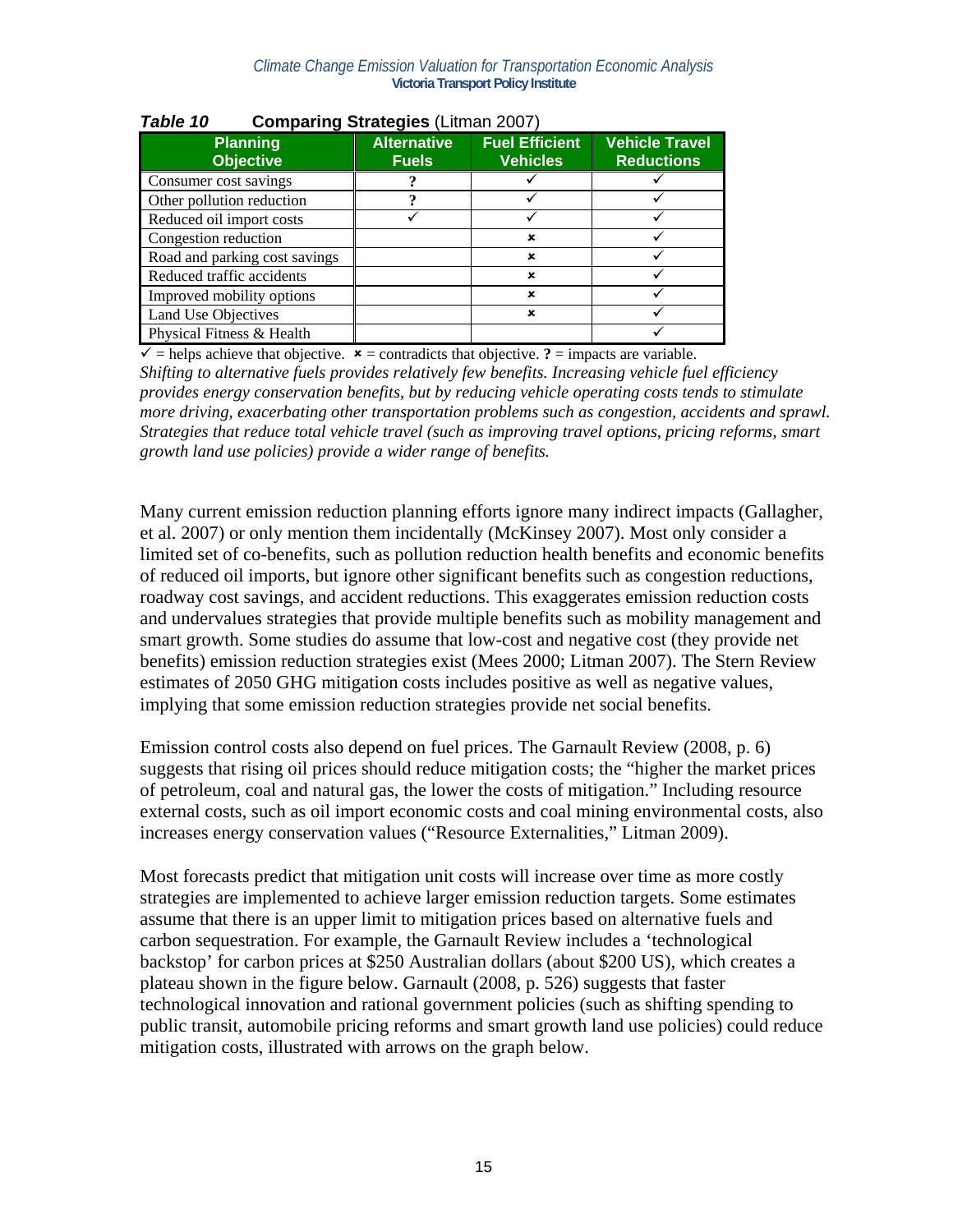

*The Garnault review forecasts that mitigation costs and carbon prices will rise for a time and then plateau due to technological innovation. 2005Aus\$1.00 = 2007US\$0.81.* 

### *Emission Reduction Targets*

Emission control costs can be valued by developing an emission reduction supply curve of the marginal cost of achieving specified targets. $\frac{1}{2}$  For example, cost-effective strategies might achieve a 20% reduction for \$1 per tonne, a second 20% reduction for \$10 per tonne, a third 20% reduction for \$50 per tonne, and a fourth 20% reduction for \$150 per tonne. If society establishes a 40% emission reduction target then marginal control costs would be valued at \$20 per tonne. If the target is 60%, the control cost is \$50 per tonne.

Various organizations and jurisdictions have established specific emission reduction targets (UNFCCC 2007).<sup>10</sup> A common initial target is to reduce emissions 20% below 1990 levels by 2020 or 2030, although more recent research on climate change costs suggests that this is inadequate and more aggressive targets are required, such as 40%, 60%, 80% or 90% reductions. For example, the *Western Climate Initiative* has a regional GHG target of 15% below 2005 levels by 2020. Canada's *Climate Change Accountability Act* mandates reductions of 25% below 1990 levels by 2020 and 80% by 2050.<sup>11</sup> The Garnault Review recommends a 90% reduction in Australia's emissions by 2050.

 $\overline{a}$ 

<sup>&</sup>lt;sup>9</sup> See for example, McKinsey 2007, exhibits A and B.

<sup>10</sup> *Urban and Regional Carbon Management* (www.gcp-urcm.org); *Cities for Climate Protection* (www.iclei.org); Pew Center for Global Climate Change (www.pewclimate.org/states-regions). 11 *Bill C-377: Climate Change Accountability Act*, House of Commons of Canada (www.parl.gc.ca)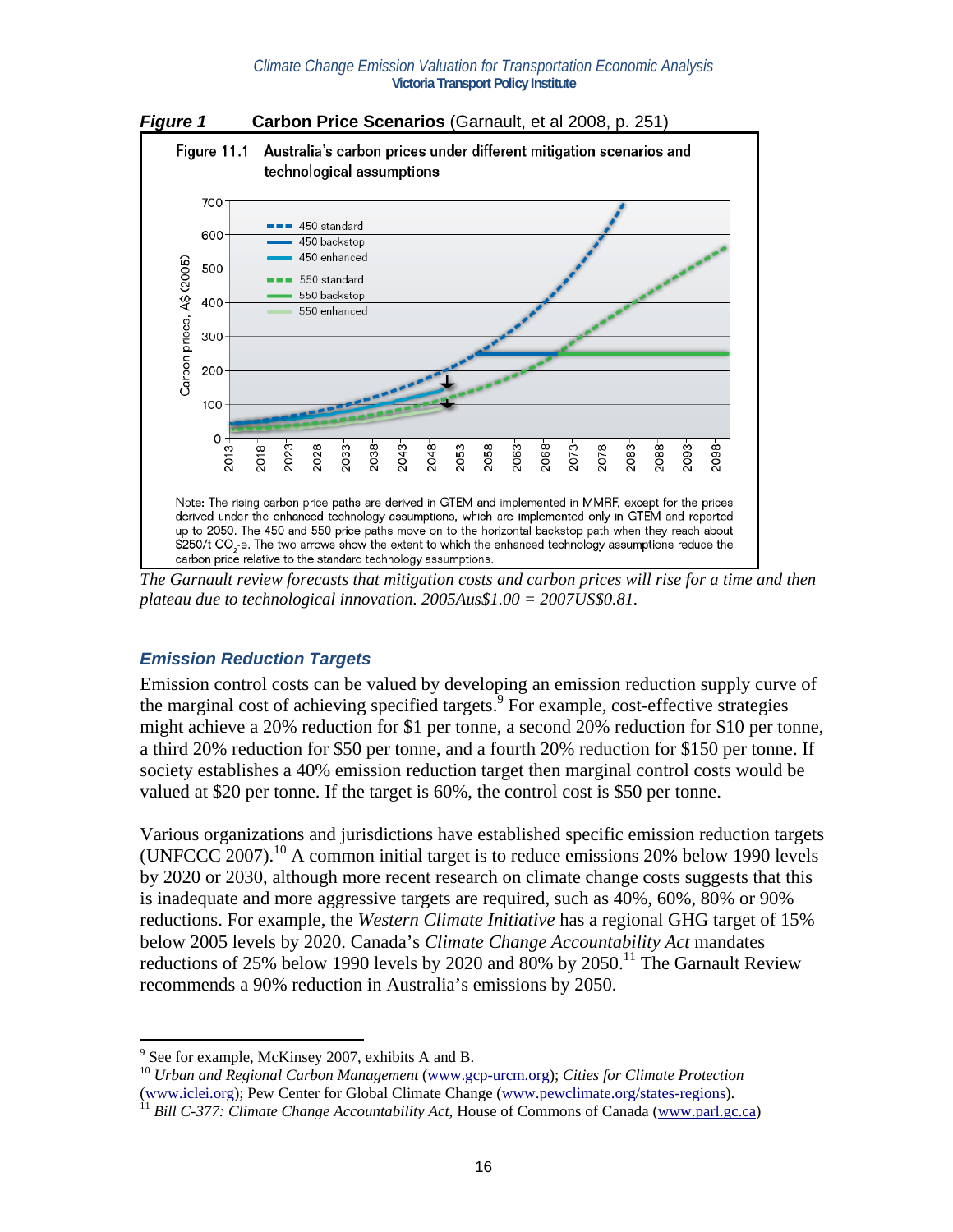Transportation is a significant source of climate change emissions. Although some studies suggest that other sectors have lower-cost emission reduction options, or that transport emission reductions should focus on improving vehicle fuel economy and fuel type (McKinsey 2007; Gallagher, et al. 2007), several studies indicate that, if co-benefits are considered, the transport sector offers significant cost effective emission reductions (Litman 2007; Robèrt and Jonsson 2006). A European Union report concluded that vehicle travel reductions will be needed to achieve emission reduction targets (EEA 2008). Washington State's Climate Action Team reached a similar conclusion:

 "While new technologies and cleaner fuels are vital to reducing GHG emissions, as long as annual vehicle miles traveled (VMT) continues to grow, we'll never be able to meet the state's 2020, 2035, and 2050 goals. Reduction of vehicle miles traveled – through a partnership between the state, regional, and local level – is critical." (WSCAT 2007, p. 16)

### *Emissions Trading*

Emission trading involves creating an emission reduction market through which businesses can buy and sell emission credits (or bid on a fixed quantity of credits in some proposals). These credits are supposed to represent a net reduction in emissions compared with what would otherwise occur. Examples of GHG emissions markets include the *European Union Emissions Trading Scheme*,<sup>12</sup> created in conjunction with the Kyoto Protocol, and the *International Carbon Bank and Exchange.*13

Such markets should be able to identify and implement the most cost effective emission reduction strategies, minimizing total economic costs to society. For example, if a particular company or technology can reduce emissions for \$1 per tonne it should be able to sell cheaper credits than a company or technology that costs \$2 per tonne reduced.

Carbon credit prices can be considered to reflect marginal control costs. However, such markets have been criticized for various problems (Burke 2007; Kanter 2008; WWF 2007), such as a lack of accountability (whether the promised actions really occur) and *additionality* (whether the actions result in overall net reductions compared with what would otherwise occur). Emission trading also tends to be biased in favor of easy-to-predict and easy-to-implement strategies, which places mobility management programs at a disadvantage. Emission markets are currently small in scale and so reflect the cheapest set of emission reduction strategies; prices are likely to increase over time as more costly strategies must be used to achieve much larger targets.

Massink (2009) calculated that Bogotá, Colombia's 3.3 % bicycle modal reduces 55,000- 62,000 tonnes of  $CO_2$  annually, worth \$1.1-1.3m when traded on the carbon markets. A hypothetical increase of bicycle modal share to 15 % could provide annual carbon finance revenue of \$7.1million.

 $\overline{a}$ 

 $^{12}$  http://ec.europa.eu/environment/index\_en.htm.<br> $^{13}$  www.icbe.com.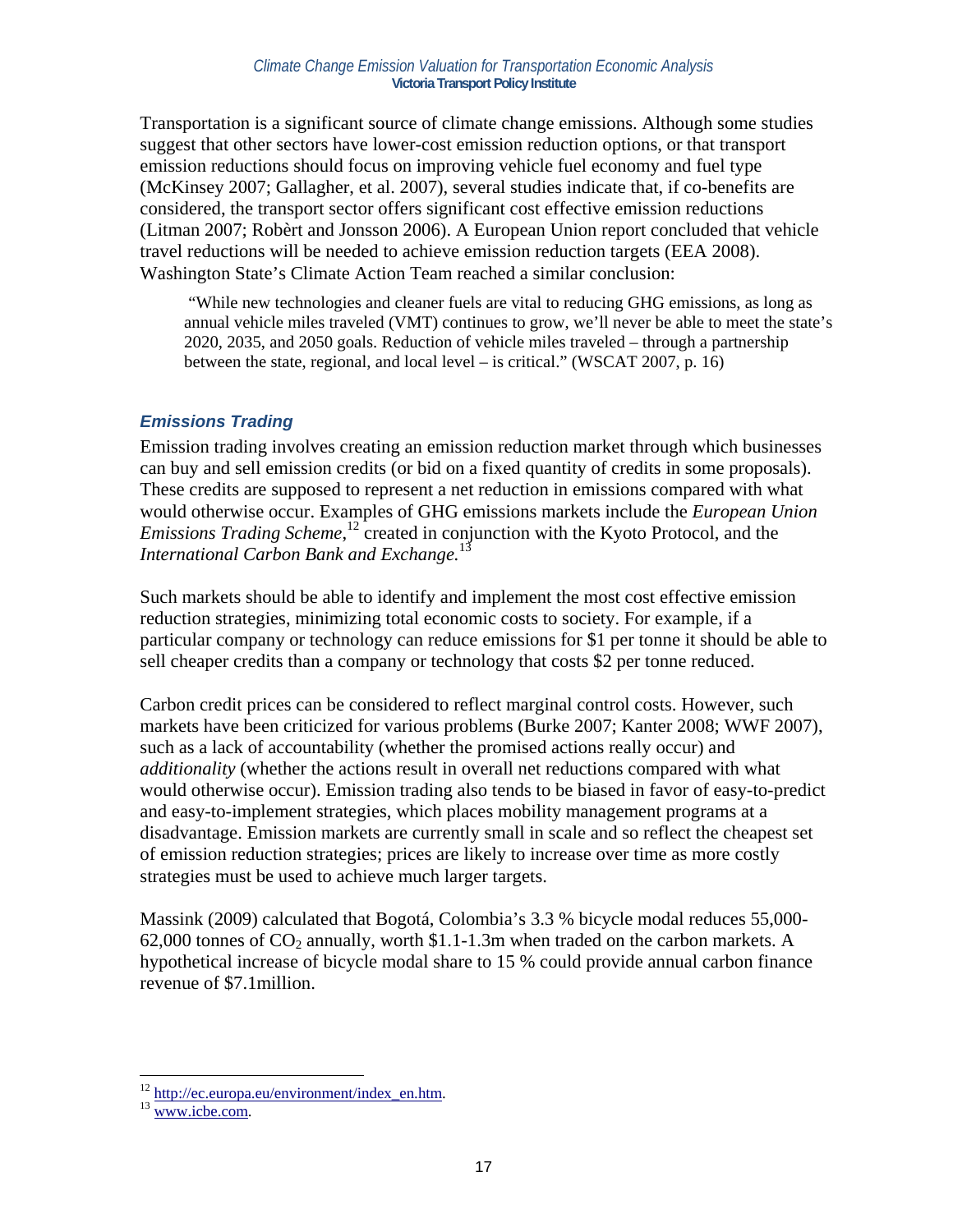### **Global Units – Stern's Damage to Mitigation Ratio**

The Stern Review calculates the ratio between GHG reductions (mitigation) costs and damage costs without mitigation. This can be a useful framework for understanding the consequences of various strategies.

The *Stern Review* treatment of control costs (and possible benefits) is based on the net social costs measured in percentage of consumption excluding any benefit from global warming damage avoided. Their analysis uses Gross Domestic Product (GDP) as an indicator of the scale of cost or benefit from various strategies in per capita consumption. It includes both the potential for lost productivity (such as reduced agricultural output due to declining rainfall) and adaptation costs (for example the cost of building flood control systems in the face of sea level rise) in the social costs of business as usual emissions. Therefore, a 20% GDP loss might consist of a 15% productivity loss plus a 5% diversion of productivity to adaptation measures, reducing available economic output for consumption 20% in total (more comprehensive indicators such as the Genuine Progress Indicator might provide an even more useful indication of social benefits and costs).

Their estimate of mitigation costs is "1% of GDP, +/- 3%" (2006, p. 240). The range of values from  $-2\%$  to  $+4\%$  is important to consider in the transportation sector; as it raises the possibility that climate change mitigation could have an overall positive social value rather than a net cost in at least some sectors, even without considering the benefits of reducing GHG emissions. As discussed earlier, many emission reduction strategies provide co-benefits, particularly mobility management strategies that reduce transportation problems such as congestion and accidents, so significant reductions are possible with net social benefit (Litman 2009). In contrast, global warming under business as usual emissions was forecast to have a social cost of 5 to 20%, with possible costs as high as 35% when non-market impacts are considered (Stern, et al. 2006, Figure 6.5d).

Taking Stern's most likely cost of 1% for mitigation and the range of social costs (and therefore the benefit of avoiding these costs) from 5 to 20% gives values analogous to a benefit cost ratio range of 5:1 to 20:1. This can be considered a rough indication of the net benefits of mitigation estimated in the Stern Review,<sup>14</sup> although it probably represents a lower-bound estimate since Stern uses relatively low damage cost estimates that exclude ecological existence values, and a relatively high social discount rate, and does not consider all co-benefits from emission reduction strategies. Alternative damage estimates, discount rates and control cost estimates could produce benefit cost ratios of 100:1 or even higher.<sup>15</sup>

<sup>1</sup>  $14$  Not all damage costs can be avoided as the planet will continue to warm due to already released emissions (which tend to decrease the benefit side of the ratio). The 2006 Stern report was mainly based on the now outdated 2001 IPCC report (updating the damage estimates would greatly increase the benefit side particularly since damages are happening sooner and Stern uses a substantial social discount rate).

<sup>&</sup>lt;sup>15</sup> For example, adopting a near zero social discount rate might well result in such a ratio on its own if damages over the next several centuries were considered. Of course, if the social cost of mitigation was near zero this ratio could be much higher.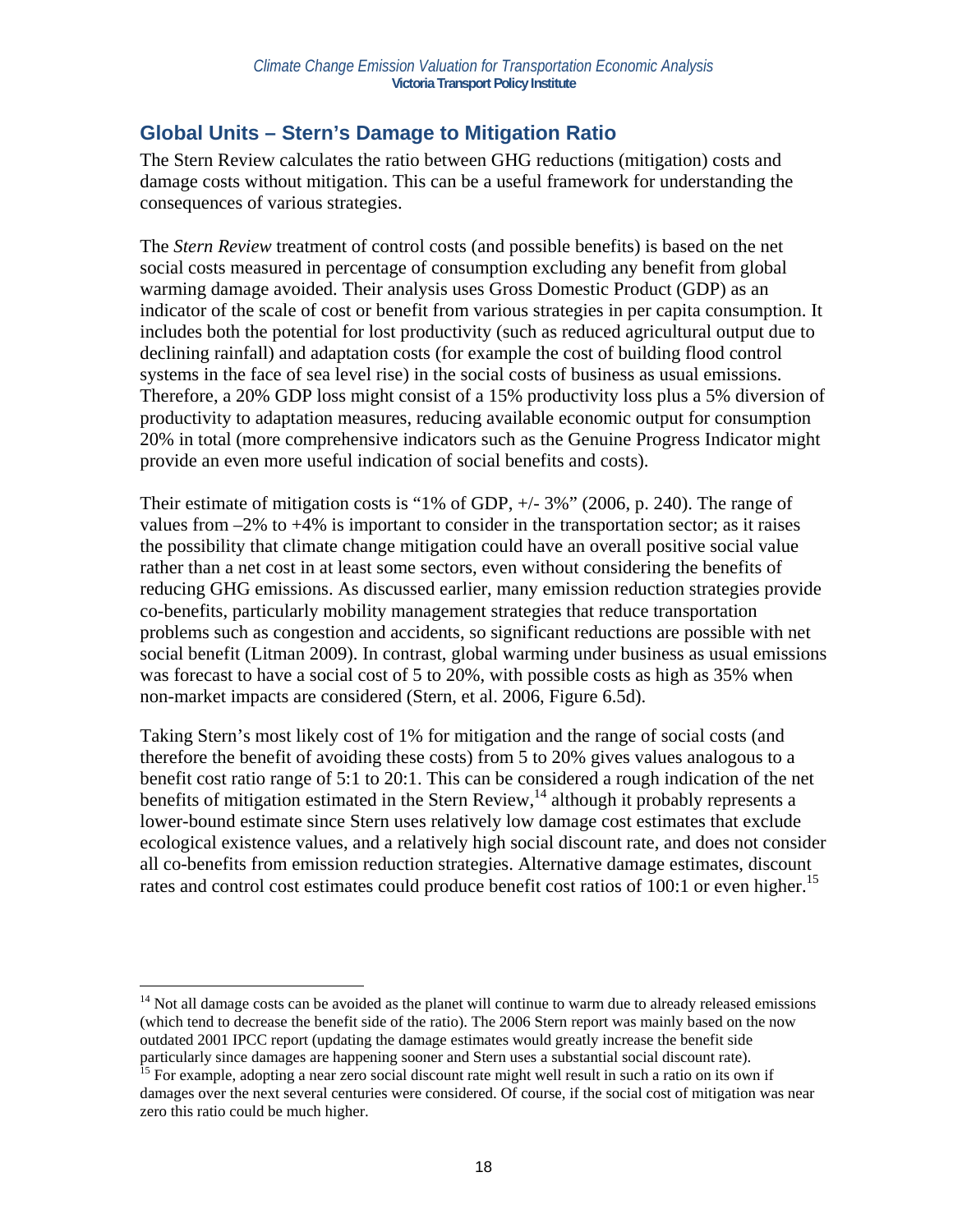## **Valuation Estimates**

 $\overline{a}$ 

*This section summarizes various estimates of climate change emission reduction unit costs.* 

• A team of economists headed by Sir Nicholas Stern, Head of the U.K. Government Economics Service, performed a comprehensive assessment of climate change impacts, costs and risks (Stern, et al. 2006). Using the results from formal economic models this study estimated that the overall costs and risks of inaction on climate change will be equivalent to at least 5% of global GDP, and if a wider range of risks and impacts is taken into account, damage estimates can rise to 20% of GDP or more. In 2008 Stern stated that new scientific findings show that his 2006 evaluation greatly underestimated the potential threat and costs of GHG emissions (Adam 2008). The Stern Review estimated the social cost of carbon (SCC) for various levels of atmospheric carbon emission. Table 11 shows three scenarios of greenhouse gases concentrations (expressed in parts-per-million of carbon dioxide equivalent, ppm CO2e).

| <b>Scenario</b>                      | <b>Year 2000 \$/tC</b> | Year 2007 \$/tCO2e |  |
|--------------------------------------|------------------------|--------------------|--|
| Business-as-usual (baseline climate) | \$309.50               | \$371.40           |  |
| 650ppm CO2e stabilization            | \$143.65               | \$172.38           |  |
| 550ppm CO2e stabilization            | \$115.70               | \$138.84           |  |
| 450ppm CO2e stabilization            | \$89.20                | \$107.04           |  |

#### *Table 11* **Social Cost of Carbon** (Stern 2006)

*This table summarizes emission cost values for various atmospheric carbon dioxide concentrations.* 

- The Congressional Budget Office (CBO 2008) estimates that climate change emissions limits in the proposed *America's Climate Security Act* (S. 2191),<sup>16</sup> would result in  $CO<sub>2</sub>$ emissions permit prices of about \$23 tonne in 2009 and about \$44 in 2018, raising gasoline prices about 20¢ per gallon in 2009 and 40¢ per gallon in 2018. Larger emission reductions proposed by the Stern Report and the Intergovernmental Panel on Climate Change (IPCC) are predicted to require permit prices of \$80 per tonne by 2030, and \$191 per tonne by 2050, adding roughly \$0.70 to \$1.70 per gallon to gasoline prices over the next four decades. With these additional fees, US gasoline prices would still be lower than they currently are in Europe.
- The UK Department for Environment, Food and Rural Affairs (DEFRA 2007) published guidance on the recommended carbon shadow price for application in project evaluation. It established a value of £25/tCO2e in 2007, or about US\$39.00 based on the Stern Report. Dietz (2007) criticizes this as too low, based on the degree of uncertainty concerning damage costs and greenhouse gas concentration levels, while Newbery (2007) criticizes this as too high, based on lower potential abatement costs (such as substituting alternative fuels for coal).

<sup>&</sup>lt;sup>16</sup> The cap starts at 4% below the 2005 emission level in 2012 and decline annually at a constant rate, such that it reaches 19% below the 2005 emissions level in 2020 and 71% below the 2005 emissions level in 2050.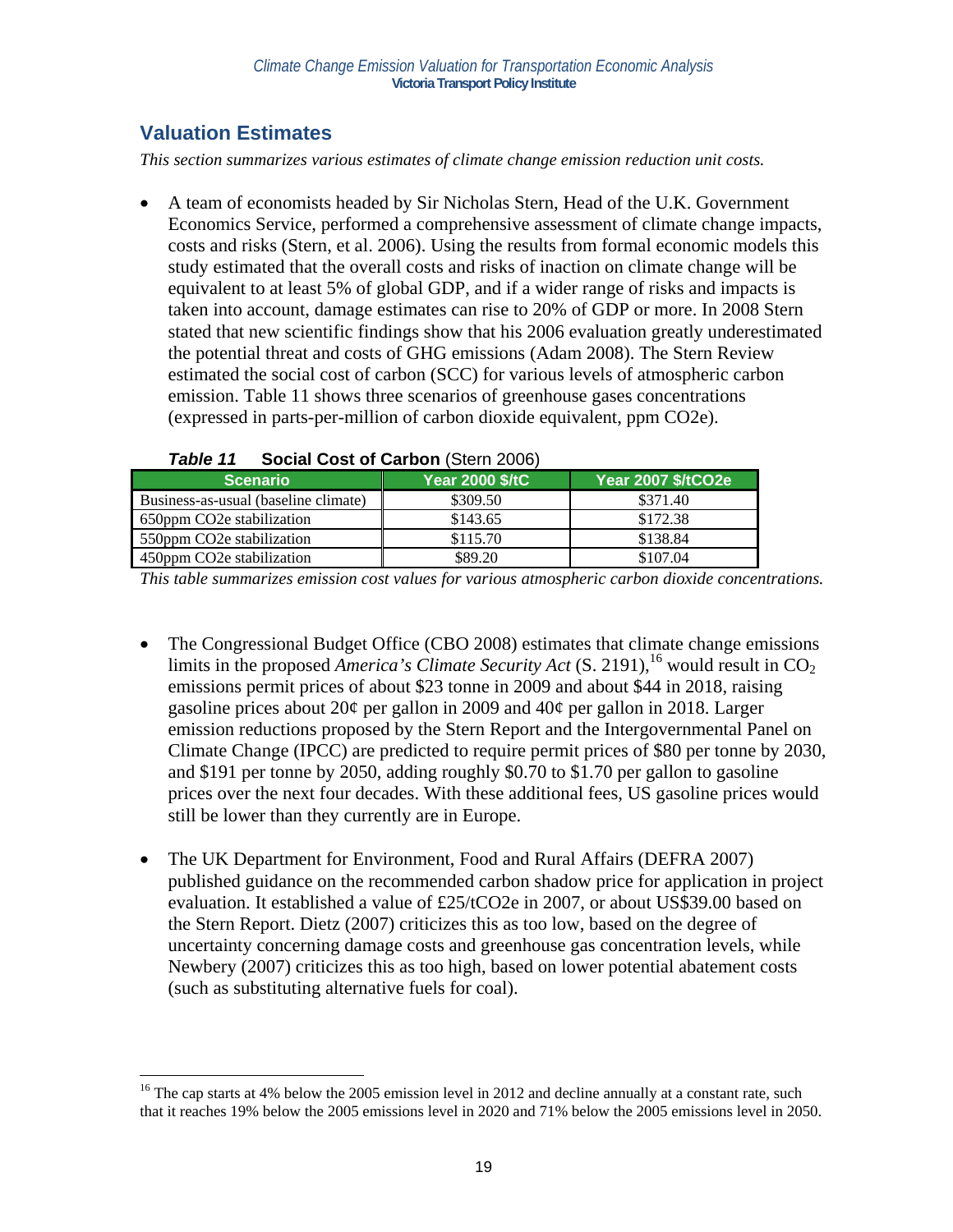• The European Environment Agency study, *Climate Change: The Cost of Inaction and the Cost of Adaptation* (EEA 2007) discusses factors to consider when evaluating climate change emission costs, and describes and evaluates previous studies. Figure 2 illustrates that study's comparison of various carbon cost estimates.



*Figure 2* **Carbon Emission Cost Estimates** (EEA 2007, Figure 4.1)

*This figure graphically illustrates the range of estimated climate change costs.* 

- The European Commission's *ExternE* program monetized energy production external costs for 14 countries (EC 2005). This study estimated global warming damage costs at  $\Theta$ /tCO<sub>2</sub>, using a medium discount rate and only considering damages that can be estimated with a reasonable certainty, so it excluded impacts such as extended floods and more frequent and damaging hurricanes. This is used as a lower-bound cost value. Avoidance costs are used to estimate a central value of  $\in$ 19/tCO<sub>2</sub>, based on  $\in$  to  $\in$ 20 per tCO<sub>2</sub> to achieve Kyoto targets, and tradable  $CO_2$  permits that ranged from about  $\text{E}18$ to  $\in 24$ / tCO<sub>2</sub> in 2005. More stringent reduction targets, such as the EU target of limiting global warming to 2°C above pre-industrial temperatures, may lead to marginal abatement costs as high as  $\Theta$ 5/ tCO<sub>2</sub>, but because they consider such an ambitious goal politically unacceptable they use an intermediate target, using the Dutch value of  $\epsilon$ 60/  $tCO<sub>2</sub>$  as an upper-bound for sensitivity analysis.
- A 2005 New Zealand study recommends a value of NZ\$270 per tonne CO<sub>2</sub> as the best available estimate (Jakob, Craig and Fisher 2005).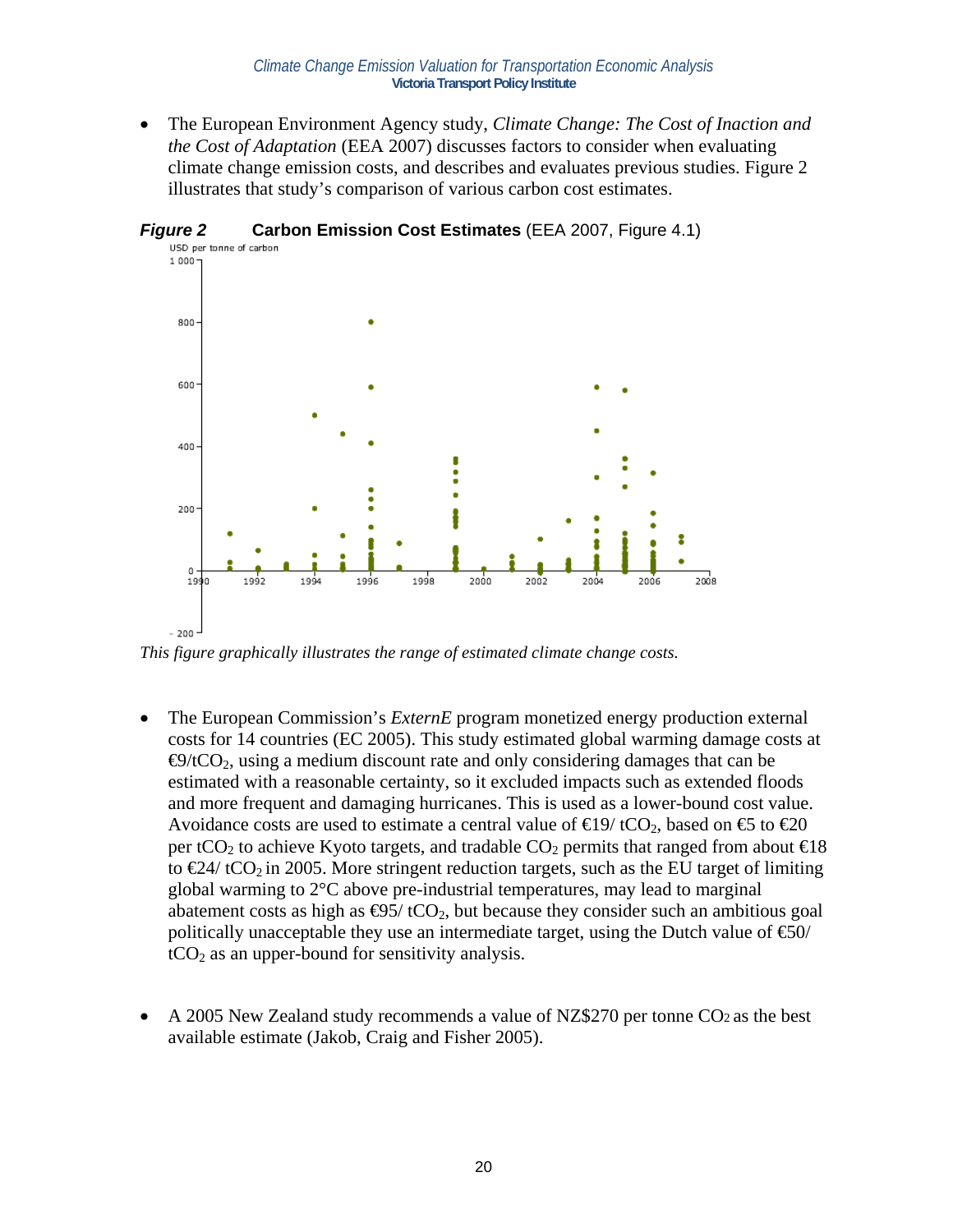- Kuik, Brander and Tol (2008) performed a meta-analysis of recent studies of the costs of greenhouse gas mitigation policies that aim toward the long-term stabilization of these gases in the atmosphere. They find that reducing atmospheric carbon dioxide concentrations to 350 parts per million is predicted to cost  $\epsilon$  = 70-350 per tonne of CO<sub>2</sub>.
- Maibach et al (2008) estimated climate change emission reduction unit costs based on an extensive review of previous studies. They base their recommended values on avoidance costs in the short term (2010 and 2020) and on estimated damage costs after 2020. These escalating values are shown in the table below. The recommended value is  $\bigoplus$ .67 per km for urban gasoline powered cars, with a range of  $\bigoplus$ .19 to  $\bigoplus$ .20 per km (based on tailpipe emissions only and the 2010 values shown below).

| Year | Lower value | <b>Central value</b> | <b>Upper value</b> |
|------|-------------|----------------------|--------------------|
| 2010 |             | 25                   |                    |
| 2020 |             |                      |                    |
| 2030 | 22          | 55                   | 100                |
| 2040 | 22          |                      | 135                |
| 2050 |             |                      |                    |

### **Table 12 Emission Cost Values, €tonne CO<sub>2</sub> (Maibach, et al. 2008)**

*This study estimates that costs will increase over time.* 

- The Intergovernmental Panel on Climate Change (IPCC 2001) estimates climate change mitigation costs at US \$0.10 to \$20 per-ton of carbon in tropical regions and US \$20 to \$100 elsewhere. It also finds that GDP losses in the OECD countries of Europe would range from 0.31% to 1.5% in the absence of international carbon trading, and with full trading the GDP loss would fall to between 0.13% and 0.81%.
- Point Carbon (www.pointcarbon.com), an emission trading consulting firm, developed *Certified Emissions Reductions* (CER) contracts, with prices that vary depending on how risks are distributed between seller and buyer, and the type of projects. The table below indicates price ranges prior to 2006.

| <b>Table 13</b> | <b>Carbon Emission Credit Prices (Point Carbon 2006)</b> |                            |
|-----------------|----------------------------------------------------------|----------------------------|
|                 | <b>Description</b>                                       | <b>Price Range Price R</b> |

| Description <sup>1</sup>                                                          | Price Range ( $\in$ /t CO <sub>2e</sub> ) |
|-----------------------------------------------------------------------------------|-------------------------------------------|
| Non-firm volume. Buyer buys what seller delivers even if emissions                | €3-6                                      |
| reductions turn out not to qualify as CERs.                                       |                                           |
| <i>Non-firm volume.</i> Contract contains preconditions, e.g. that the underlying | $\epsilon$ 5-10                           |
| project qualifies for the CDM.                                                    |                                           |
| <i>Firm volume.</i> Contract contains preconditions (as above).                   | $\Theta$ -14                              |
| <i>Firm volume.</i> No preconditions. Forward spot trades will fit this category. | $f(12-14)$                                |

*This table indicates 2006 carbon credit prices.*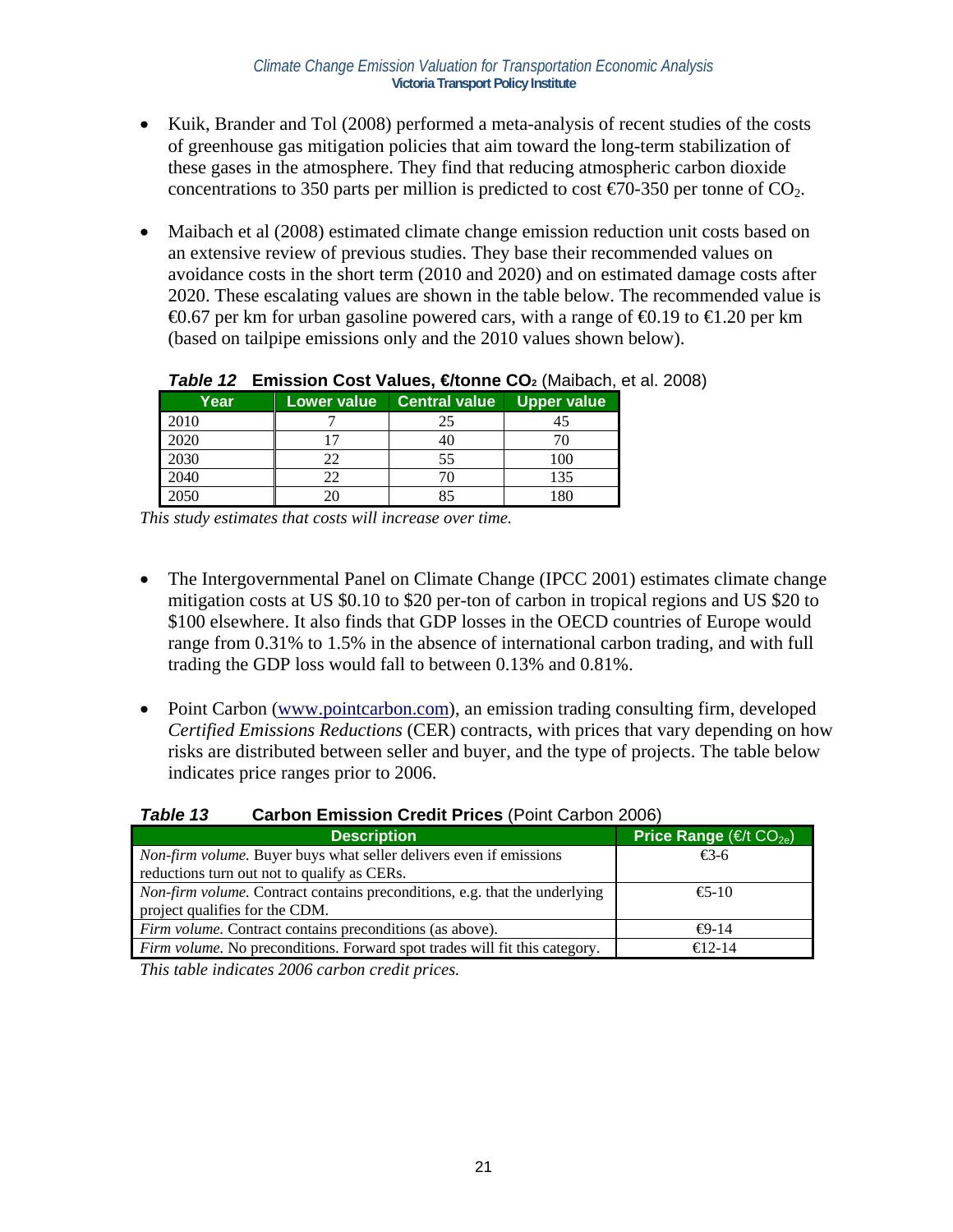- Tol (2005) summarized estimates of the marginal damage costs of carbon dioxide emissions from 28 previously published studies by 18 independent teams of scholars that produced 103 total estimates. Combining all studies, the mode is \$2 per tonne of carbon (tC), the median \$14/tC, the mean \$93/tC, and the 95 percentile is \$350/tC. The analysis found that studies with a lower discount rate have higher estimates and much greater uncertainties, studies that use equity weighing have higher estimates and larger uncertainties, and studies that are peer-reviewed have lower estimates and smaller uncertainties. Concludes that using standard assumptions about discounting and aggregation, marginal damage costs are unlikely to exceed \$50/tC.
- A July 2007 media report notes EU carbon dioxide permits for 2008 were trading at  $\epsilon$ 21.45, or \$29.22, a tonne, 47% more than the price of 2008 UN Certified Emission Reduction credits (Bloomberg News July 3, 2007).
- A comprehensive (535-page) Australian study estimates full social costs of various GHG control strategies (BETC 1996). This study identified some pricing and transit strategies as *no regrets strategies* with zero or negative social costs (they provide overall benefits even without considering the value of reduced GHG emissions) when congestion reduction, safety and other secondary benefits are considered. No regrets measures identified include:
	- Reduced urban public transport fares.
	- City-wide parking charges.
	- Metropolitan road user charges.
	- Labeling of new cars to inform buyers of their fuel efficiency.
	- Shifting freight from road to rail.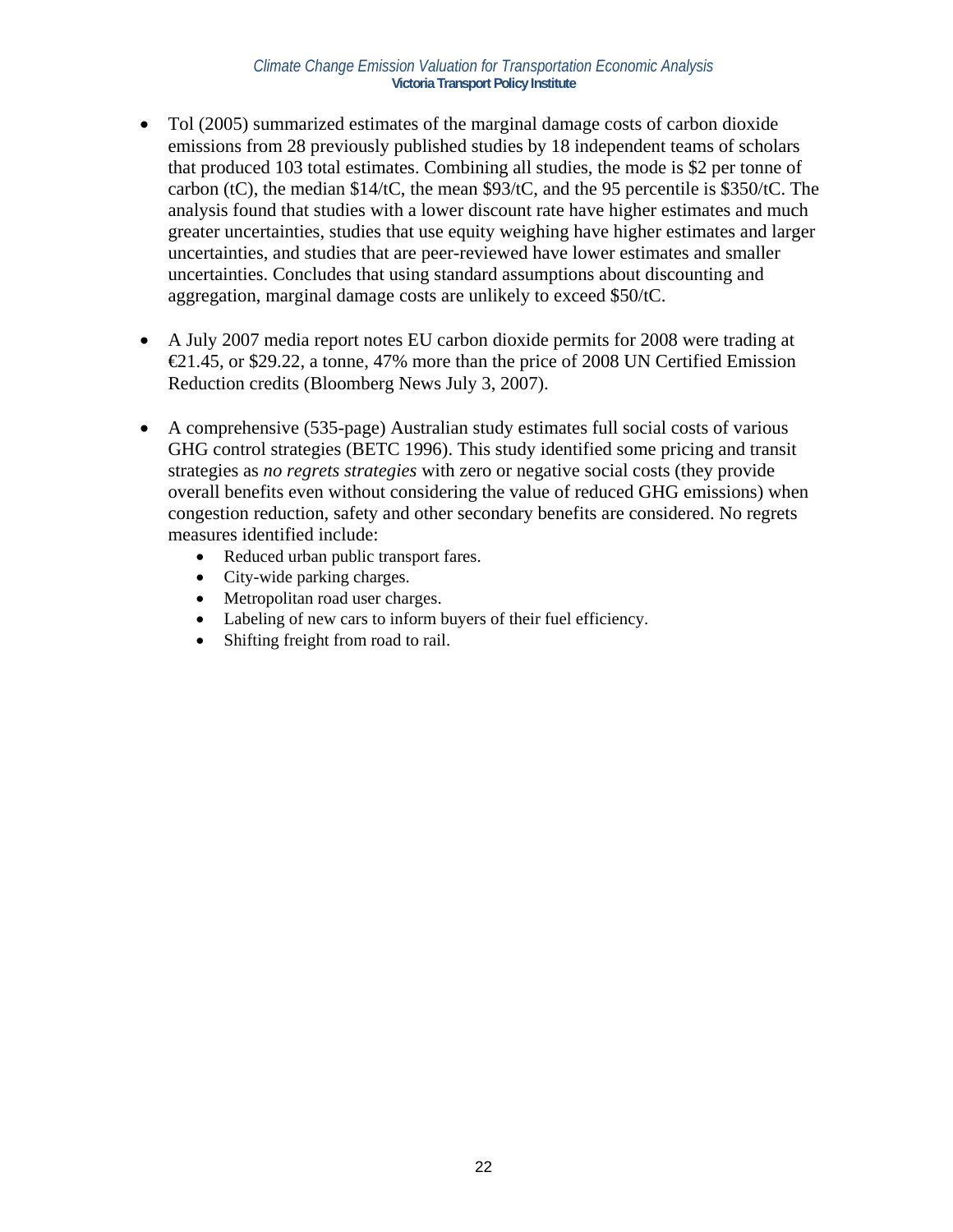## **Emission Cost Summary**

At this time it is impossible to predict with certainty future climate change damage or control costs, but available information provides useful guidance for emission valuation. Damage costs depend on the concentration of atmospheric climate change gases and various assumptions about the range of damages considered (particularly whether ecological systems and species are considered to have existence value) and the methods used to value future damages. Using reasonable assumptions suggests that total damage costs could be very high if atmospheric carbon concentrations exceed 550 ppm.

Some emission reductions, perhaps 20-40%, are free or provide net benefits because their costs are offset by future benefits including energy savings, economic benefits from energy efficiency and reduced petroleum imports, and co-benefits such as reductions in other pollutant emissions, traffic congestion and traffic accidents. Net benefits depend on whether the most optimal policies (such as carbon taxes and other pricing reforms) are implemented, and technological progress. Unit costs tend to increase to achieve greater emission reduction targets.

Carbon sequestration (carbon dioxide capture and storage) is inexpensive for the relatively small portion of emissions that can be captured by tree planting, but costs are likely to increase to \$100-200 per tonne for industrial sequestration, although the exact cost is uncertain and may create ecological risks (CBO 2007).

Figure 3 illustrates idealized climate change damage, control and sequestration cost curves. Marginal unit costs are likely to rise with increased total emissions (from 360 to 560 parts per million) and emission reduction targets (from 0% to 100% reduction). Most studies conclude that damage costs are much higher than control costs, justifying aggressive emission reduction targets, although exact costs and benefits are uncertain.



*Figure 3* **Idealized Damage, Control and Sequestration Cost Curves**

*Marginal damage costs increase as atmospheric GHGs rise from 360 to 560 ppm, and control costs increase as targets rise from 0% to 100% reduction. Most analyses conclude that damage costs are higher than control costs justifying aggressive emission reduction efforts.*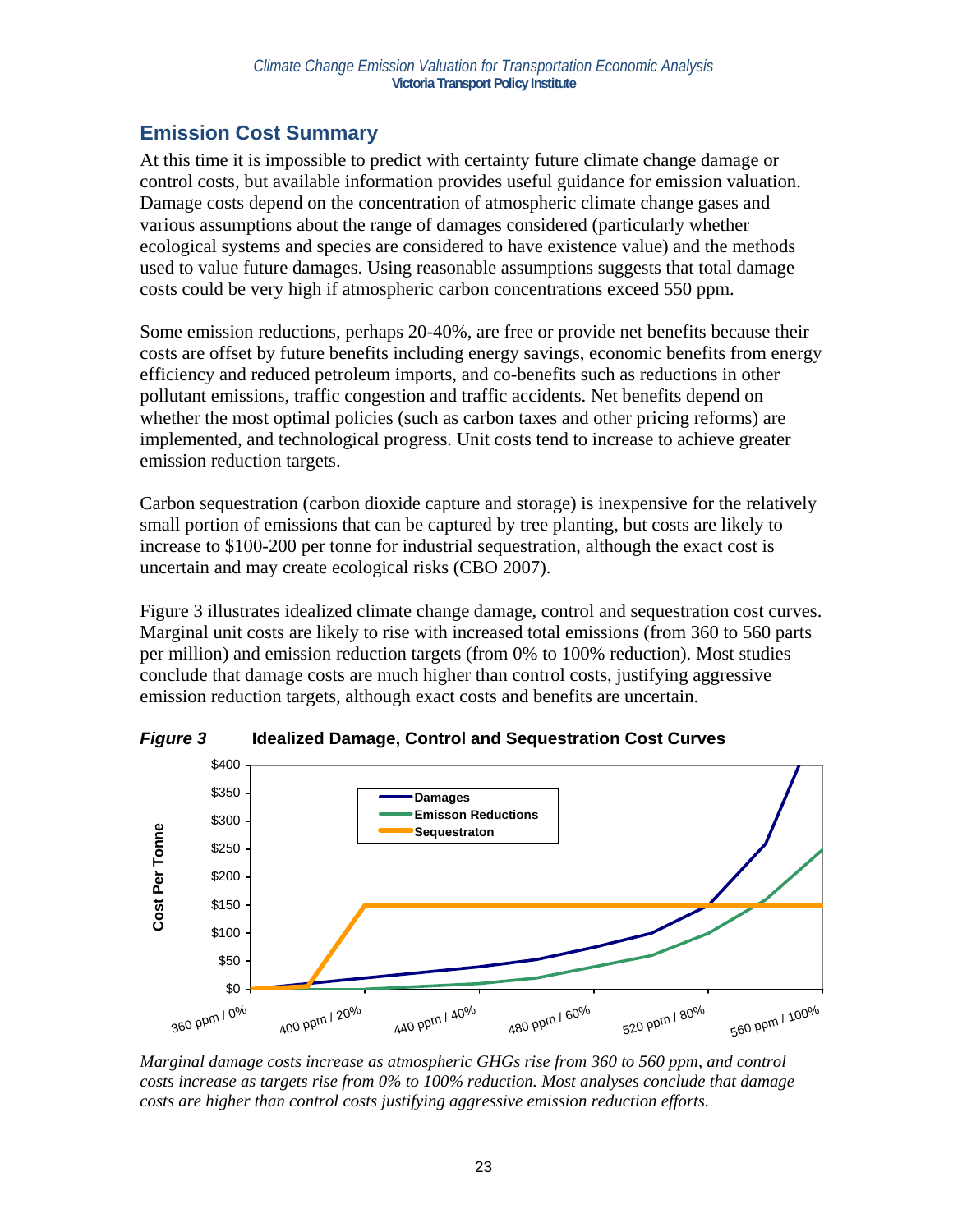## **Transportation Emissions**

According to the Intergovernmental Panel on Climate Change (IPCC 2007c), in 2004 transport produced 23% of world energy-related GHG emissions with about three quarters coming from road vehicles, and this sector's GHG emissions have increased at a faster rate than any other energy using sector (Ribeiro, et al. 2007). Per capita emission rates vary significantly between countries, as indicated in Figure 4.



*Total carbon dioxide emissions per capita vary significantly between countries.* 

Similarly, per capita transportation emissions vary significantly due to differences in geography, economics and public policies, as illustrated in Figure 5. Even countries with similar levels of wealth differ significantly in their emission rates.



*Figure 5* **Transport Carbon Emissions Per Capita** (OECD 2007, Page 22)

*Transport carbon dioxide emissions per capita vary significantly between countries.*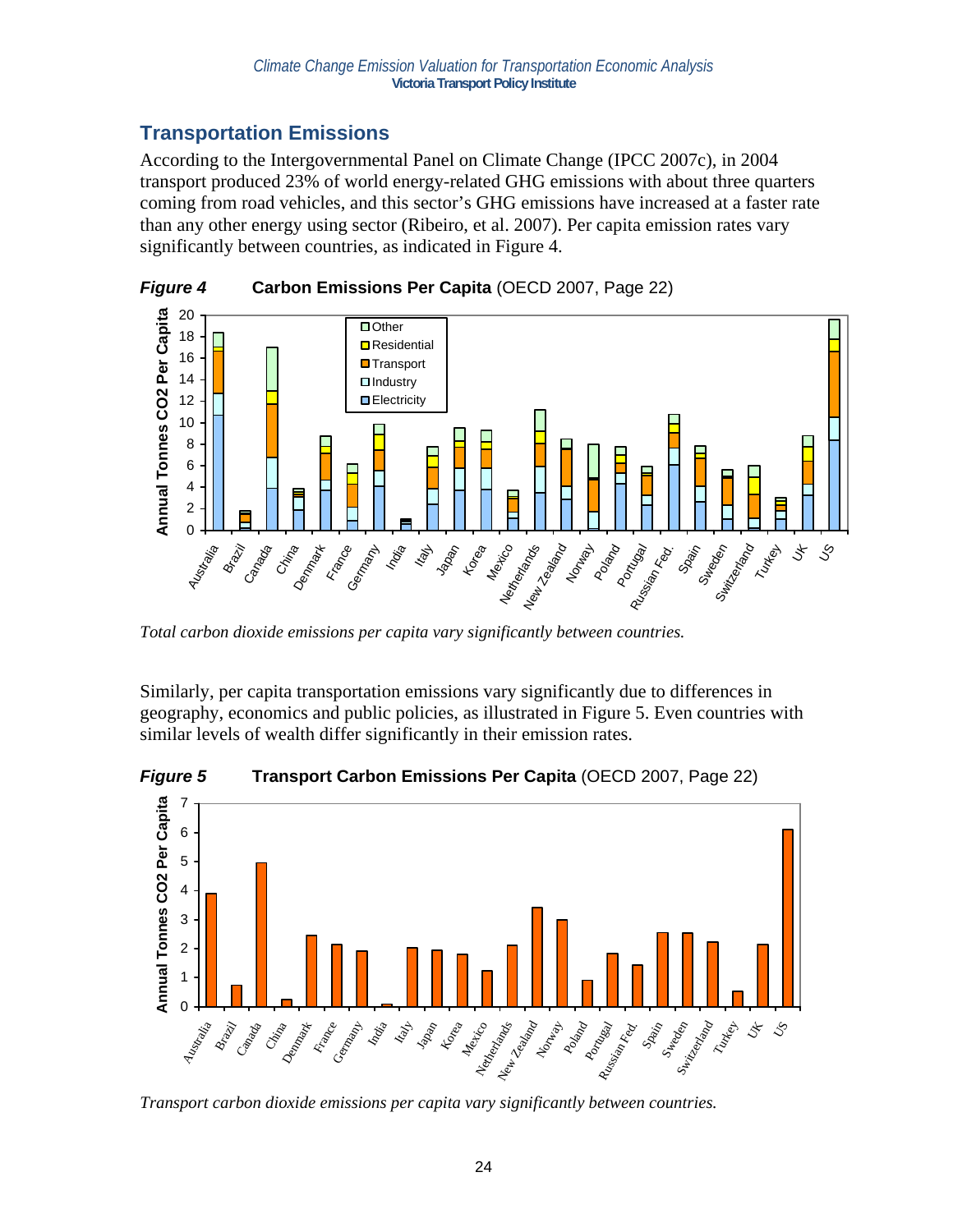

*Transportation carbon emissions are increasing in total and as a portion of total emissions.* 

Transportation activity produces about a third of total fossil fuel carbon emissions and this portion is growing, as illustrated in Figure 6. About 80% of these emissions are generated by highway transport, of which about 75% are by personal transport and 25% by freight and other commercial vehicle use, as indicated in Table 14. Aviation currently produces about 9% of fossil fuel emissions but this is growing rapidly.

|                       | . .                   |                      |                      |
|-----------------------|-----------------------|----------------------|----------------------|
| <b>Major Category</b> | <b>Mode</b>           | <b>Trillion BTUs</b> | <b>Percent Total</b> |
|                       | Cars & motorcycles    | 9,256                | 33.5%                |
| Highway (80%)         | Light trucks          | 7,518                | 27.2%                |
|                       | Medium & heavy trucks | 5,188                | 18.8%                |
|                       | <b>Buses</b>          | 196                  | 0.7%                 |
|                       | Air                   | 2,496                | 9.1%                 |
| Non-Highway (20%)     | Water                 | 1,455                | 5.3%                 |
|                       | Pipeline              | 842                  | 3.0%                 |
|                       | Rail                  | 670                  | 2.4%                 |
| Total                 |                       | 27.621               | 100%                 |

*Table 14* **U.S. Transport Energy Use** (ORNL 2008, Table 2.12)

*This table summarizes total energy consumption by mode, indicating their carbon emissions.* 

Various factors affect per capita and per vehicle-mile emission rates, including land use patterns, vehicle ownership rates, pricing, and the quality of alternative modes, such as walking, cycling and public transit (VTPI 2008). Models such as URBEMIS (www.urbemis.com) can be used to predict the emission reduction effects of various mobility and land use management strategies (Nelson/Nygaard 2005). Vehicle emission models such as MOBILE6 can be used to predict total emissions under various circumstances (USEPA 2008).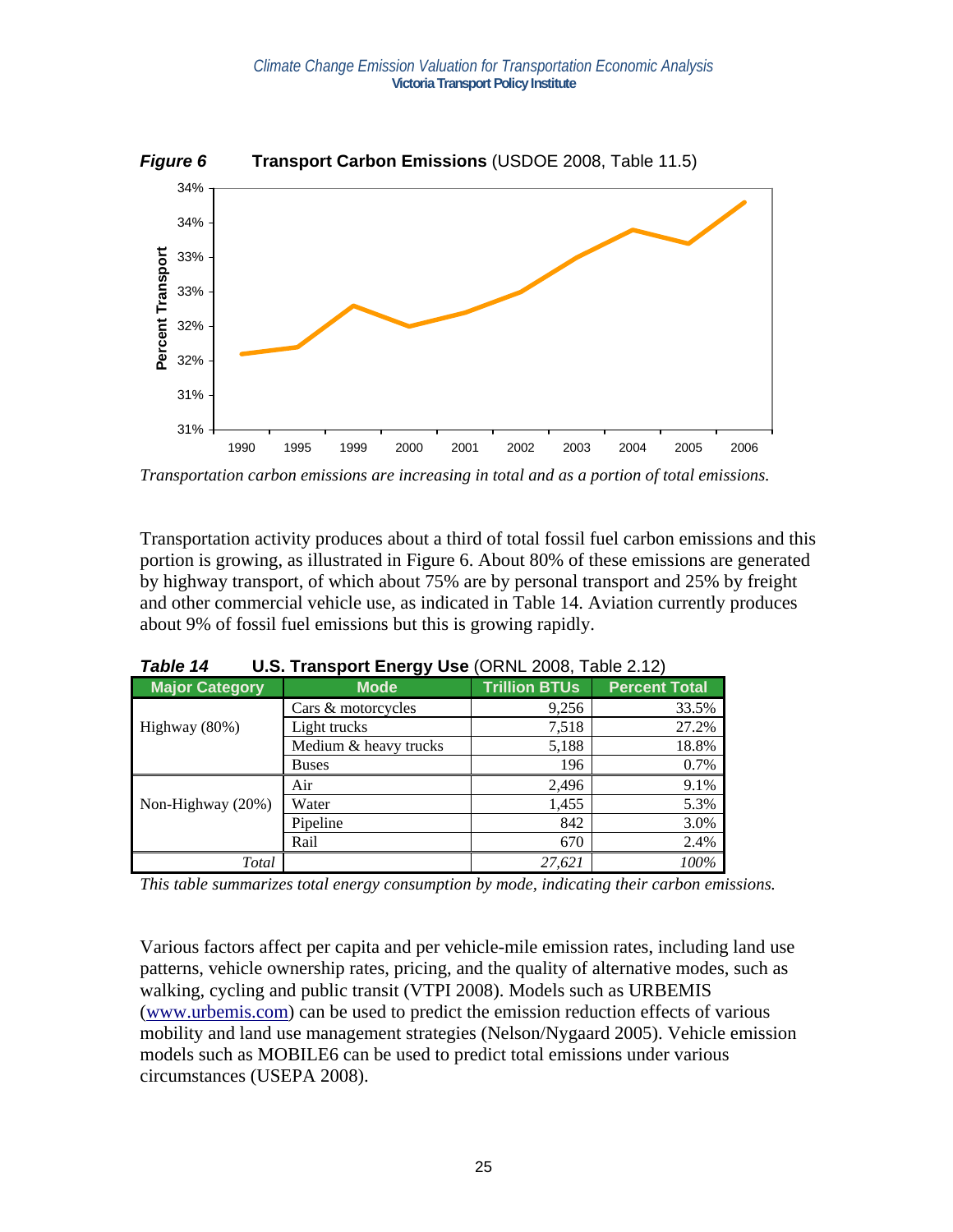Table 15 compares typical emission rates per passenger-kilometer for various modes. Actual rates vary depending on load factors, vehicle fuel efficiency, and vehicle operating conditions. Public transit tends to be more fuel efficient than automobile travel, particularly if implemented with policies that result in high occupancy rates, efficient operation (such as grade separated transit ways) and transit oriented development (so most destinations are located close to transit stations).

| . <i>,</i> ,<br>$\frac{1}{2}$ $\frac{1}{2}$ , $\frac{1}{2}$ , $\frac{1}{2}$ , $\frac{1}{2}$ , $\frac{1}{2}$ , $\frac{1}{2}$ , $\frac{1}{2}$ , $\frac{1}{2}$ , $\frac{1}{2}$ |                                           |                                                                   |  |  |  |
|-----------------------------------------------------------------------------------------------------------------------------------------------------------------------------|-------------------------------------------|-------------------------------------------------------------------|--|--|--|
| <b>Mode</b>                                                                                                                                                                 | <b>Load factor</b><br>(average occupancy) | CO <sub>2</sub> -eq Grams Per Passenger-km<br>(full energy cycle) |  |  |  |
| Car (gasoline)                                                                                                                                                              | 2.5                                       | 130-170                                                           |  |  |  |
| Car (diesel)                                                                                                                                                                | 2.5                                       | 85-120                                                            |  |  |  |
| Car (natural gas)                                                                                                                                                           | 2.5                                       | 100-135                                                           |  |  |  |
| Car (electric)                                                                                                                                                              | 2.0                                       | $30 - 100$                                                        |  |  |  |
| Scooter (two-stroke)                                                                                                                                                        | 1.5                                       | 60-90                                                             |  |  |  |
| Scooter (four-stroke)                                                                                                                                                       | 1.5                                       | $40 - 60$                                                         |  |  |  |
| Minibus (gasoline)                                                                                                                                                          | 12.0                                      | 50-70                                                             |  |  |  |
| Minibus (diesel)                                                                                                                                                            | 12.0                                      | $40 - 60$                                                         |  |  |  |
| Bus (diesel)                                                                                                                                                                | 40.0                                      | $20 - 30$                                                         |  |  |  |
| Bus (natural gas)                                                                                                                                                           | 40.0                                      | $25 - 35$                                                         |  |  |  |
| Bus (hydrogen fuel cell)                                                                                                                                                    | 40.0                                      | $15 - 25$                                                         |  |  |  |
| Rail Transit                                                                                                                                                                | 75% full                                  | $20 - 50$                                                         |  |  |  |

*Table 15* **Typical Emissions By Mode** (IPCC 2007c, Table 5.4)

Figure 7 illustrates climate change costs per vehicle-mile for various carbon dioxide equivalent unit costs and vehicle fuel efficiencies. Only if relatively high climate change cost values are applied (over \$150 per tonne, which equals \$1.47 per gallon of gasoline or about 7¢ per mile for a 20 mpg vehicle) does climate change become a significant factor in vehicle operating costs.

### *Figure 7* **Emission Costs Per Vehicle-Mile**



*This figure shows emission costs per vehicle-mile for various values per tonne and fuel efficiencies.*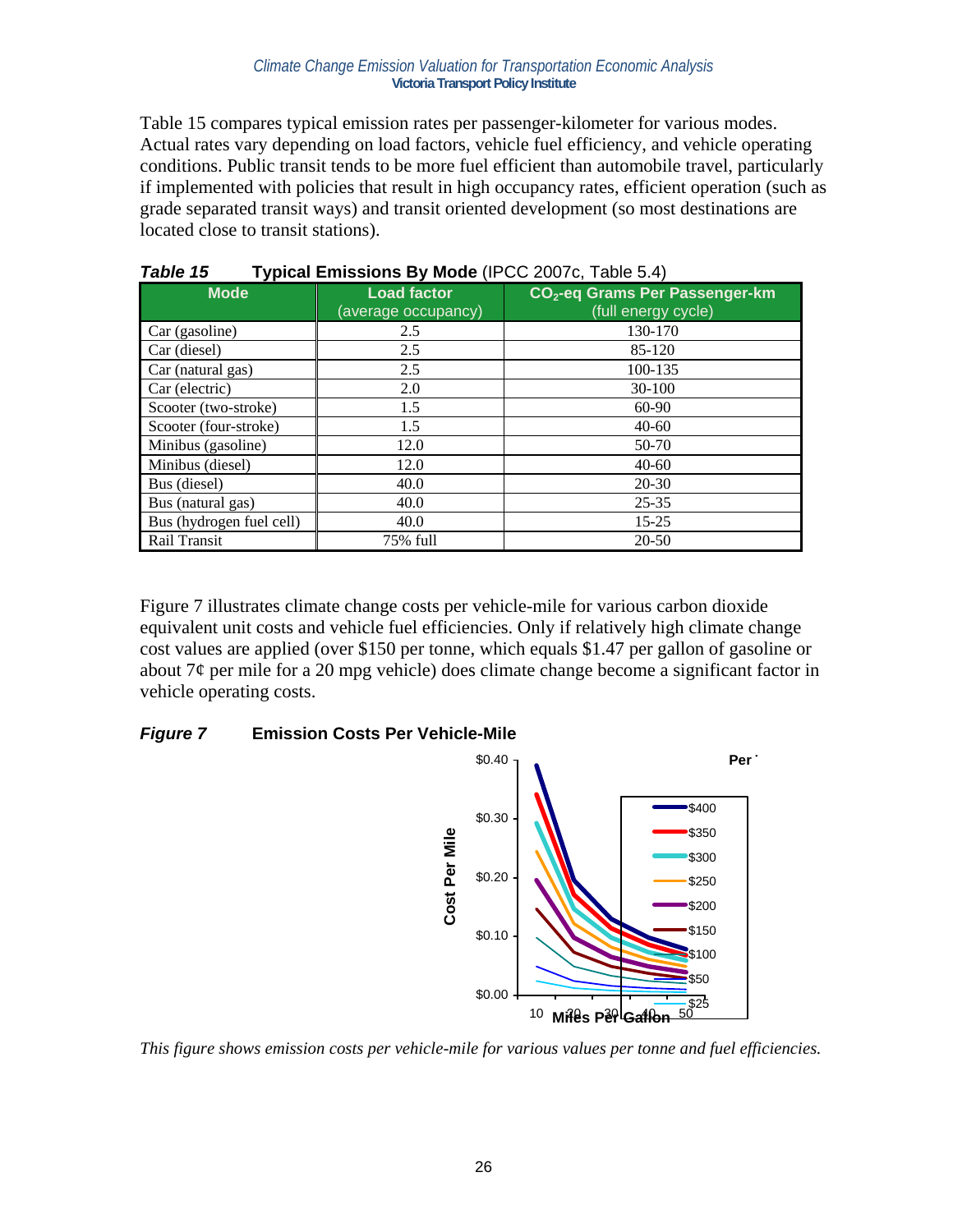### **Incorporating Emissions Costs in Economic Analysis**

*Economic analysis* (also called *economic evaluation* or *appraisal*) refers to methods for determining the value of a policy, project or program. It is useful for identifying optimal emission reduction strategies, particularly for transportation projects that involve various benefits and costs. Incorporating climate change emission values into transportation economic evaluation can help identify truly optimal transport policies. For example, it can help evaluate various emission reduction strategies, incorporate climate change emission reduction targets into regular transport planning, and avoid policies that contradict climate protection goals. The IPCC Working Group III asserts that if "…the cost of CO2 emissions has a relatively important weight in these assessments, investments in unnecessarily carbon-intensive projects might be avoided. Strategic CBA [Cost-Benefit Analysis] can further make transport planning and policy carbon-efficient by extending CBA to cover multimodal investment alternatives". (IPPC 2007b, p. 368)

The following factors should be considered when incorporating climate change emission unit cost values into the economic analysis of transport policies and programs:

- Most scientific experts consider climate change to have significant costs and risks. Economic analysis should reflect this scientific consensus, for example, by applying the precautionary principle to favor transportation strategies that conserve energy and reduce emissions over those that increase total energy consumption and emissions.
- Climate change may be non-linear and non-reversible beyond a certain threshold, so current emissions may have high costs and current emission reduction strategies have high marginal benefits.
- Climate change emission unit cost estimates vary widely, covering approximately three orders of magnitude due to uncertainty about impacts and the use of various assumptions and evaluation methods.
- Damage cost values are affected by factors such as the scope of analysis and the discount rate used, so results are determined by assumptions incorporated into the analysis. Selecting a value implies accepting normative judgments in the analysis.
- More recent studies tend to take into account a wider range of impacts and risks, and so tend to have higher damage cost estimates.
- Control cost estimates are in a narrower range than damage costs, but still cover a range from a net social benefit to more than \$100 per tonne.
- Marginal control costs rise with increased emission reductions. Some emission control strategies have negative or zero costs because their implementation costs are offset by direct savings and indirect co-benefits.
- Transportation economic evaluation depends on the range of impact considered. Taking into account co-benefits such as congestion reduction, facility cost savings, and accident reductions increases the value of mobility management, and taking into account emission impacts reduces the estimated value of roadway expansion projects.
- Some transportation emission reduction strategies may be financed through carbon offsets. For example, transport agencies could establish special funds to help finance projects and programs that help reduce emissions.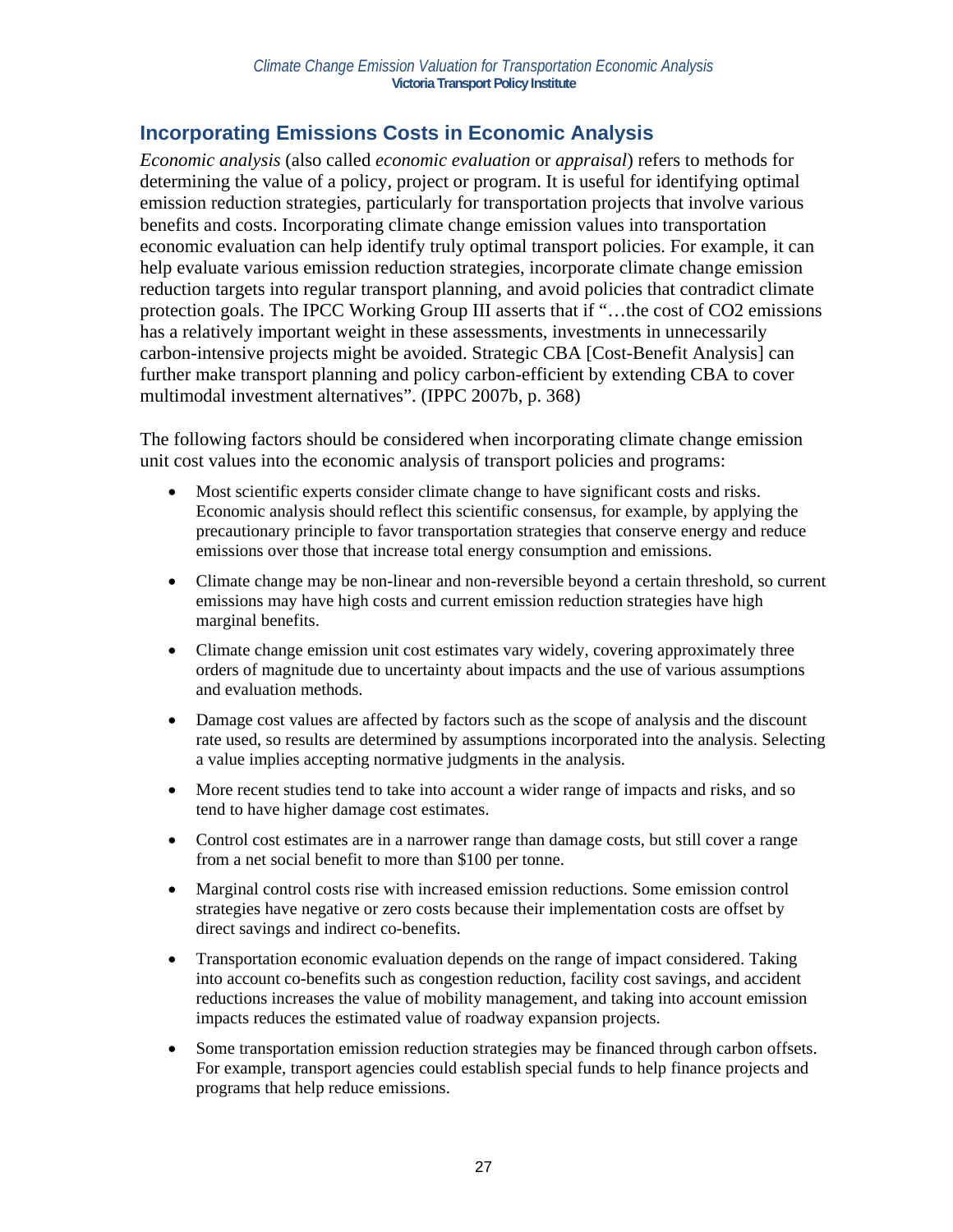## **VTPI Climate Change Cost Values**

This report provides background information on the climate change emission values used in *Transportation Cost and Benefit Analysis* (Litman 2009). As with the Stern Review, separate values are provided for damage and control costs. The control cost value, from sources in Table 8, is \$35 per tonne, slightly higher than recent EU emission permit prices, since these are likely to increase over time to achieve larger emission reduction targets. The damage cost value, from sources in Table 7, is \$300 per tonne, which is higher than many other sources for the following reasons:

- Scientific findings released since the Stern Review point towards higher damage costs.
- A rejection of higher discount rates.
- The resulting damage-to-control-cost-ratio of 8.6:1 is consistent with the  $5:1$  to 20:1 range by Stern and supported by other sources.

Table 16 compares these with other costs for an average automobile, as estimated in *Transportation Cost and Benefit Analysis.* Control costs of \$35 per tonne CO<sub>2e</sub> equal about  $34¢$  per gallon of gasoline or  $2¢$  per vehicle-mile, ranking it  $11<sup>th</sup>$  and representing about 1% of total costs. Damage costs of \$300 per tonne  $CO_{2e}$  equal about \$2.93 per gallon or 15¢ per mile, ranking it third and representing about 11% of total costs.

|                | <b>Control \$35 Per Tonne</b> |          |         | Damage \$300 Per Tonne               |          |         |
|----------------|-------------------------------|----------|---------|--------------------------------------|----------|---------|
| Rank           | <b>Cost Category</b>          | Per mile | Percent | <b>Cost Category</b>                 | Per Mile | Percent |
|                | <b>Total Vehicle Cost</b>     | \$0.44   | 37%     | <b>Total Vehicle Cost</b>            | \$0.44   | 34%     |
| $\overline{c}$ | Time                          | \$0.15   | 13%     | Time                                 | \$0.15   | 12%     |
| $\overline{3}$ | <b>Total Crash</b>            | \$0.14   | 12%     | Damage Costs: \$300/CO <sub>2e</sub> | \$0.15   | 11%     |
| $\overline{4}$ | <b>Total Parking</b>          | \$0.13   | 11%     | <b>Total Crash</b>                   | \$0.14   | 11%     |
| 5              | Land Use                      | \$0.07   | 6%      | <b>Total Parking</b>                 | \$0.13   | 10%     |
| 6              | Air Pollution                 | \$0.04   | 3%      | Land Use                             | \$0.07   | 5%      |
| $\overline{7}$ | <b>Resource Use</b>           | \$0.04   | 3%      | <b>Air Pollution</b>                 | \$0.04   | 3%      |
| 8              | Congestion                    | \$0.04   | 3%      | <b>Resource Use</b>                  | \$0.04   | 3%      |
| 9              | <b>Land Value</b>             | \$0.03   | 3%      | Congestion                           | \$0.04   | 3%      |
| 10             | Roads                         | \$0.02   | 2%      | <b>Land Value</b>                    | \$0.03   | 3%      |
| 11             | Control Costs: $$35/CO_{2e}$$ | \$0.02   | $1\%$   | Roads                                | \$0.02   | 2%      |
| 12             | <b>Barrier Effect</b>         | \$0.01   | 1%      | <b>Barrier Effect</b>                | \$0.01   | 1%      |
| 13             | Water                         | \$0.01   | 1%      | Water                                | \$0.01   | 1%      |
| 14             | <b>Traffic Services</b>       | \$0.01   | 1%      | <b>Traffic Services</b>              | \$0.01   | 1%      |
| 15             | Noise                         | \$0.01   | 1%      | Noise                                | \$0.01   | 1%      |
| 16             | Diversity                     | \$0.01   | 1%      | Diversity                            | \$0.01   | 1%      |
| 17             | Waste                         | \$0.00   | 0%      | Waste                                | \$0.00   | 0%      |
|                | Total                         | \$1.16   | 100%    | <b>Total</b>                         | \$1.29   | 100%    |

#### *Table 16* **Control and Damage Costs Compared** (Litman 2009)

*This table compares climate change emission costs with other costs for a typical automobile.*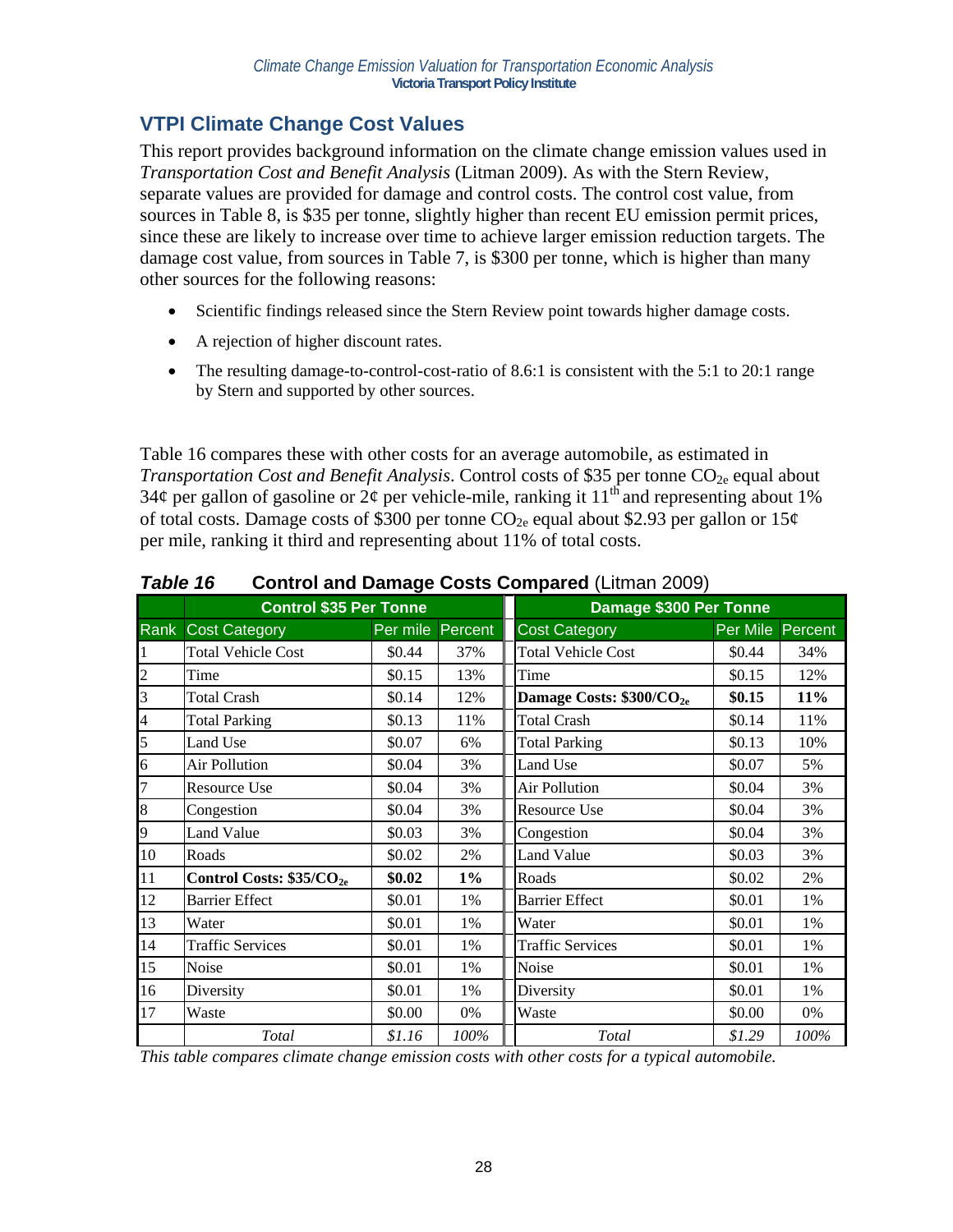## **Conclusions**

This paper discusses climate change impacts, how these impacts can be quantified and monetized, summarizes current cost estimates, and discusses how these values can be incorporated into transport economic analysis. It describes how climate change emission costs were estimated for the report, *Transportation Cost and Benefit Analysis.* 

Climate change imposes significant costs and risks. It is important to include these in transport planning. A useful way to do this is to incorporate monetized unit cost values into economic evaluation, typically measured as cents-per-kilogram or dollars-per-tonne of carbon dioxide equivalent  $(CO<sub>2</sub>e)$ .

Damage costs are usually estimated to be significantly higher than control costs. Several recent studies suggest that emission control costs will remain \$20-50 per tonne of  $CO<sub>2</sub>e$  for the foreseeable future, although this may increase to achieve larger emission reductions. The costs of larger emission reductions will depend on several factors, including whether the most optimal policies are implemented, the speed of implementation, technological progress, people's acceptance of change, and the magnitude of emission reductions needed.

Many transportation emission reduction strategies provide significant co-benefits and so become more cost effective as more impacts are considered. There is a need for comprehensive economic analysis in order to accurately incorporate climate change emission impacts into transport planning, and to incorporate transport planning factors into emission reduction evaluation.

Climate change values described in this report reflect current understanding of this issue, which is likely to change over time. Our results are consistent with those of other studies, such as the Stern Review. These values provide a workable method for incorporating climate change emission impacts into transportation project economic analysis.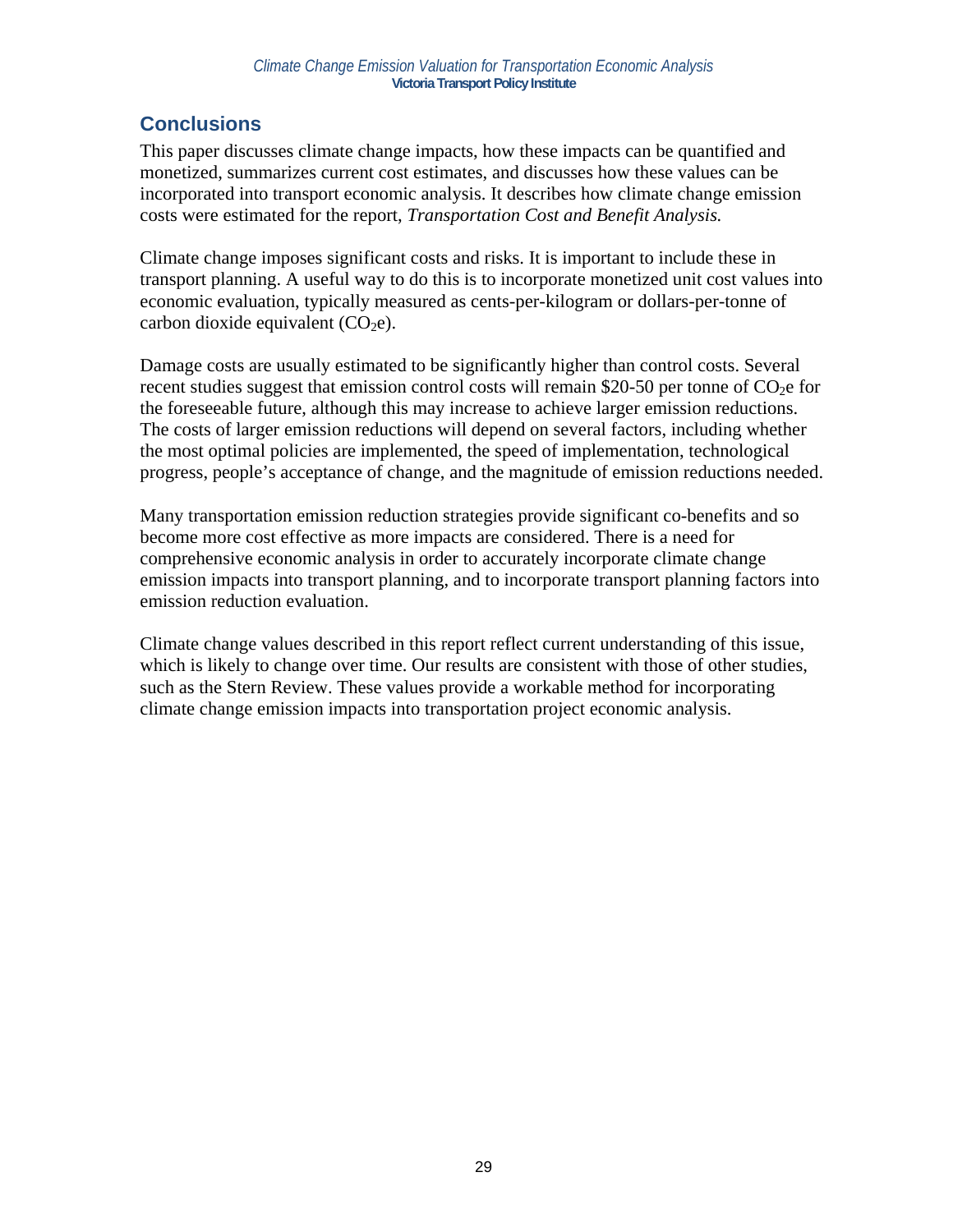### **References and Information Resources**

Frank Ackerman (2007), *Debating Climate Economics: The Stern Review vs. Its Critics***,** Tufts University (www.ase.tufts.edu); at www.ase.tufts.edu/gdae/Pubs/rp/SternDebateReport.pdf.

Frank Ackerman and Ian Finlayson (2006), "The Economics of Inaction on Climate Change: a Sensitivity Analysis"*, Climate Policy,* 6 (www.climatepolicy.com); at www.ase.tufts.edu/gdae/Pubs/rp/Sensitivity06.pdf.

David Adam (2008) "I underestimated the threat, says Stern", *The Guardian* (www.guardian.co.uk), 18 April 2008; at www.guardian.co.uk/environment/2008/apr/18/climatechange.carbonemissions.

*Airimpacts.org* (www.airimpacts.org) is a UN Environmental Program website with comprehensive information on the health and economic impacts of air pollution.

AEA Technology Environment (2005), *Damages Per Tonne Emission of PM2.5, NH3, SO2, NOx and VOCs From Each EU25 Member State*, Clean Air for Europe (CAFE) Programme, European Commission (http://ec.europa.eu/environment/air/cafe/activities/cba.htm); at http://ec.europa.eu/environment/air/cafe/activities/pdf/cafe\_cba\_externalities.pdf.

Robert Ayres, Jeroen van den Bergh, and John Gowdy (1998), *Viewpoint: Weak versus Strong Sustainability*, Tinbergen Institute (www.tinbergen.nl); at www.tinbergen.nl/discussionpapers/98103.pdf.

James P. Barrett and J. Andrew Hoerner (2002), *Clean Energy And Jobs: A Comprehensive Approach To Climate Change And Energy Policy*, Economic Policy Institute and Redefining Progress (www.rprogress.org); at www.rprogress.org/publications/2002/Clean%20Energy%20and%20Jobs.pdf.

Peter Bein (1996), *Reviews of Transport 2021 costs of transporting people in the Lower Mainland*. British Columbia Ministry of Transportation and Highways Planning Services Branch. (www.gov.bc.ca/tran), at www.geocities.com/davefergus/Transportation/0ExecutiveSummary.htm.

Bloomberg News (July 3, 2007), "Price difference between EU and UN carbon credits offers 'huge' profit opportunity" *International Herald Tribune (*www.iht.com); at www.iht.com/articles/2007/07/03/business/carbon.php.

BTCE (1996), *Transport and Greenhouse; Costs and Options for Reducing Emissions*, Bureau of Transport and Communications Economics, Australian Government Printing Service (Canberra); at www.btre.gov.au/info.aspx?NodeId=16&ResourceId=268.

Maria Burke (2007), *Will leaders learn from EU mistakes with emissions trading?,* Environmental Science and Technology (http://pubs.acs.org/journals/esthag/index.html).

Cambridge Systematics (2000), *A Sampling of Emissions Analysis Techniques for Transportation Control Measures*, FHWA, FHWA-EP-01-017 (www.fhwa.dot.gov).

CBO (2007), *The Potential for Carbon Sequestration in the United States*, Pub. No. 2931, Congressional Budget Office (www.cbo.gov).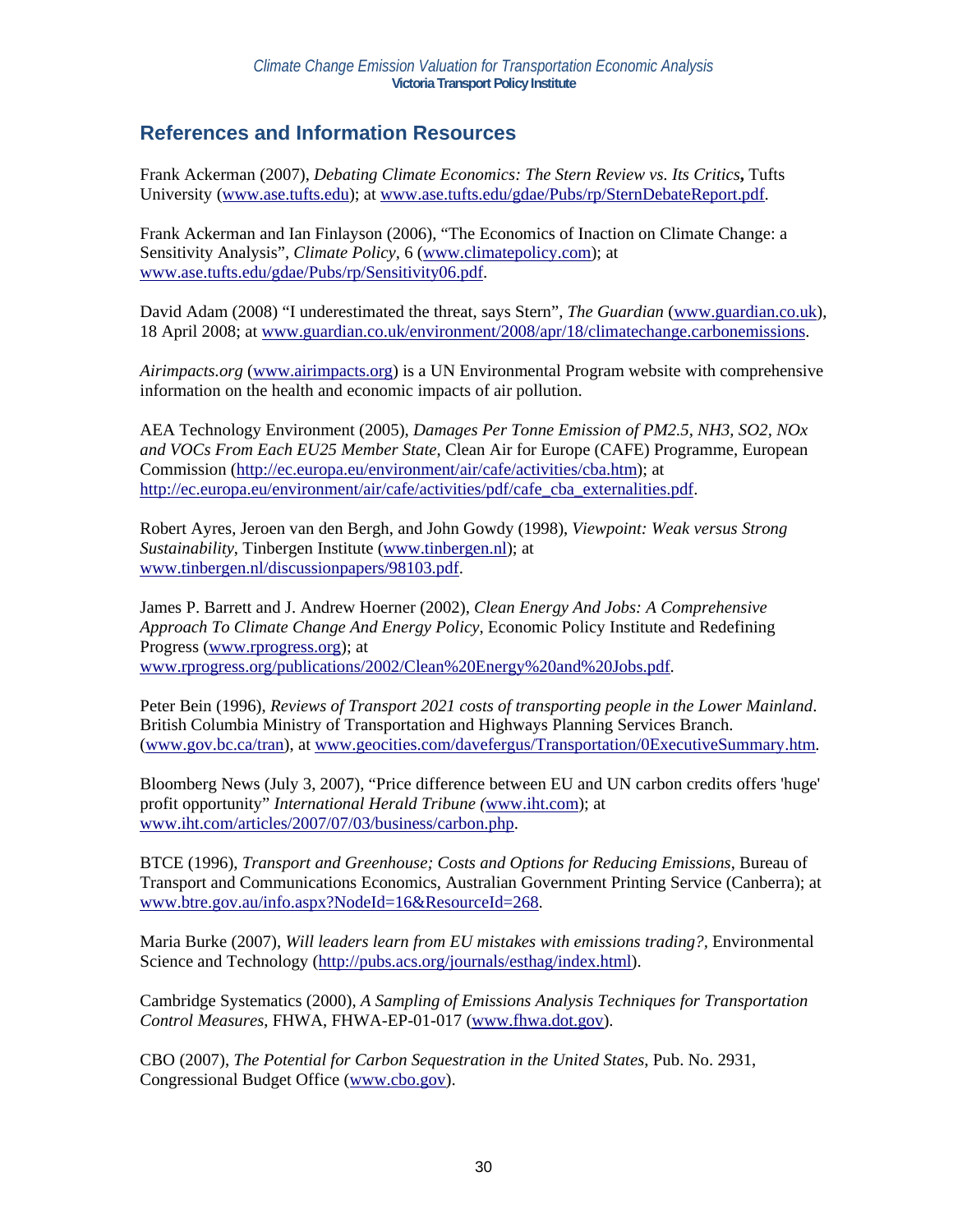#### *Climate Change Emission Valuation for Transportation Economic Analysis*  **Victoria Transport Policy Institute**

CBO (2008), *Climate-Change Policy and CO2 Emissions from Passenger Vehicles*, Congressional Budget Office (www.cbo.gov); at www.cbo.gov/ftpdocs/98xx/doc9830/10-06- ClimateChange\_Brief.pdf.

*Center for the Study of Carbon Dioxide and Global Change* (www.co2science.org).

Mikhail Chester and Arpad Horvath (2008), *Environmental Life-cycle Assessment of Passenger Transportation: A Detailed Methodology for Energy, Greenhouse Gas and Criteria Pollutant Inventories of Automobiles, Buses, Light Rail, Heavy Rail and Air v.2*, UC Berkeley Center for Future Urban Transport, Paper vwp-2008-2; at http://repositories.cdlib.org/its/future\_urban\_transport/vwp-2008-2.

R. Clarkson. and K. Deyes (2002), *Estimating the Social Cost of Carbon Emissions*, UK Department of Environment, Food and Rural Affairs (www.defra.gov.uk ); at www.hmtreasury.gov.uk/tax\_env\_GESWP140.htm.

Herman Daly and John Cobb (1994), *For the Common Good,* Beacon Press (Boston).

John Davies, Michael Grant, John Venezia and Joseph Aamidor (2007), "Greenhouse Gas Emissions of the U.S. Transportation Sector: Trends, Uncertainties, and Methodological Improvements," *Transportation Research Record 2017*, TRB (www.trb.org), pp. 41-46.

DEFRA (2007), *The Social Cost Of Carbon And The Shadow Price Of Carbon: What They Are, And How To Use Them In Economic Appraisal In The UK*, Department for Environment, Food and Rural Affairs (www.defra.gov.uk); at

www.defra.gov.uk/environment/climatechange/research/carboncost/pdf/background.pdf.

Mark A. Delucchi (2005) *A Multi-Country Analysis of Lifecycle Emissions from Transportation Fuels and Motor Vehicles*, Institute of Transportation Studies, University of California, Davis (www.its.ucdavis.edu); at www.its.ucdavis.edu/publications/2005/UCD-ITS-RR-05-10.pdf.

Mark A. Delucchi posts new and updated work on the Institute of Transportation Studies website (www.its.ucdavis.edu); at www.its.ucdavis.edu/people/faculty/delucchi/index.php.

Jared Diamond (2005), *Collapse: How Societies Choose to Fail or Succeed*, Penguin Books (www.penguin.com).

Simon Dietz (2007), *Review Of DEFRA Paper: "The Social Cost Of Carbon And The Shadow Price Of Carbon: What They Are, And How To Use Them In Economic Appraisal In The UK"*, Department for Environment, Food and Rural Affairs (www.defra.gov.uk); at www.defra.gov.uk/environment/climatechange/research/carboncost/pdf/simon-dietz.pdf.

Jos Dings (2002), et al, *External Costs Of Aviation*, CE (www.ce.nl).

S. Donovan, et al. (2008), *Managing Transport Challenges When Oil Prices Rise*, Research Report 357, New Zealand Transport Agency (www.ltsa.govt.nz/research/reports/357.pdf).

EC (2005), *ExternE: Externalities of Energy - Methodology 2005 Update*, Directorate-General for Research Sustainable Energy Systems, European Commission (www.externe.info).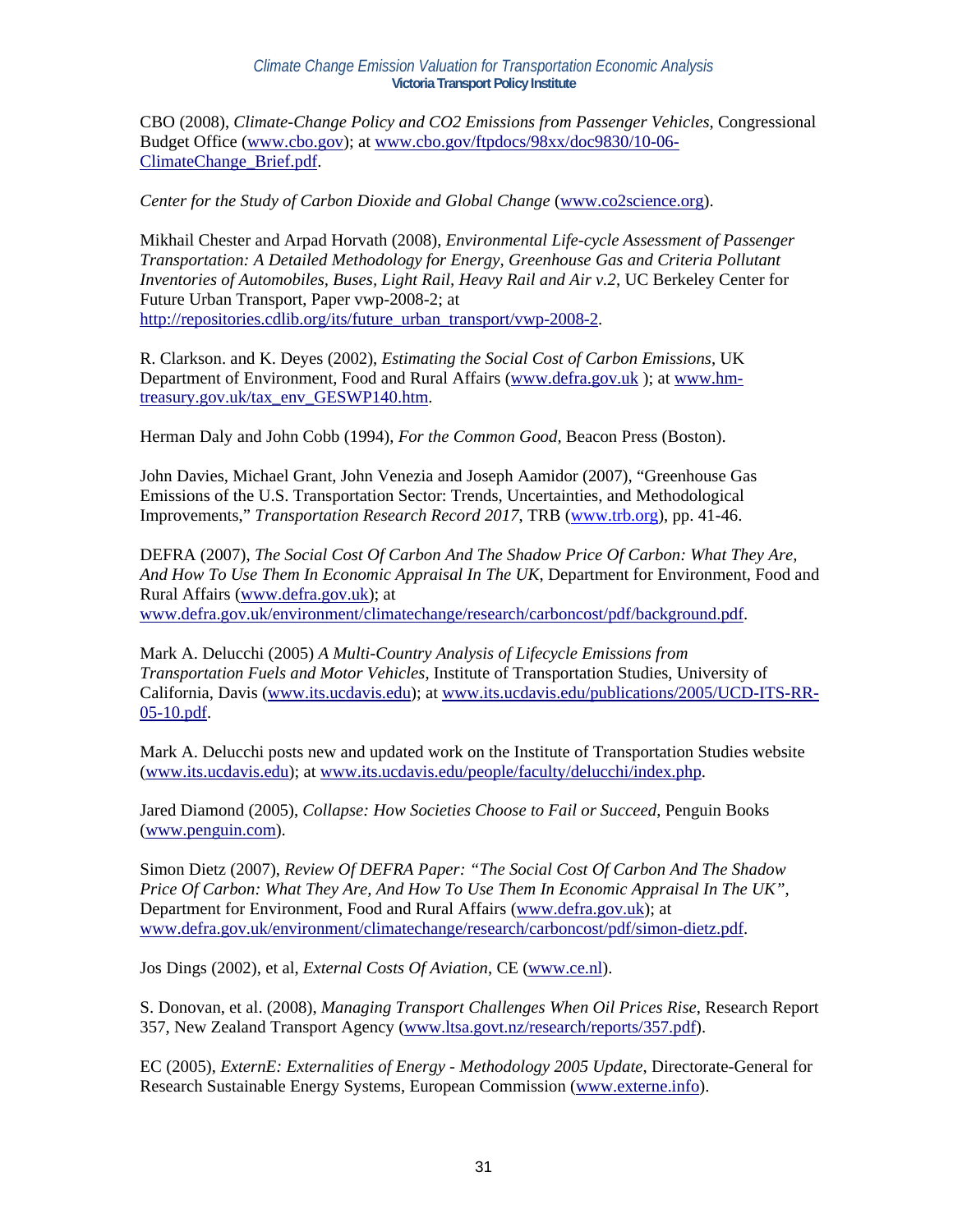EDRG (2007), *Monetary Valuation of Hard-to-Quantify Transportation Impacts: Valuing Environmental, Health/Safety & Economic Development Impacts*, NCHRP 8-36-61, National Cooperative Highway Research Program (www.trb.org/nchrp); at www.statewideplanning.org/\_resources/63\_NCHRP8-36-61.pdf.

EEA (2007), *Climate Change: The Cost of Inaction and the Cost of Adaptation*, European Environmental Agency (www.eea.europa.eu); at http://reports.eea.europa.eu/technical\_report\_2007\_13/en.

EEA (2008), *Climate For a Transport Change*, European Environmental Agency (www.eea.europa.eu); at http://reports.eea.europa.eu/eea\_report\_2008\_1/en/EEA\_report\_1\_2008\_TERM.PDF.

EMBARQ (2008), *Measuring the Invisible: Publications Help Cities Quantify Emissions Reductions From Transport Solutions*, World Resources Institute Center for Sustainable Transport; at http://embarq.wri.org/en/Article.140.aspx.

*European Environment Agency* (www.eea.eu.int) provides international information on vehicle energy consumption and emissions.

*Environmental Valuation Reference Inventory* (www.evri.ca) is a searchable storehouse of empirical studies on the economic value of environmental benefits and human health effects.

Christopher Frey (2007) *Best Practices Guidebook for Greenhouse Gas Reductions in Freight Transportation*, Center for Transportation and the Environment (http://itre.ncsu.edu/CTE); at http://itre.ncsu.edu/CTE/Research/project.asp?ID=83.

Luc Gagnon (2006); *Greenhouse Gas Emissions from Transportation Options*, Hydro Quebec (www.hydroquebec.com); at www.hydroquebec.com/sustainabledevelopment/documentation/pdf/options\_energetiques/transport\_en\_2006.pdf.

Kelly Sims Gallagher, et al. (2007), *Policy Options for Reducing Oil Consumption and Greenhouse-Gas Emissions from the U.S. Transportation Sector*, ETIP Discussion Paper, Belfer Center for Science and International Affairs (www.belfercenter.org), Harvard University; at www.belfercenter.org/files/policy\_options\_oil\_climate\_transport\_final.pdf.

Ross Garnault et al. (2008) *The Garnault Climate Change Review: Final Report,* Australian Government Department of Climate Change (www.climatechange.gov.au); at www.garnautreview.org.au.

*Global Carbon Project* (www.globalcarbonproject.org) is a scientific project is to develop a complete picture of the global carbon cycle, including both its biophysical and human dimensions together with the interactions and feedbacks between them.

*Greenhouse Gas Equivalencies Calculator* (www.epa.gov/solar/energy-resources/calculator.html) is a USEPA website that compares various units and examples of climate change emissions and emission reduction impacts.

James Hansen (2008) *Global Warming Twenty Years Later: Tipping Points Near - Briefing before the Select Committee on Energy Independence and Global Warming, U.S. House of*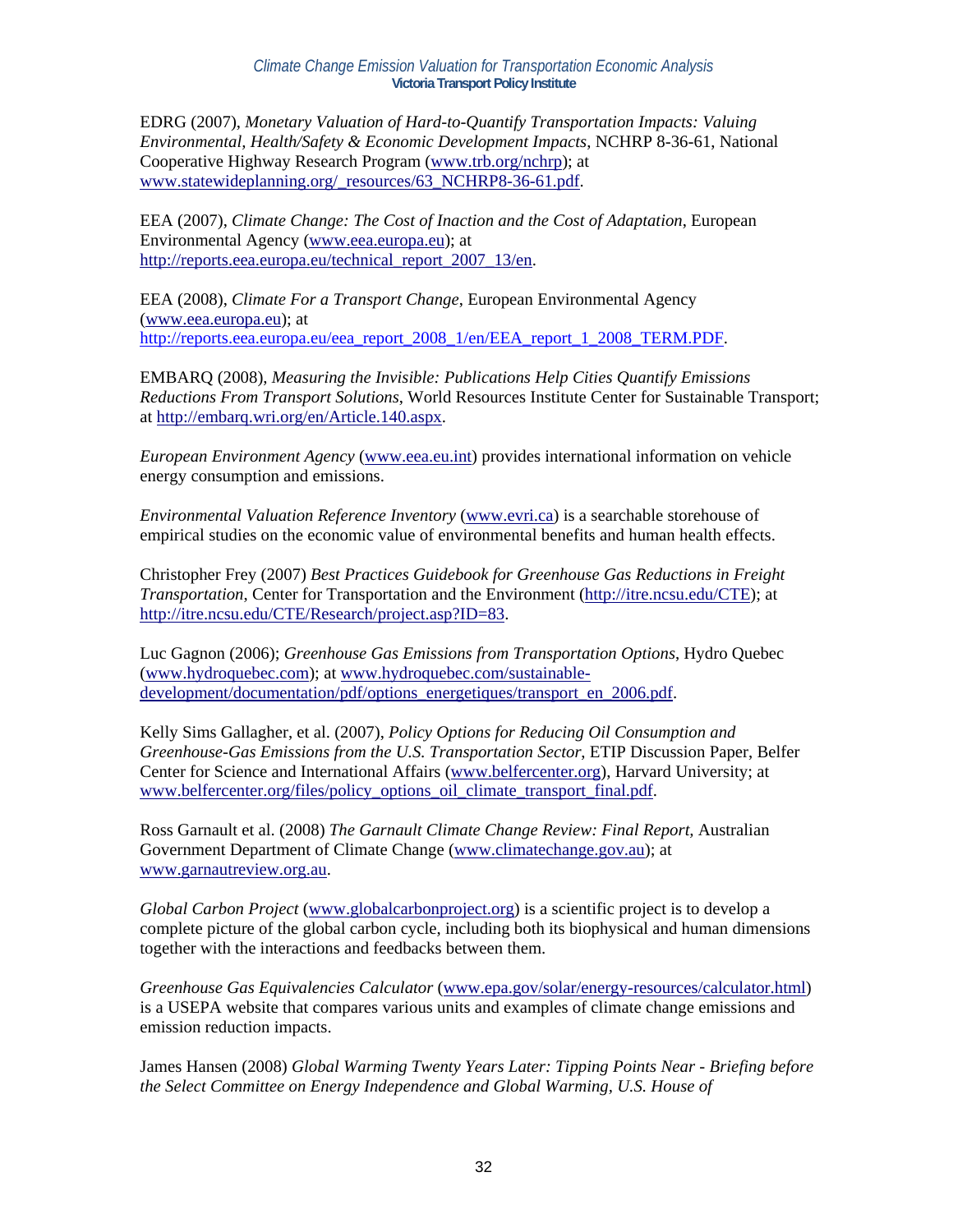*Representatives*, Columbia University (www.columbia.edu); at www.columbia.edu/~jeh1/2008/TwentyYearsLater\_20080623.pdf.

James Hansen, et al. (2008), *Target CO2: Where Should Humanity Aim?*, Columbia University (www.columbia.edu/~jeh1/); at www.columbia.edu/~jeh1/2008/TargetCO2 20080407.pdf.

Robert L. Hirsch, Roger Bezdek and Robert Wendling (2005), *Peaking of World Oil Production: Impacts, Mitigation & Risk Management*, US Department of Energy (www.doe.gov); at www.netl.doe.gov/publications/others/pdf/Oil\_Peaking\_NETL.pdf.

Olav Hohmeyer (2006), *External Costs of Climate Change and Normative Judgements,* German Institute for Economic Research (www.diw-berlin.de/english) Workshop Presentation April 10-11 2006; at www.diw-

berlin.de/documents/dokumentenarchiv/17/44230/Hohmeyer%20DIW%202006%20External%20C osts%20Final.pdf.

INFRAS and IWW (2004), *Exernal Costs of Transport – Update Study*, Community of European Railway and Infrastructure Companies (www.cer.be) and International Union of Railways (www.uic.asso.fr).

IPCC (2007) *Climate Change 2007: Synthesis Report - Summary for Policymakers* (www.ipcc.ch); at www.ipcc.ch/pdf/assessment-report/ar4/syr/ar4\_syr\_spm.pdf.

IPCC Working Group I (2007a), *The Physical Science Basis - Changes in Atmospheric Constituents and in Radiative Forcing*. (www.ipcc.ch); at http://ipccwg1.ucar.edu/wg1/Report/AR4WG1\_Print\_Ch02.pdf.

IPCC Working Group III (2007b), *Mitigation of Climate Change - Technical Summary* (www.ipcc.ch); at www.mnp.nl/ipcc/pages\_media/FAR4docs/final\_pdfs\_ar4/TS.pdf.

IPCC Working Group III (2007c), *5 Transport and its Infrastructure* (www.ipcc.ch); at www.ipcc.ch/ipccreports/ar4-wg3.htm.

Astrid Jakob, John Craig and Gavin Fisher (2005). "Transportation Cost Analysis: a Case Study of the Total Costs of Private and Public Transport in Auckland," *Environmental Science & Policy*, Vol. 9 pp. 55-66.

James Kanter (2008), "The Trouble With Markets for Carbon" *NY Times* (www.nytimes.com) 20 June 2008; at

www.nytimes.com/2008/06/20/business/worldbusiness/20emissions.html?\_r=1&pagewanted=print.

Onno Kuik, Luke Brander and Richard S. J. Tol (2008), *Marginal Abatement Costs of Carbon-Dioxide Emissions: A Meta-Analysis*, Working Paper 248, Economic and Social Research Institute (www.esri.ie); at www.esri.ie/UserFiles/publications/20080716090749/WP248.pdf.

Todd Litman (2005), "Efficient Vehicles Versus Efficient Transportation: Comparing Transportation Energy Conservation Strategies," *Transport Policy*, Vol. 12, No. 2, March 2005, pp. 121-129; at www.vtpi.org/cafe.pdf.

Todd Litman (2007), *Smart Transportation Emission Reduction Strategies*, VTPI (www.vtpi.org/ster.pdf).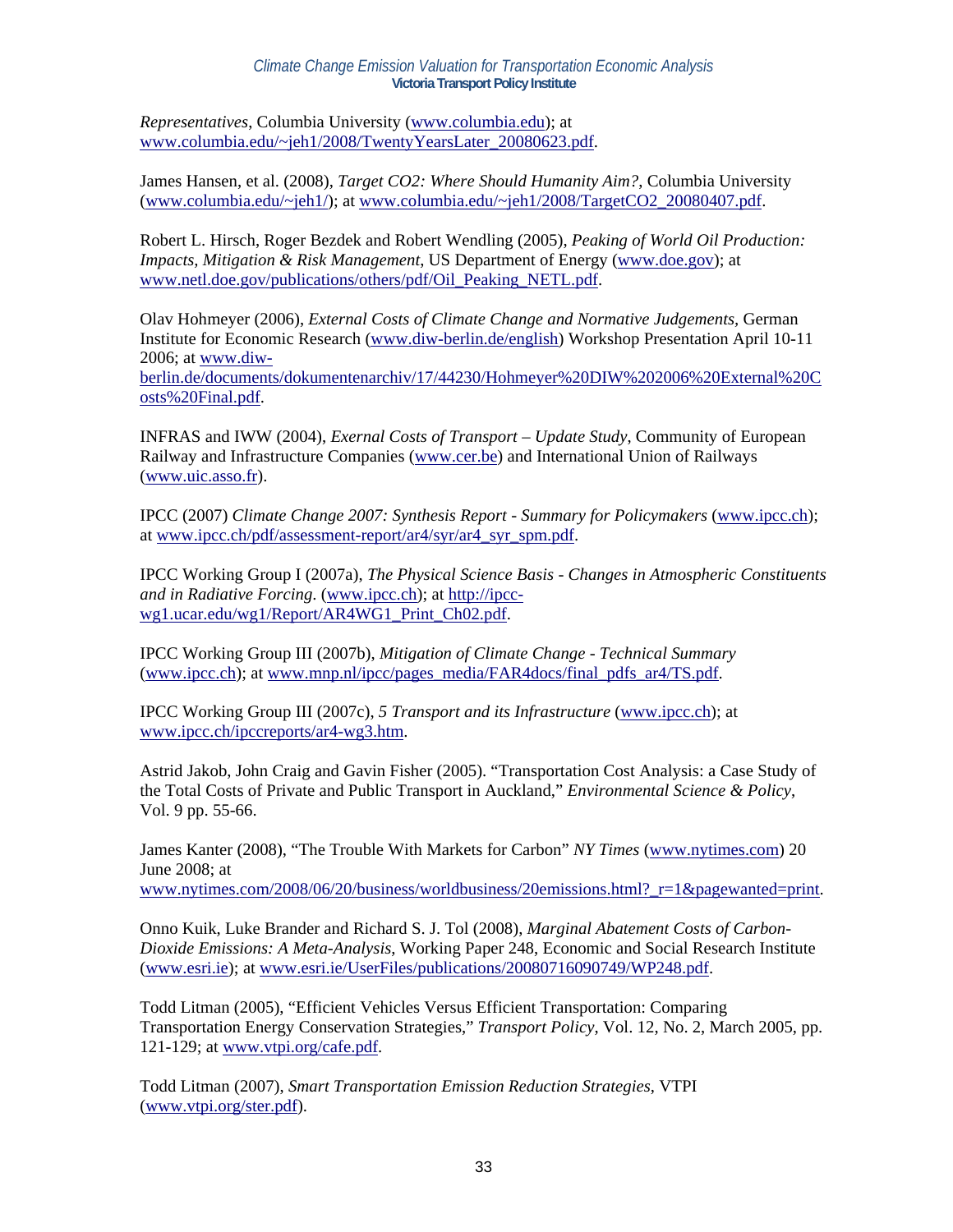Todd Litman (2008), *Carbon Taxes: Tax What You Burn, Not What You Earn*, Victoria Transport Policy Institute (www.vtpi.org); at www.vtpi.org/carbontax.pdf.

Todd Litman (2009), *Transportation Cost And Benefit Analysis*, Victoria Transport Policy Institute (www.vtpi.org/tca).

McKinsey (2007), *Reducing U.S. Greenhouse Gas Emissions - How Much at What Cost - US Greenhouse Gas Abatement Mapping Project*, McKinsey & Company (www.mckinsey.com); at www.mckinsey.com/clientservice/ccsi/pdf/US\_ghg\_final\_report.pdf.

M. Maibach, et al. (2008), *Handbook on Estimation of External Cost in the Transport Sector,* CE Delft (www.ce.nl); at http://ec.europa.eu/transport/costs/handbook/doc/2008\_01\_15\_handbook\_external\_cost\_en.pdf.

Roel Massink (2009), *Estimating the Climate Value of Bicycling in Bogotá, Colombia, using a Shadow Pricing Methodology*, Master's Thesis, University of Twente (www.utwente.nl); at http://essay.utwente.nl/59405/1/scriptie R Massink.pdf.

Paul Mees (2000) *A Very Public Solution: Transport in the Dispersed City,* Melbourne University Press (www.mup.com.au).

David Newbery (2007), *Comments on The Social Cost Of Carbon And The Shadow Price Of Carbon: What They Are, And How To Use Them In Economic Appraisal In The UK*, Department for Environment, Food and Rural Affairs (www.defra.gov.uk); at www.defra.gov.uk/environment/climatechange/research/carboncost/pdf/david-newbery.pdf.

William D. Nordhaus (1997), "Discounting In Economics and Climate Change; An Editorial Comment," *Climate Change*, Vol. 37, No. 2, pp. 315-328; at www.springerlink.com/content/g5420w028g564476/fulltext.pdf.

OECD (2007), *OECD in Figures*, Organization for Economic Cooperation and Development (www.oecd.org); at http://puck.sourceoecd.org/vl=7783133/cl=14/nw=1/rpsv/figures\_2007/en/excel/22.xls.

ORNL (annual reports), *Transportation Energy Data Book*, Oak Ridge National Laboratory, USDOE (www.ott.doe.gov).

Point Carbon (2006), *Carbon 2006 Towards a Truly Global Market*, (www.pointcarbon.com).

Jacquelyn Pless (2011), *A Policymaker's Guide to Climate Economics: Questions to Ask*, National Conference of State Legislators (www.ncsl.org); at www.ncsl.org/documents/energy/ClimateChangeEconomics.pdf.

Eric Pooley (2009), *How Much Would You Pay to Save the Planet? The American Press and the Economics of Climate Change*, Shorenstein Center, Harvard University; at www.hks.harvard.edu/presspol/publications/papers/discussion\_papers/d49\_pooley.pdf.

John Quiggin (2006), *Stern And The Critics On Discounting,* University of Queensland (www.uq.edu.au); at http://johnquiggin.com/wp-content/uploads/2006/12/sternreviewed06121.pdf.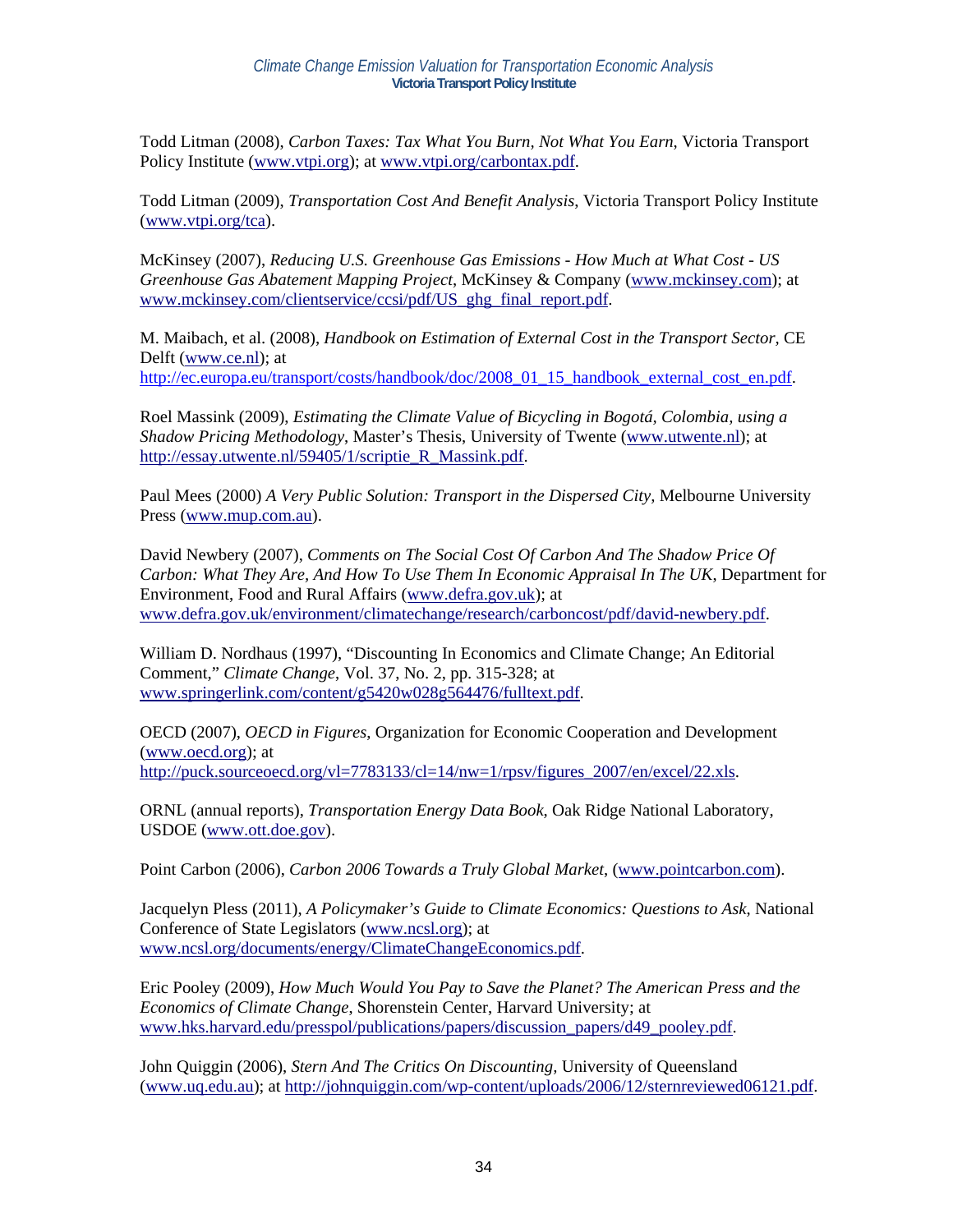Kahn Ribeiro, et al. (2007), *Transport and Its Infrastructure; In Climate Change 2007: Mitigation. Contribution of Working Group III to the Fourth Assessment Report of the Intergovernmental Panel on Climate Change*, IPCC (www.ipcc.ch); at www.ipcc.ch/pdf/assessment-report/ar4/wg3/ar4-wg3 chapter5.pdf.

Markus Robèrt and R. Daniel Jonsson (2006), "Assessment of Transport Policies Toward Future Emission Targets," *Journal of Environmental Assessment Policy And Management* (www.worldscinet.com/jeapm/jeapm.shtml), Vol. 8, No. 4, December 2006, pp. 451-478.

Sir Nicholas Stern et al.(2006), *Stern Review on the Economics of Climate Change*, UK Office of Climate Change (www.occ.gov.uk); at www.sternreview.org.uk.

Sourcewatch (2008), *Global Warming Skeptics*, SourceWatch (www.sourcewatch.org); at www.sourcewatch.org/index.php?title=Climate\_change\_skeptics.

Richard Tol (2005), "The Marginal Damage Costs Of Carbon Dioxide Emissions: An Assessment Of The Uncertainties," *Energy Policy*, Vol. 33, Issue 16, pp. 2064-2074.

*Transportation Air Quality Center*, USEPA (www.epa.gov/otaq) provides information on vehicle emissions, emission reduction strategies, and tools for evaluating the emission impacts.

*Travel Matters* (www.travelmatters.org) is a website with interactive emissions calculators, on-line emissions maps and other information resources to help examine the relationships between transportation decisions and greenhouse gas emissions.

UNEP (2007) *Global Environmental Outlook 4*, (www.unep.org); at www.unep.org/geo.

UNFCCC (2007), *Kyoto Protocol Reference Manual on Accounting of Emissions and Assigned Amounts*, United Nations Framework Convention on Climate Change (http://unfccc.int); at http://unfccc.int/files/national\_reports/accounting\_reporting\_and\_review\_under\_the\_kyoto\_protoco l/application/pdf/rm\_final.pdf.

*Urban Transportation Emissions Calculator* (www.tc.gc.ca/UTEC) provides tools for estimating greenhouse gas (GHG) and criteria air pollution emissions from various types of vehicles.

USEPA (annual reports), *Green Vehicle Guide*, US Environmental Protection Agency (www.epa.gov/greenvehicles) reports fuel consumption and emission rates for specific model years.

USEPA (2008) *MOBILE Model (on-road vehicles),* (www.epa.gov); at www.epa.gov/OTAQ/mobile.htm.

*USEPA Transportation Tools* (www.epa.gov/climatechange/wycd/tools\_transportation.html) provides links to sources of information on transportation activities, emissions and emission reduction strategies.

VTPI (2006), "Energy and Emission Reduction Strategies," *Online TDM Encyclopedia*, VTPI (www.vtpi.org/tdm/tdm59.htm) and *Air Pollution Costs Spreadsheet* www.vtpi.org/airpollution.xls.

WACAT (2007) *Transportation Sector Technical Work Group Policy Option Recommendations*, Washington State Department of Ecology (www.ecy.wa.gov); at www.ecy.wa.gov/climatechange/InterimReport/122107\_TWG\_trans.pdf